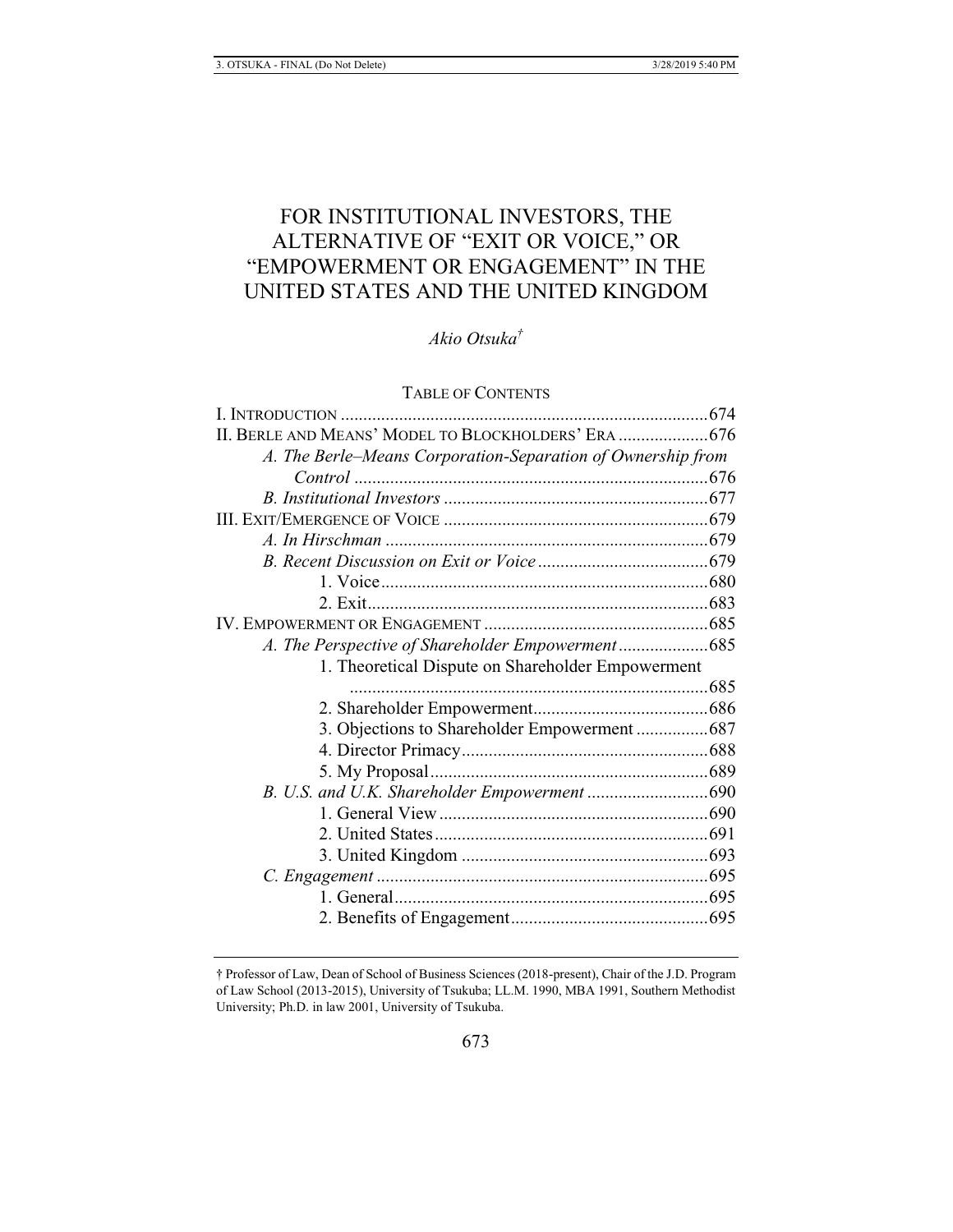| 3. U.K. Brief History Leading to the Stewardship Code           |  |
|-----------------------------------------------------------------|--|
|                                                                 |  |
|                                                                 |  |
| 1. Free-Rider Problem and Legal and Liquidity Concerns          |  |
|                                                                 |  |
| 2. Institutional Investors Lack Incentive for Engagement        |  |
|                                                                 |  |
|                                                                 |  |
| V. INSTITUTIONAL INVESTORS' CONFLICTS OF INTEREST AND FIDUCIARY |  |
|                                                                 |  |
|                                                                 |  |
|                                                                 |  |
|                                                                 |  |
|                                                                 |  |
|                                                                 |  |
|                                                                 |  |

#### I. INTRODUCTION

The corporate governance systems in the United States ("U.S.") and the United Kingdom ("U.K.") are similar in many respects. Both countries' markets have large capitalizations, dispersed ownership, liquidity, and active takeover activity. Another important similarity is the large equity stake of institutional investors, who own more than 50% of the publicly listed shares in each country.<sup>1</sup> Only 20% (10%) of large (medium) U.S. firms feature a blockholder with at least a  $20\%$  holding,<sup>2</sup> estimated as the threshold required to exercise control. In contrast, political and legal impediments exist in the U.S. to forming large stakes.<sup>3</sup>

Since the early 1990s, the argument has been that institutional investors should fill this agency gap by "monitoring" and "engaging"

<sup>1</sup> For statistics on the United States, John van Reenen, Philippe Aghion & Luigi Zingales, *Innovation and Institutional Ownership*, VOXEU (Mar. 20, 2009), http://www.voxeu.org/article/innovation-and-institutional-ownership (stating that the OECD reported that institutional investors hold more than \$32 trillion in publicly traded equities). For statistics on UK institutional ownership, see OFFICE FOR NAT'L STATISTICS, SHARE OWNERSHIP: A REPORT ON OWNERSHIP OF SHARES AS AT 31ST DECEMBER 2004 (2005). For statistics on U.S. institutional ownership, see Laura T. Starks, Professor, Univ. of Texas at Austin, Presentation to the FMA Doctoral Seminar: The Influence of Institutional Investors on Financial Markets Through Their Trading & Governance Monitoring (Oct. 17, 2007).

<sup>2</sup> *See* Clifford G. Holderness, *The Myth of Diffuse Ownership in the United States*, 22 REV. FIN. STUD. 1377 (2009); Rafael La Porta, Florencio Lopez-De-Silanes & Andrei Shleifer, *Corporate Ownership Around the World*, 54 J. FIN. 471 (1999).

<sup>3</sup> Mark Roe, *Political and Legal Restraints on Ownership and Control of Public Companies*, 27 J. FIN. ECON. 7 (1990).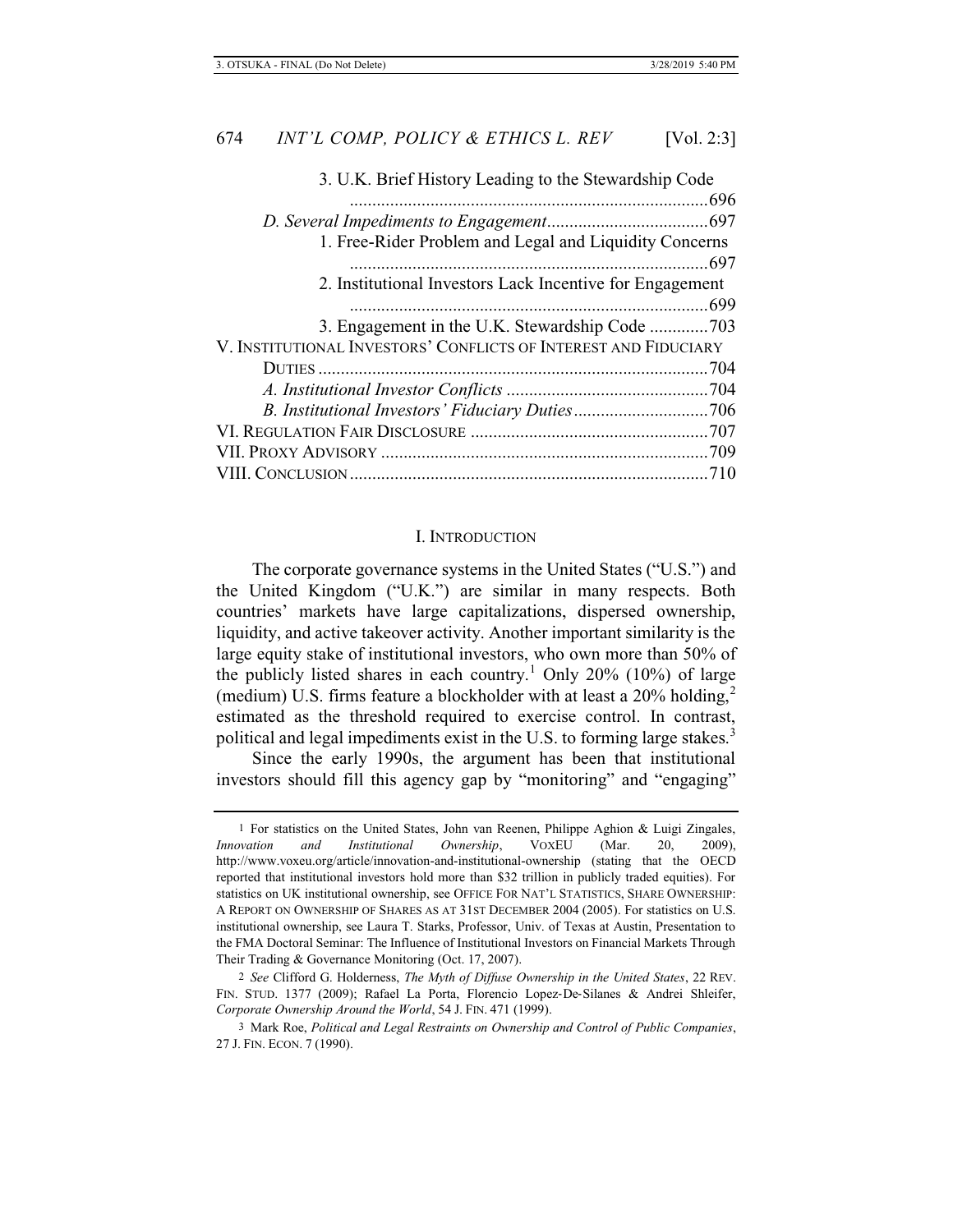portfolio companies on behalf of their beneficial owners. However, with the vast majority of equity interests held by intermediary institutions, such as mutual funds and pension funds, individual investors are now involved in two sets of agency relationships: between shareholders and corporate directors and between beneficial owners (shareholders) and recorded owners (intermediary institutions).<sup>4</sup>

Blockholders, such as intermediary institutions, may also aggravate rather than solve agency problems.<sup>5</sup> First, even if blockholders' actions maximize firm value ex post, their presence may reduce value ex ante: the threat of intervention by the blockholders may erode managerial initiative, and their mere presence may depress liquidity. Second, instead of maximizing firm value, blockholders may extract private benefits from the firm. Although blockholders may ease conflicts of interest between corporate managers and investors, conflicts of interest may exist between blockholders and minority shareholders.

In response to the 2008-2009 global financial crisis, the U.K. developed best practice codes urging corporate governance obligations of "stewardship" on institutional investors.<sup>6</sup> The argument for these governance obligations arose from a belief that institutional investor stewardship will foster the long-term success of companies "in such a way that the ultimate providers of capital also prosper."<sup>7</sup> In contrast, institutional intermediaries have proven to be ineffective as proactive corporate monitors because they lack an incentive and expertise for corporate stewardship.<sup>8</sup>

From the perspective of law and economics, this article analyzes whether activist institutional investors can assume and fulfill a useful role within corporate governance systems and, if possible, how they can act as a component in a corporate governance system. This article proceeds as follows. Part II of this article outlines the Berle–Means theory on corporations' separation of ownership from control and the advent of institutional investors from concentrations of investments. Part III

7 *Id.* at 1.

<sup>4</sup> Ronald J. Gilson & Jeffrey N. Gordon, *The Agency Costs of Agency Capitalism: Activist Investors and the Revaluation of Governance Rights*, 113 COLUM. L. REV. 863, 865 (2013) (illustrating a dual set of agency relationships).

<sup>5</sup> Alex Edmans, *Blockholders and Corporate Governance*, 6 ANN. REV. FIN. ECON. 23 (2014).

<sup>6</sup> *See* FIN. REPORTING COUNCIL, THE UK STEWARDSHIP CODE 4 (2012), https://www.frc.org.uk/getattachment/d67933f9-ca38-4233-b603-3d24b2f62c5f/UK-Stewardship-Code-(September-2012).pdf [hereinafter Stewardship Code].

<sup>8</sup> *See* Bernard S. Black, *Shareholder Passivity Reexamined*, 89 MICH. L. REV. 520, 595-608 (1990) (providing examples of the ways in which money manager incentives and conflicts of interest affect voting and activism).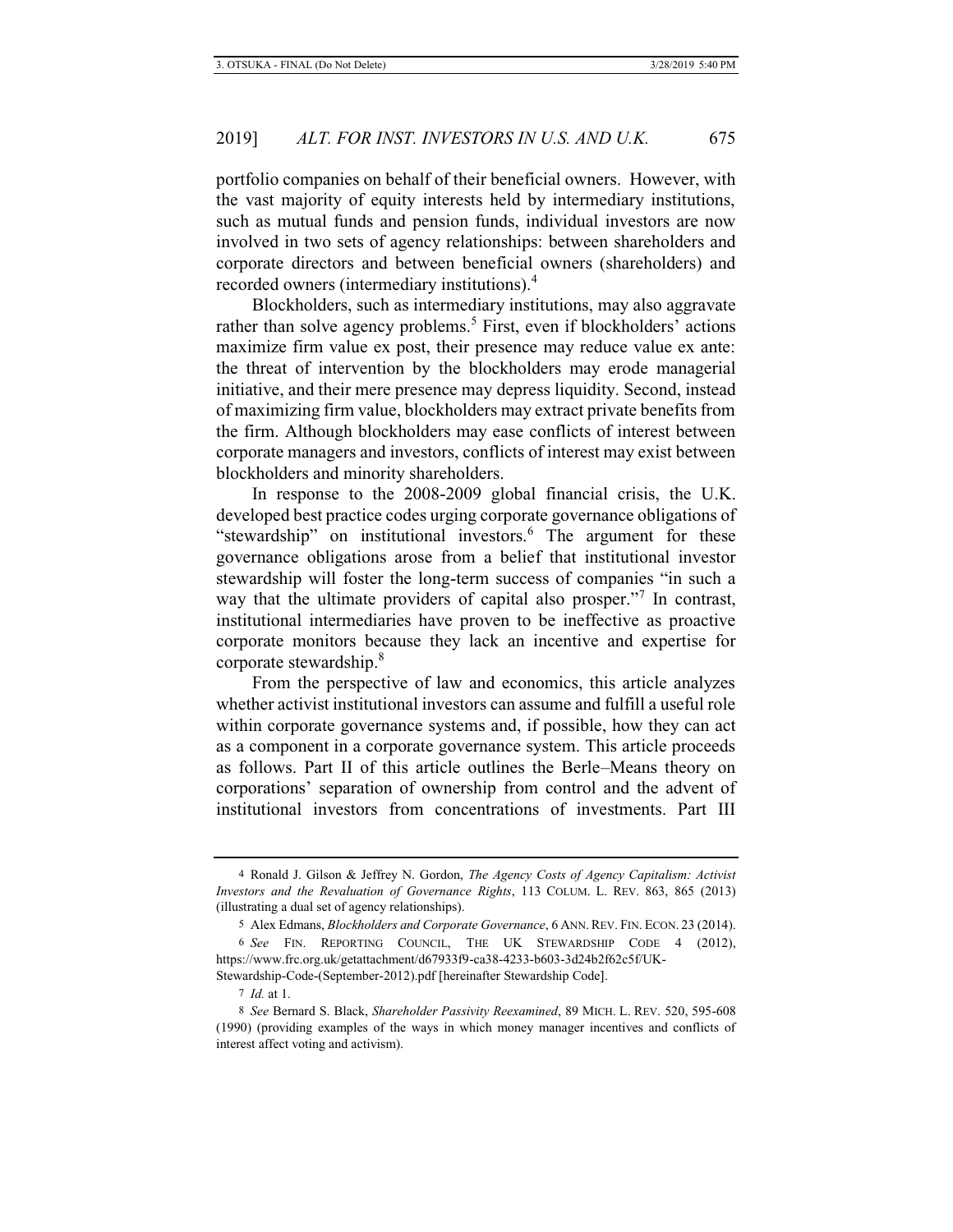discusses institutional investors' choice between voice and exit. In classical models, blockholders exert corporate governance through direct intervention in a firm's operations, otherwise known as "voice." More recent models show that blockholders can govern through an alternative mechanism known as "exit" or selling their shares if the manager underperforms. In other words, blockholders disappointed with their investment returns follow the so-called "Wall Street Rule" and sell their shares rather than attempt to influence corporate managers; that is, they choose to exit over voice. Blockholders may improve governance through either active monitoring or passive selling, and both activities are expected to improve corporate governance.<sup>9</sup> "Conversely, blockholders" may worsen governance by extracting private benefits of control or by pursuing objectives other than maximizing firm value."10 Part IV explores shareholder empowerment in the U.S. and the U.K. and further discusses engagement. Parts V through VII provide a relatively detailed discussion regarding restrictions on shareholder activism; conflicts of interest and fiduciary duty; Regulation Fair Disclosure; and proxy advisors. Part VIII summarizes and concludes.

## II. BERLE AND MEANS' MODEL TO BLOCKHOLDERS' ERA

# *A. The Berle–Means Corporation-Separation of Ownership from Control*

Many publicly traded corporations have widely dispersed shareholders and, as a result, have no large shareholder. In their landmark book, *The Modern Corporation and Private Property*, Berle and Means found that many public corporations had dispersed ownerships where no single shareholder owned a large number of shares.<sup>11</sup> They observed the phenomenon as a "separation of ownership from control" (the "Berle– Means Corporation").<sup>12</sup> The Berle–Means Corporation assumes that a large number of dispersed shareholders collectively own shares in a large corporation.13 Ownership usually implies control; however, because of

<sup>9</sup> *See, e.g*., Joseph A. McCahery, Zacharias Sautner & Laura T. Starks, *Behind the Scenes: The Corporate Governance Preferences of Institutional Investors*, 71 J. FIN. 2905 (2016).

<sup>10</sup> Edmans, *supra* note 5, at 23.

<sup>11</sup> *See* ADOLF A. BERLE & GARDINER C. MEANS, THE MODERN CORPORATION & PRIVATE PROPERTY (1932).

<sup>12</sup> *Id.* at 6 ("The separation of ownership from control produces a condition where the interests of owner and of ultimate manager may, and often do, diverge, and where many of the checks which formerly operated to limit the use of power disappear.").

<sup>13</sup> *See* John C. Coffee Jr., *The Future as History: The Prospects for Global Convergence in Corporate Governance and Its Implications*, 93 Nw. U. L. Rev. 641, 641 (1999).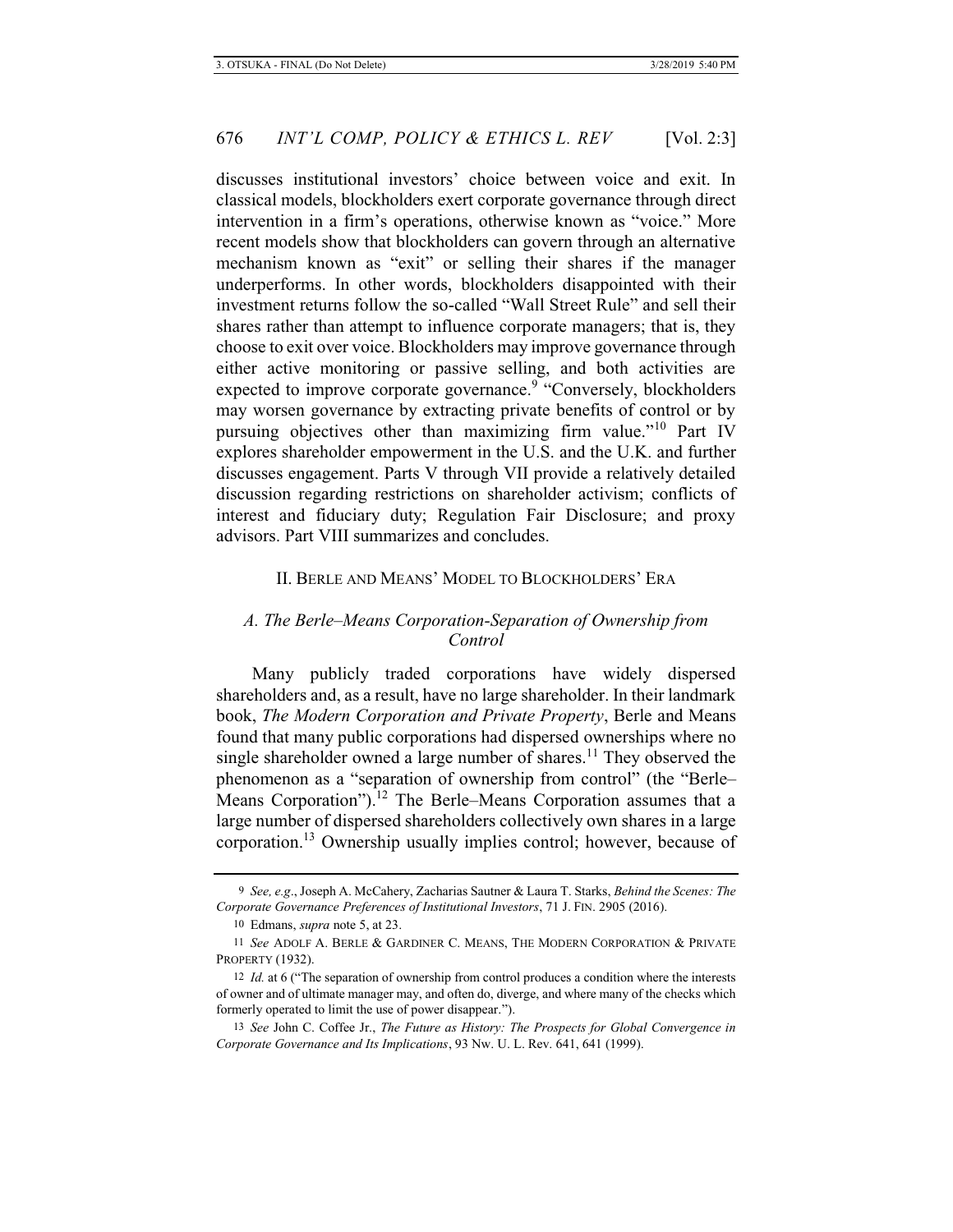dispersion of ownership in the shares of a public corporation, managers who control corporate assets, information, and the voting mechanisms have *de facto* control over the corporation, with little monitoring by shareholders because no dominant shareholder exists. In addition, shareholders of many public corporations are passive.<sup>14</sup>

The separation of ownership and control is beneficial when the managers operate the business in ways that benefit all shareholders. The "separation of ownership from control" is justified by the notion that managers serve as specialists who use their expertise to increase the value of the corporation, whereas shareholders are passive investors who are diversified, supply large amounts of capital, and seek gains from increases in the firm value.<sup>15</sup> In contrast, if managers unfairly self-deal or mismanage the business, shareholders may suffer substantial losses or insufficient gains. Much of the corporate governance in the U.S. focuses on reducing agency costs up to a maximum, that is, balancing the costs and benefits of this separation of ownership from control and, if necessary, utilizing different monitoring devices available to protect shareholders from losses resulting from such separation.

## *B. Emergence of Institutional Investors*

For most of the twentieth century, the ownership of public corporations was primarily in the hands of private individuals. After the collapse of the banking system and the Great Depression of the 1930s, the Glass-Steagall  $Act^{16}$  was enacted by the U.S. Congress. Congress recognized that certain abuses in the financial community contributed to the banking panic of the late 1920s and early 1930s and sought to rectify those abuses through preventative legislation that created a "wall" between investment and commercial banking activities.<sup>17</sup> In the early 1900s, American financial institutions were active participants in U.S. corporate governance, but the enactment of securities laws in the 1930s limited the power of financial intermediaries and, thus, their governance

<sup>14</sup> *See* ROBERT CHARLES CLARK, CORPORATE LAW 390-96 (1st ed. 1986) (explaining that smaller shareholders are rationally apathetic because of costs and free riding).

<sup>15</sup> *See* Arthur R. Pinto, *Globalization and the Study of Corporate Governance*, 23 WIS. INT'L. L.J. 477 (2005) (providing explanations for the prevalence of separation of ownership from control including different legal systems, cultural differences, and history and politics).

<sup>16</sup> The Glass-Steagall Act is the common name for the Banking Act of 1933. Pub. L. No. 73- 66, 48 Stat. 162 (1933) (codified in scattered sections of 12 & 18 U.S.C.).

<sup>17</sup> The Glass-Steagall Act was one of several statutes enacted by Congress in the early 1930s to regulate financial markets. Other statutes included the Securities Act of 1933, 15 U.S.C. §§ 77a-77aa (2012), Securities Exchange Act of 1934, 15 U.S.C. §§ 78a-78pp (2012), and Public Utility Holding Company Act of 1935, ch. 687, tit. 1, 49 Stat. 803 (1935) (repealed 2005).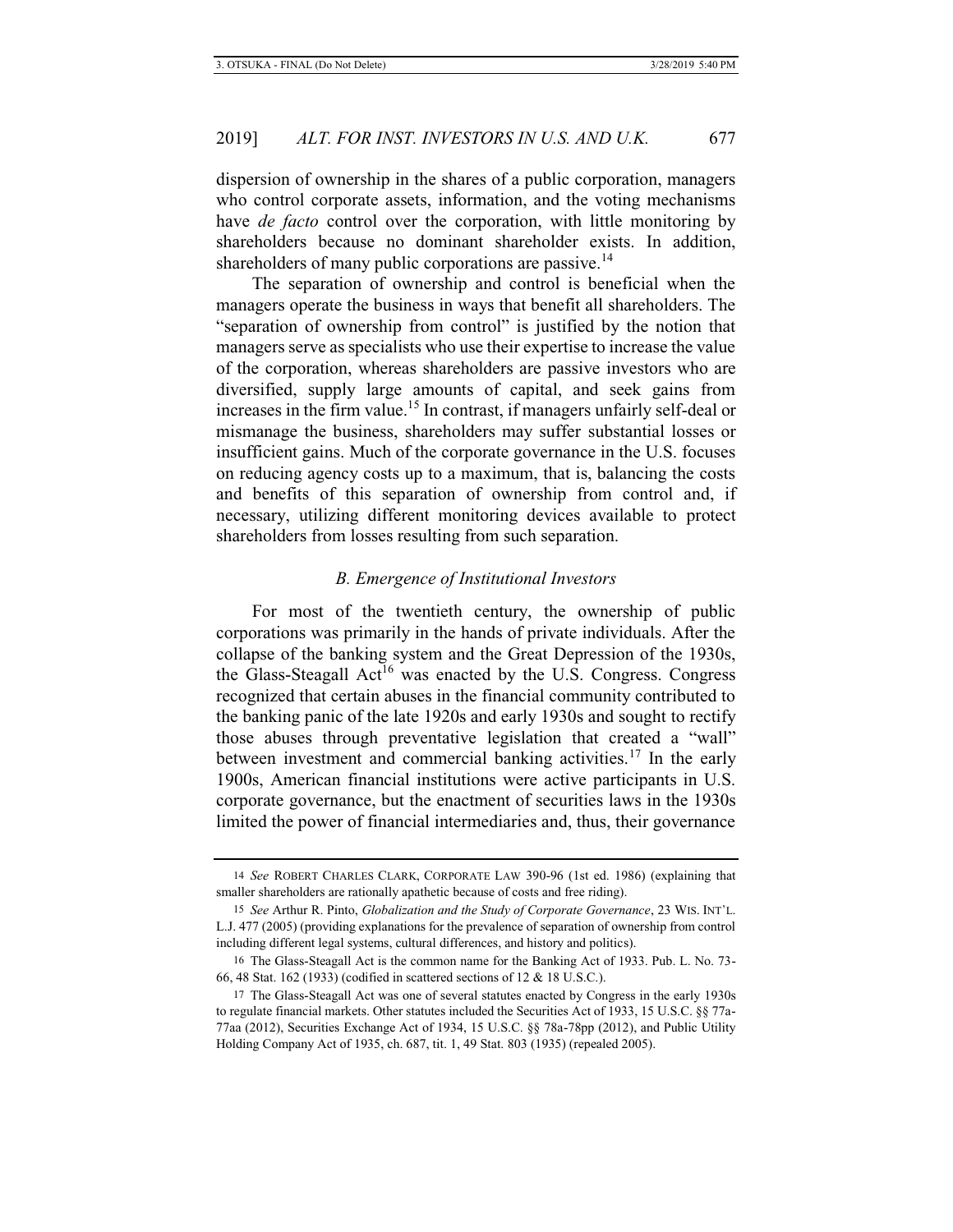role. In 1942, the U.S. Securities and Exchange Commission (the "SEC") promulgated the Shareholder Proposal Rule pursuant to its authority under Section 14(a) of the 1934 Securities Exchange Act. The Rule requires corporate management to include shareholder proposals in its proxy materials, at no cost to the proponent, for a vote at the annual shareholders' meeting.<sup>18</sup> Since that time, shareholder activists have used the proxy process and other approaches to pressure corporate boards and managers to effect change. In particular, during the mid-1980s, the involvement of large institutional investors increased dramatically with the advent of public pension fund activism.<sup>19</sup> Institutional investors as a whole increased their share of U.S. equity markets to 51.4% in 2000 and then to 61.2% in 2005.<sup>20</sup>

Since then, share ownership shifted, with the increased ownership by institutional investors consisting of private and public pension funds, insurance companies, foundations, endowments, universities, bankmanaged trusts, mutual funds, and—more recently—private equity and hedge funds.<sup>21</sup> Whereas the Berle–Means Corporation of dispersed ownership continues, institutional investors, relative to individuals, often hold a larger number of shares representing a larger investment. If these institutions act collectively, they can influence their corporations. $22$ However, the growth of institutional ownership does not mean that any one institution is likely to dominate the ownership of a corporation. A large number of these institutions exist, many of which are not interested in either increased activity or ownership because these active roles or influences would incur increased costs as well that might not necessarily produce benefits.23

[https://web.archive.org/web/20070205020337/https://www.conferenceboard.org/utilities/pressDetail.cfm?press\_ID=3046].

<sup>18</sup> *See* 17 C.F.R. § 240.14a-8 (2018).

<sup>19</sup> Stuart L. Gillan & Laura T. Starks, *The Evolution of Shareholder Activism in the United States*, 19 J. APPLIED CORP. FIN. 55 (2007).

<sup>20</sup> Press Release, The Conference Board, U.S. Institutional Investors Continue to Boost Ownership of U.S. Corporations (Jan. 22, 2007), https://www.conferenceboard.org/utilities/pressDetail.cfm?press\_ID=3046

<sup>21</sup> NEW YORK STOCK EXCHANGE, FACT BOOK 1996 (1997). In 1950, 91% of equity was held by households. *See id.* In 1996, the figure was approximately 48%. *Id.* Pension funds held 22% of all equities. *Id.*

<sup>22</sup> See Bernard S. Black, *Agents Watching Agents: The Promise of Institutional Investor Voice*, 39 U.C.L.A. L. REV. 811, 815-16 (1992).

<sup>23</sup> Randall S. Thomas, *The Evolving Role of Institutional Investors in Corporate Governance and Corporate Litigation*, 61 VAND. L. REV. 299, 300 (2008).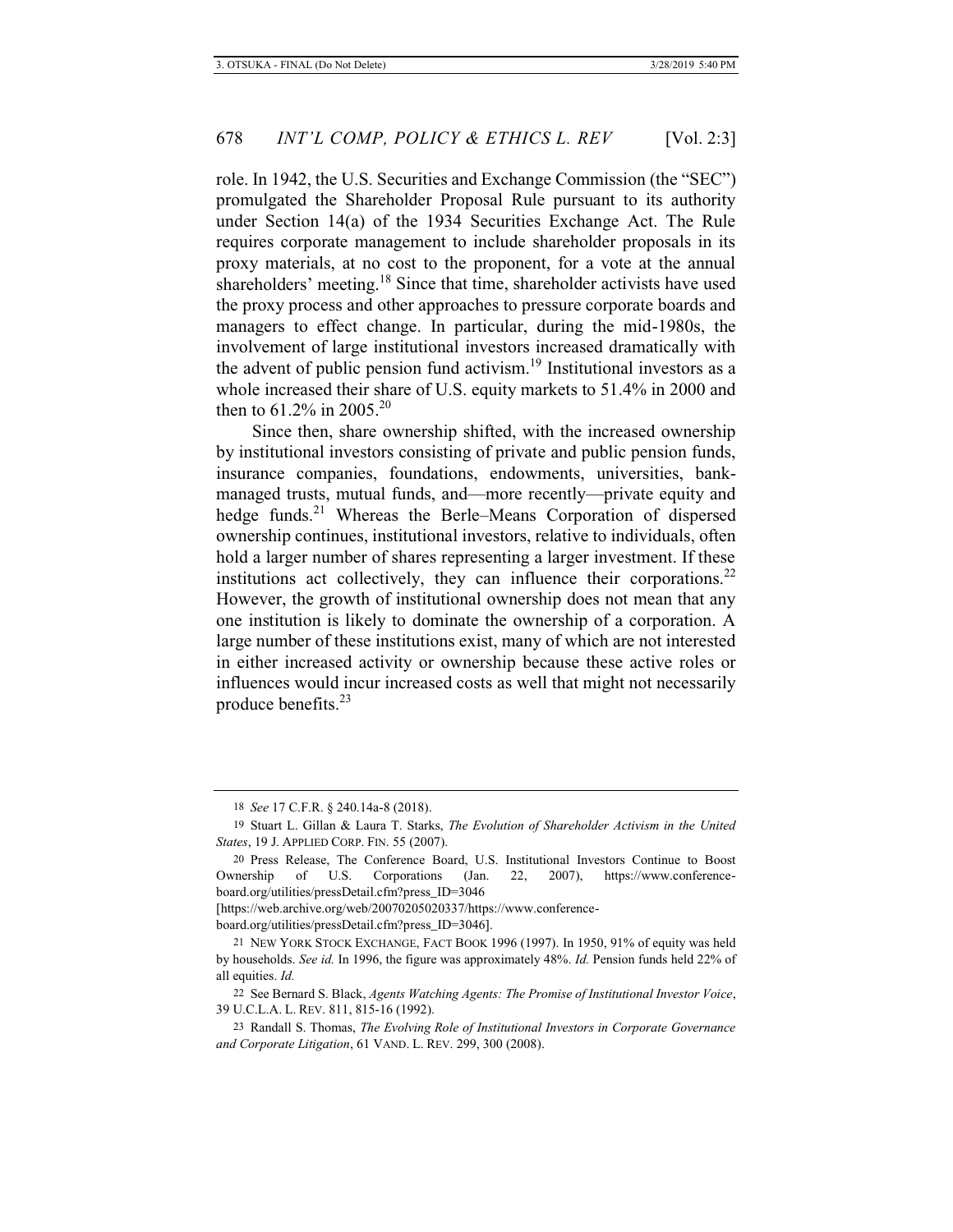#### III. EXIT/VOICE

## *A. In Hirschman*

In his classic book, *Exit, Voice, and Loyalty*, 24 Hirschman observed that the mechanisms of exit and voice discipline an organization, under which mechanisms firms in decline learn of customer dissatisfaction in two ways: through "exit," when customers stop patronizing the firm, or through "voice," when customers express dissatisfaction to a person with authority at the firm.25 For example, a dissatisfied employee might quit (exit) or complain (voice).26 The exit mechanism corresponds to the economic approach as a disciplining force, whereas voice corresponds to the political or sociological approach.<sup>27</sup> Hirschman did not place one mechanism over the other but noted the interplay between exit and voice and introduced loyalty as an interposing mechanism that gives voice room to operate.<sup>28</sup>

Hirschman cast loyalty as a mitigation against hasty exits.<sup>29</sup> The notion of loyalty helped Hirschman explain why everyone does not simply take an easy exit option, and why some cling to a brand or an organization in the hope that voice will eventually put it on the right track. In relation to voice and exit, Hirschman argued that most organizations are dominated by one or the other mechanism.30 If someone attempts to exit when exit is essentially closed, significant discipline will be incurred.<sup>31</sup> Voice then becomes the only option. According to Hirschman, loyalty moderates between the voice and the exit options.<sup>32</sup> Loyalty makes exit less likely and voice more effective.<sup>33</sup> To optimize organizations, a mix of both voice and exit is necessary.

## *B. Recent Discussion on Exit or Voice*

As argued above, institutional investors have two active choices when they become dissatisfied with a portfolio firm: (i) they can engage

 *Id.* at 4.  *Id.* at 3-4.  *Id.* at 15-16.  *Id.* at 1-4, 15-18, 77-80.  *Id.* at 78.  *Id.* at 120.  *Id.* at 96.  *Id.* at 76.

33 *Id.* at 77.

<sup>24</sup> ALBERT O. HIRSCHMAN, EXIT, VOICE, AND LOYALTY: RESPONSES TO DECLINE IN FIRMS, ORGANIZATIONS, AND STATES (1970).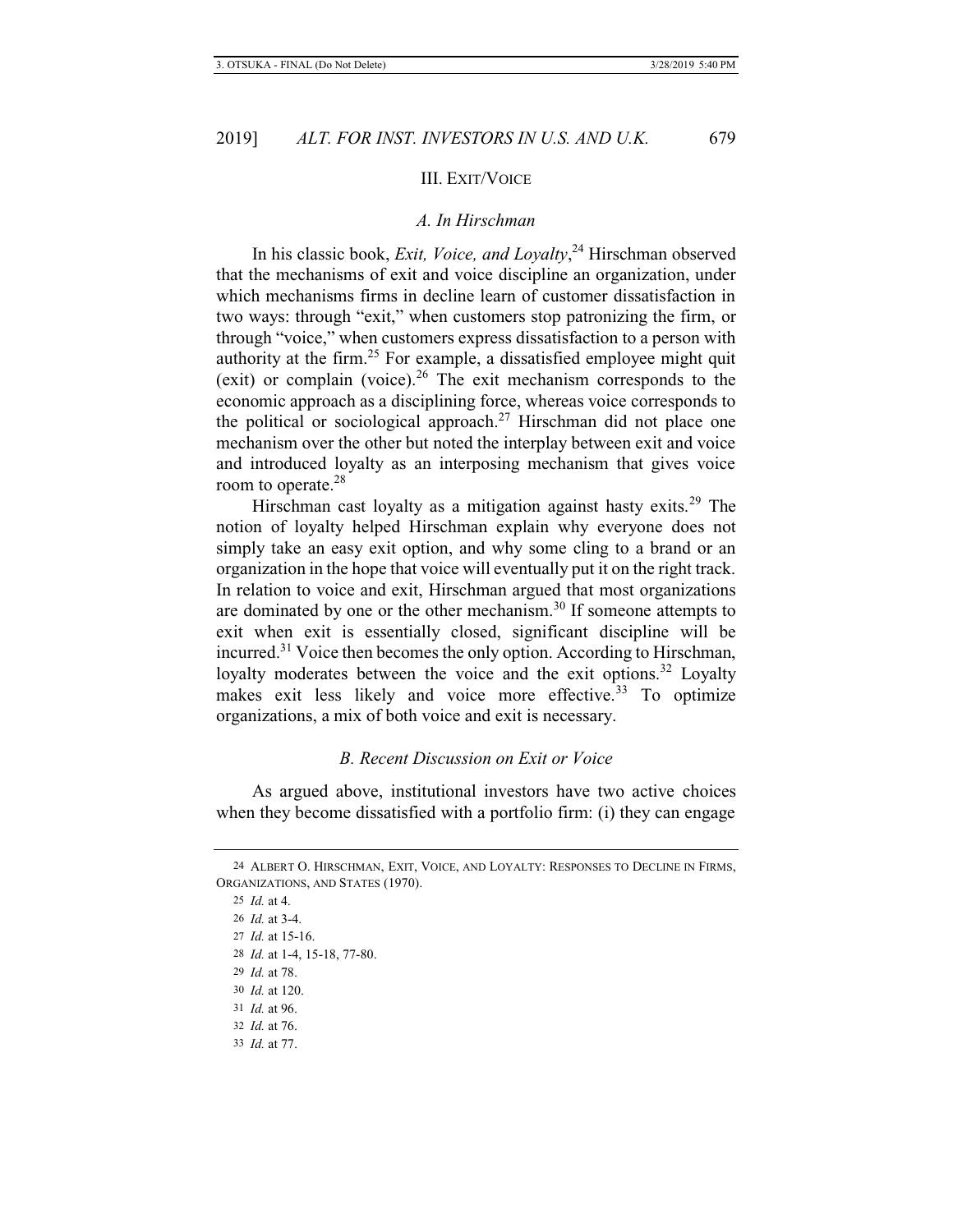with management to attempt to institute change ("voice" or direct intervention); or (ii) they can leave the firm by selling shares ("exit" or "voting with their feet"). Subsequently, theoretical models have documented the governance benefits of collective actions by institutions through voice.<sup>34</sup> Recently, these theories have been complemented by models showing that the threat of exit can also discipline management.

# 1. Voice

Following the practice known as the "Wall Street Rule" is about exercising *voice* instead of selling shares and voting with their feet. Gantchev described hedge fund activism as a sequential process with three different stages: demand negotiations, board representation, and proxy fight.35 Activism begins with an activist filing a regulatory form announcing the crossing of a specified ownership threshold and its intentions. $36$  Then comes the demand negotiations stage in which the activist communicates its demands and negotiates directly with management.<sup>37</sup> If its demands are rejected, the activist requests board representation through which it threatens to launch a proxy fight and recruit director nominees.<sup>38</sup> If management still resists, then the activist moves to the final and most aggressive stage: the proxy fight.<sup>39</sup> Crucially, the activist lacking a controlling position in the target has to collect the support of other shareholders—mainly institutional investors. Another commentator describes as follows: after publicly announcing its presence, the activist will begin with a nonpublic campaign that seeks to convince institutional investors to support its demands.<sup>40</sup> Then, the activist will move to the next stage only after it positively assesses the likelihood of support from other institutional investors, and the last stage

<sup>34</sup> Jill E. Fisch, *Relationship Investing: Will It Happen? Will It Work?*, 55 Ohio St. L.J. 1009, 1016-17 (1994).

<sup>35</sup> Nickolay Gantchev, *The Costs of Shareholder Activism: Evidence from a Sequential Decision Model*, 107 J. FIN. ECON. 610, 613-14 (2013). Gantchev comprehensively studied 1,164 activist campaigns from 2000 to 2007. *See id.* Gilson and Gordon cited the Gantchev model in arguing their account. *See* Gilson & Gordon, *supra* note 4, at 900-01.

<sup>36</sup> *See* Gantchev, *supra* note 35, at 613-14.

<sup>37</sup> *Id.*

<sup>38</sup> *Id*.

<sup>39</sup> *Id.* at 614.

<sup>40</sup> Gilson & Gordon, *supra* note 4, at 900; *see also* Alon Brav, Wei Jiang, Frank Partnoy & Randall S. Thomas*, Hedge Fund Activisim, Corporate Governance and Firm Performance*, 63 J. FIN. 1729, 1753 (2008) (arguing that activists tend to target companies with high institutional ownership).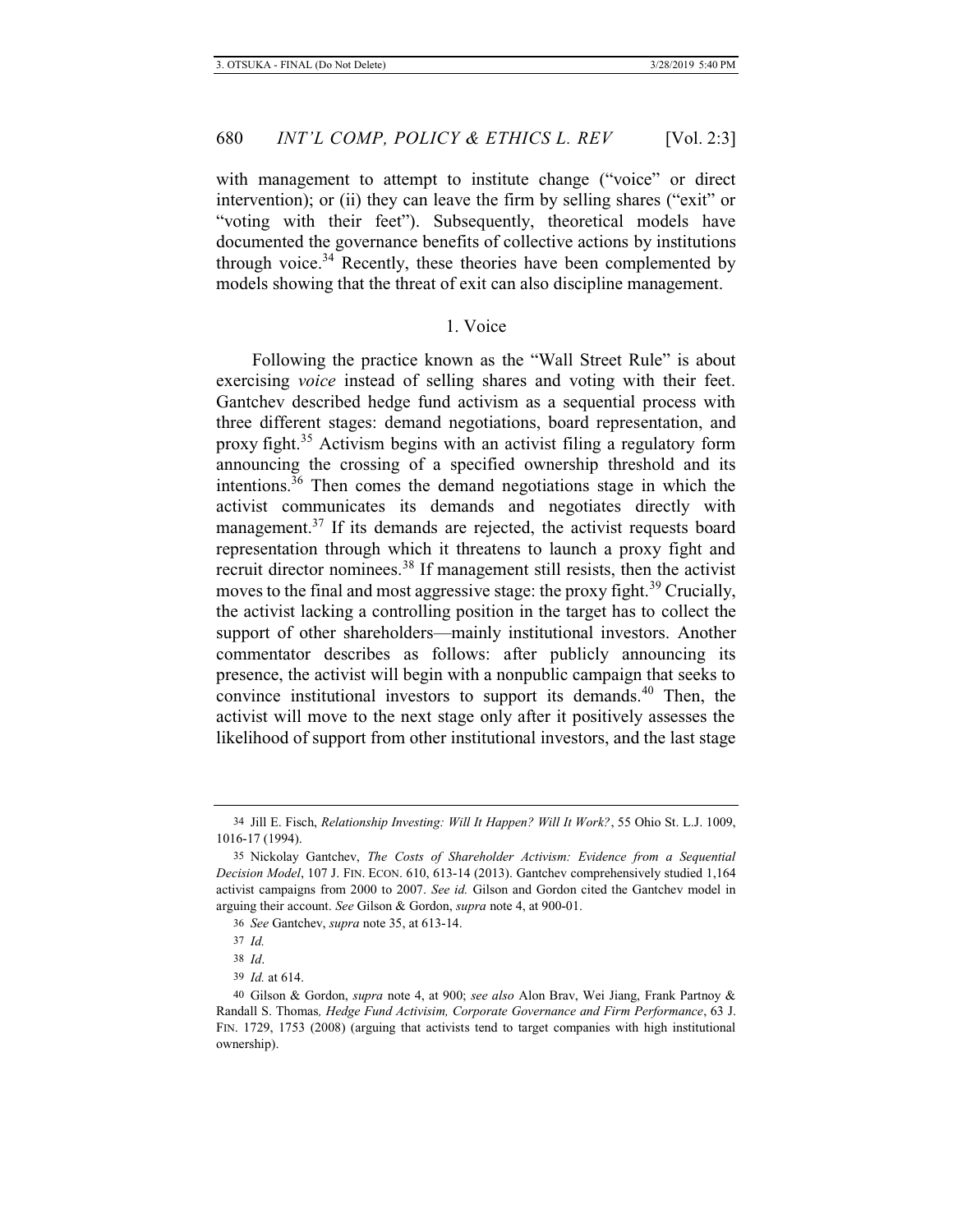(i.e., the proxy fight) is, in essence, an official decisive vote on the activist's proposals.<sup>41</sup>

An important channel of shareholder activism is voting at the annual shareholder meeting.<sup>42</sup> Some indicate that 53% of respondents have voted against management in their proxy votes as shareholders.<sup>43</sup> Further, proxy voting itself is important for regulatory and fiduciary reasons, and certain institutional investors are required (or voluntarily choose) to disclose their proxy votes as well as their voting policies.<sup>44</sup>

Voice theories reached different conclusions on whether stock liquidity hinders or helps intervention by a blockholder in management. Some argued that liquidity deters voice.<sup>45</sup> Voice intensity has a significant negative relationship to institutions' preferences for liquidity, suggesting that investors who care more about stock liquidity and hold more liquid stocks use voice less intensively. This suggestion implies that theories for which liquidity discourages voice are more strongly supported;<sup>46</sup> contrary to voice, liquidity either allows investors to cut and run or causes investors to use exit rather than voice. Similar to voice, the preferences of exit depends not only on block size, but also on liquidity. However, whereas voice theories have differing predictions, liquidity enhances exit.<sup>47</sup>

Even if a blockholder cannot exercise voice, he or she can still exert governance through the alternative channel of exit.<sup>48</sup> The blockholder typically induces the manager to exert greater effort, but can, in some cases, worsen the agency problem.<sup>49</sup> The blockholder might encourage the manager to invest in long-term projects. Given that the block size of a blockholder determines intervention incentives, the number of

45 *See, e.g.*, John C. Coffee Jr., *Liquidity Versus Control: The Institutional Investor as Corporate Monitor*, 91 COLUM. L. REV. 1277 (1991); Amar Bhide, *The Hidden Costs of Stock Market Liquidity*, 34 J. FIN. ECON. 31 (1993).

46 *See* Alex Edmans, *Blockholder Trading, Market Efficiency, and Managerial Myopia*, 64 J. FIN. 2481 (2009).

47 Edmans, *supra* note 46, at 2647.

48 *See* Anat R. Admati & Paul Pfleiderer, *The "Wall Street Walk" and Shareholder Activism: Exit as a Form of Voice*, 22 REV. FIN. STUD. 2645 (2009); *see also* Edmans, *supra* note 46.

49 Admati & Pfleiderer, *supra* note 48.

<sup>41</sup> *See* Brav et al., *supra* note 40, at 1741, 1764 (management will also make the same assessment in deciding whether to accept or reject the activist's demands).

<sup>42</sup> *See, e.g.*, Peter Iliev, Karl V. Lins, Darius P. Miller & Lukas Roth, *Shareholder Voting and Corporate Governance Around the World*, 28 REV. FIN. STUD. 2167 (2015).

<sup>43</sup> McCahery et al., *supra* note 9, at 2913.

<sup>44</sup> *See* Securities Exchange Act of 1934, 15 U.S.C. § 78n(a) (2012). Under Section 14(a) of the Securities Exchange Act of 1934, the SEC has the authority to regulate the proxy solicitation process. *See id.*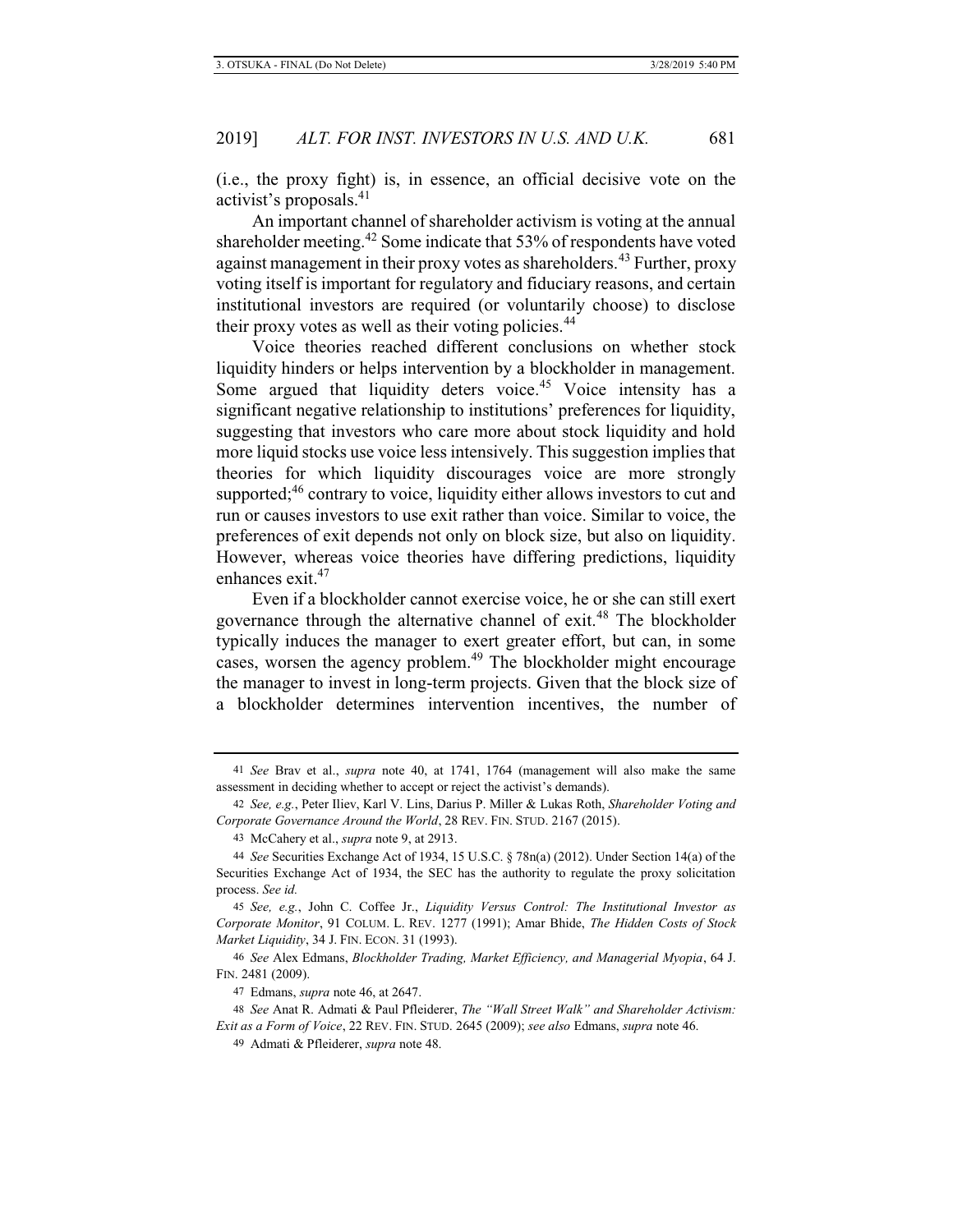blockholders affects the strength of voice by impacting block size.<sup>50</sup> Splitting a block between multiple investors weakens voice by exacerbating the free-rider problem and, as a result, each blockholder has less incentive to intervene.<sup>51</sup>

Coffee, regarding the liquidity, explains that an investor's choice to exercise voice reduces the liquidity of his or her share holdings.<sup>52</sup> Thus, an investor is faced with the choice of whether to exercise greater voice through monitoring activities or to retain the maximum amount of liquidity.<sup>53</sup> Coffee then observes that it is unlikely that investors voluntarily increase their monitoring activities at the expense of liquidity and suggests, as an explanation for recent increases in shareholder activism, that some institutional investors have already sacrificed the liquidity.<sup>54</sup> For those investors, because exit is no longer an available option, monitoring activities do not impose this additional cost upon them.

Some argue that institutional investors too rarely initiate activism through voice.<sup>55</sup> Others argue that investors prefer to engage behind the scenes to submit shareholder proposals. Only 16% of the respondents submitted shareholder proposals.<sup>56</sup> Two explanations for the infrequent use of shareholder proposals could be the rather low passage rate of proxy proposals<sup>57</sup> and the fact that proxy fights are extremely expensive. The overall observation that investors prefer private negotiations to public engagement is consistent with recent theoretical evidence, and if an activist's information becomes public, the activist loses its credibility and the ability to influence the management.<sup>58</sup>

<sup>50</sup> *See* Andrew Winton, *Limitation of Liability and the Ownership Structure of the Firm*, 48 J. FIN. 487 (1993); Thomas H. Noe, *Investor Activism and Financial Market Structure*, 15 REV. FIN. STUD. 289 (2002); Alex Edmans & Gustavo Manso, *Governance Through Trading and Intervention: A Theory of Multiple Blockholders*, 24 REV. FIN. STUD. 2395 (2011).

<sup>51</sup> Edmans, *supra* note 5.

<sup>52</sup> Coffee, *supra* note 45, at 1311.

<sup>53</sup> *See, e.g*., *id.* at 1287 (arguing that "any attempt by institutional investors in the United States to exercise control over corporate managements will entail a probable sacrifice of this liquidity, which may be an unacceptable cost to them").

<sup>54</sup> *Id*. at 1288-89.

<sup>55</sup> *See, e.g.*, Black, *supra* note 8, at 572-573.

<sup>56</sup> McCahery et al., *supra* note 9.

<sup>57</sup> Gillan & Starks, *supra* note 19, at 55-73.

<sup>58</sup> *See* Doron Levit, *Soft Shareholder Activism*, 32 REV. FIN. STUD. (forthcoming 2019).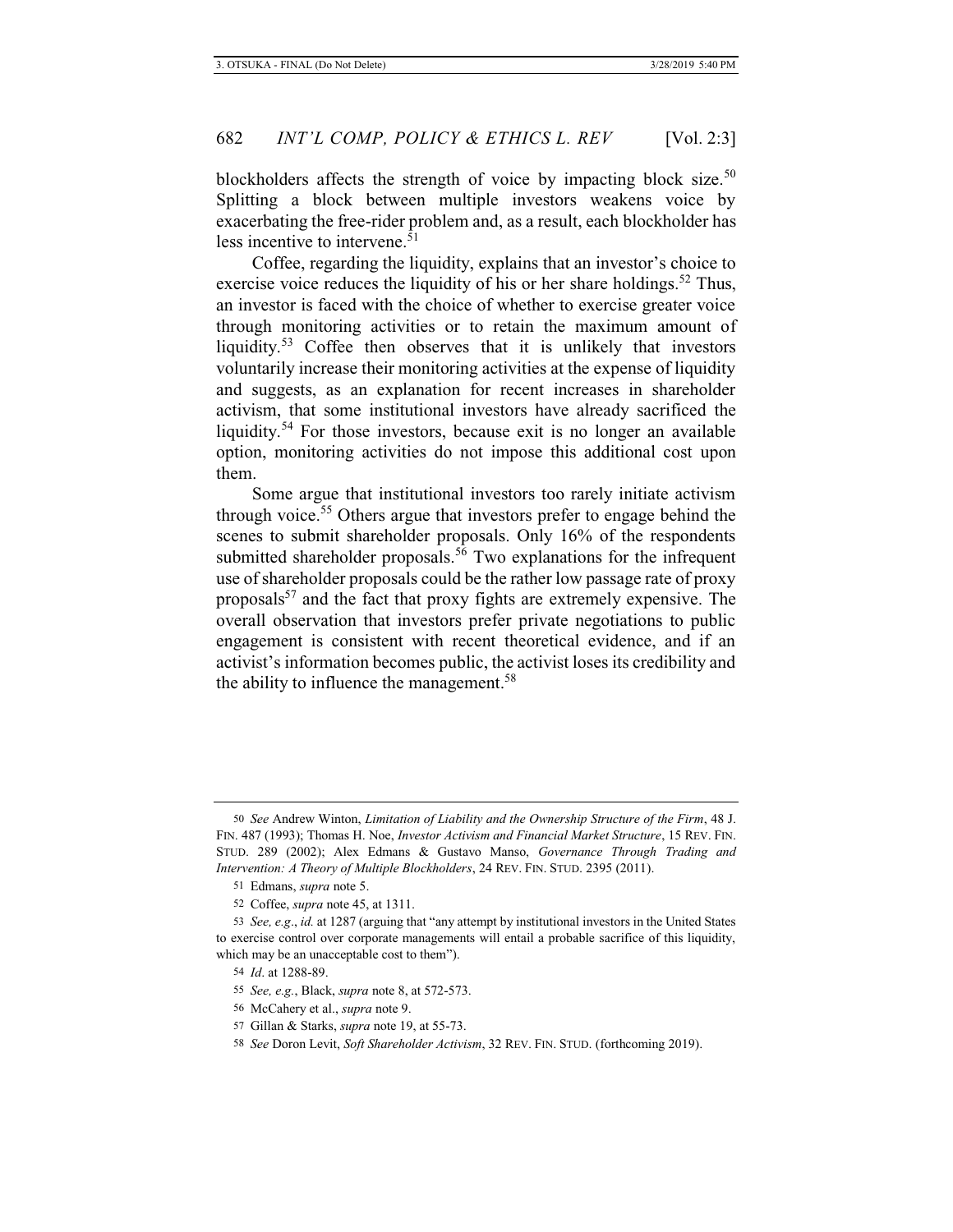#### 2. Exit

Although exit has been treated as an alternative to shareholder activism exercised through voice, recent research has recognized exit as another powerful governance mechanism.59 Stock sales by dissatisfied blockholders hurt the manager with a substantial amount of his or her compensation tied to stock price performance.<sup>60</sup> because such sales lower stock prices. Exit theories argue that blockholders can govern even if they do not actively intervene. Some commentator indicated that liquidity impairs activism by facilitating exit, $61$  whereas others describe exit as a governance mechanism and, therefore, view liquidity as beneficial to governance. This view occurs partly because liquidity encourages initial block acquisitions by allowing a blockholder to buy additional shares without affecting the price $62$  and partly because it facilitates more trading by blockholders, consequently strengthening corporate governance through exit. $63$  Indeed, according to research on activist hedge fund block acquisitions from 1995 to 2010, liquidity increases the likelihood of block acquisitions.64

Similarly, exit theories hypothesize that liquidity is central to the effectiveness of exit.<sup>65</sup> Liquidity increases the exit threat because it encourages blockholders to collect a firm's fundamental information; allows blockholders to trade more aggressively on that information; and leads to larger initial blocks.<sup>66</sup> In addition, this information can be incorporated into the stock price through trading. Exit is also considered more effective if a firm's managers have greater equity ownership; managers then experience a larger loss if the stock price is depressed

<sup>59</sup> *See, e.g.*, Admati & Pfleiderer, *supra* note 48, at 1; Edmans, *supra* note 46.

<sup>60</sup> *See* Michael C. Jensen & Kevin J. Murphy, *Performance Pay and Top-Management Incentives*, 98 J. POL. ECON. 225 (1990) (detailing that the rise of pay-for-performance concept can be traced back to the 1980s and recognizing that equity-based compensation plays a forceful role in incentivizing managers to act in shareholders' interests).

<sup>61</sup> *See* Coffee, *supra* note 45, at 1288-89 (arguing that liquidity impairs activism and voice by making it easier for institutional investors to immediately sell their shares and follow the "Wall Street Walk").

<sup>62</sup> Ernst Maug, *Large Shareholders as Monitors: Is There a Tradeoff Between Liquidity and Control?*, 53 J. FIN. 65 (1998).

<sup>63</sup> Alex Edmans, Vivian W. Fang & Emanuel Zur, *The Effect of Liquidity on Governance*, 26 REV. FIN. STUD. 1443, 1444 (2013).

<sup>64</sup> *Id.* at 1457-60.

<sup>65</sup> *See, e.g.*, Alicia J. Davis, *Market Efficiency and the Problem of Retail Flight*, 20 STAN. J.L. BUS. & FIN. 36, 42 (2014).

<sup>66</sup> Edmans et al., *supra* note 63.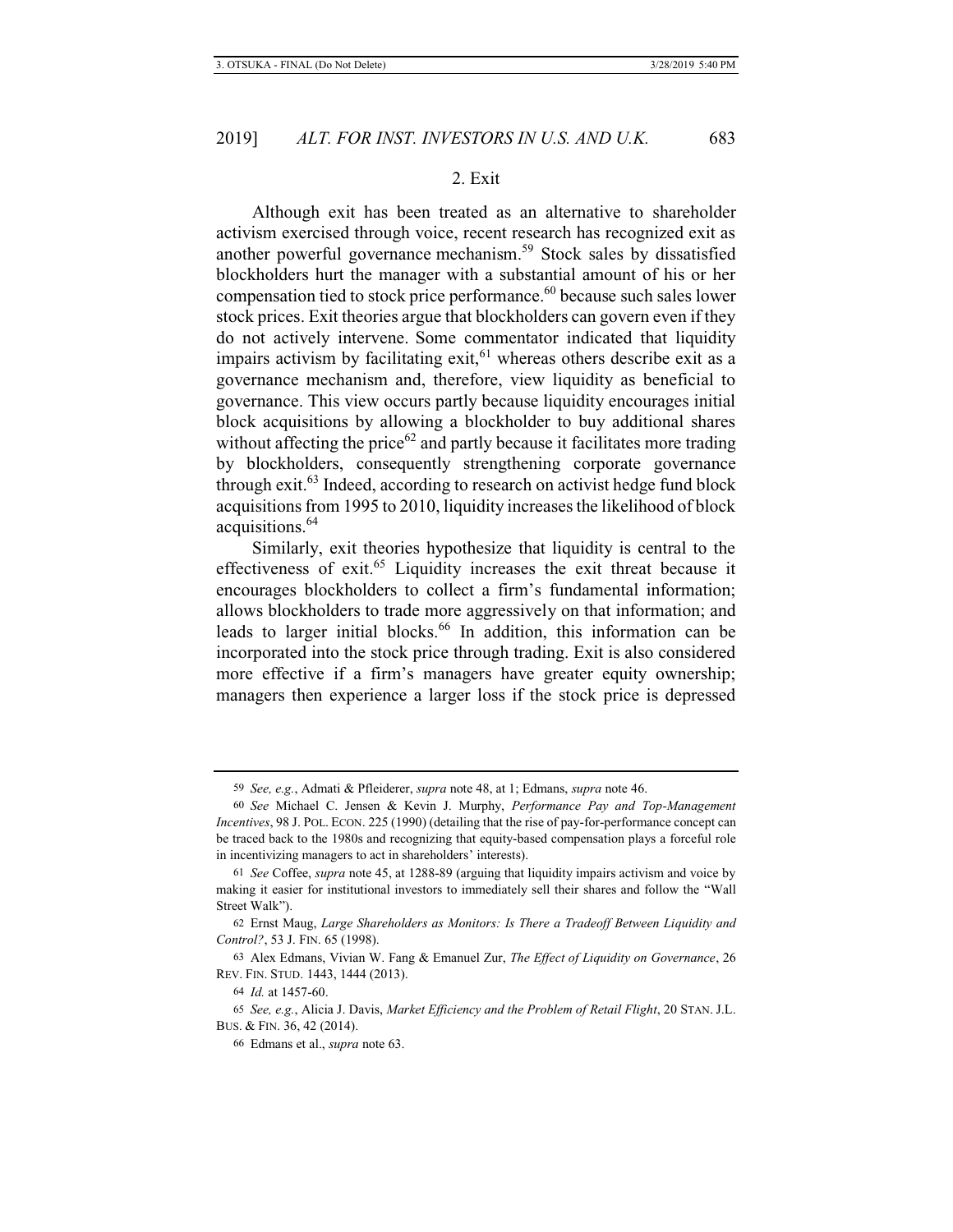because of a blockholder's exit.<sup>67</sup> The exit threat is more effective if multiple informed blockholders hold shares in a firm because their trading then incorporates into the stock price more information on the fundamental firm value.<sup>68</sup>

Investors' block size is also important for the exit threat.<sup>69</sup> Exit theories hypothesize that block size has opposing effects.<sup>70</sup> For larger block sizes, an informed blockholder can sell more shares when collecting negative information about the managers, and the incentives to collect such information increase as well. Both effects imply that the exit threat increases with block size. However, if the block size becomes too large, selling the entire block, even if negative information is received, becomes more difficult because the price impact will be too substantial. Therefore, an optimal block size exists. In addition to block size, other factors identified by exit models are a management's equity incentives, the existence of other blockholders (who could also be threatening to sell), and investor flow concerns.<sup>71</sup> In sum, the exit threat is a substantial disciplinary governance mechanism.

Regarding corporate engagement (which is this article's topic) the investor horizon makes a difference and deeply matters for engagement. Engagements are primarily motivated by concerns over a firm's corporate governance or strategy rather than over short-term returns, whereas longterm investors have stronger incentives to voice and, in fact, intervene more intensively than short-term investors.<sup>72</sup> These findings support the view that interventions are not primarily conducted by short-term activists who intend to seek solely short-term gains.<sup>73</sup> Critics of hedge fund activism observe hedge funds as short-term speculators who squeeze a quick profit from the firm at the expense of long-term value.<sup>74</sup> Thus,

<sup>67</sup> *See* William Magnuson, *The Public Cost of Private Equity*, 102 MINN. L. REV. 1847, 1878 (2018).

<sup>68</sup> Edmans & Manso, *supra* note 50.

<sup>69</sup> *See, e.g.*, Admati & Pfleiderer, *supra* note 48; Edmans & Manso, *supra* note 50.

<sup>70</sup> Edward B. Rock, *Shareholder Eugenics in the Public Corporation*, 97 CORNELL L. REV. 849, 882-3 (2012).

<sup>71</sup> McCahery et al., *supra* note 9, at 2918-20.

<sup>72</sup> *See id.* at 2906.

<sup>73</sup> Lucian Bebchuk, Alon Brav & Wei Jiang, *The Long-Term Effects of Hedge Fund Activism*, 115 COLUM. L. REV. 1085, 1095-96 (2015).

<sup>74</sup> *See* Martin Lipton, *Bite the Apple; Poison the Apple; Paralyze the Company; Wreck the Economy*, HARV. L. SCH.: F. CORP. GOVERNANCE & FIN. REG. (Feb. 26, 2013, 9:22 AM), https://corpgov.law.harvard.edu/2013/02/26/bite-the-apple-poison-the-apple-paralyze-thecompany-wreck-the-economy.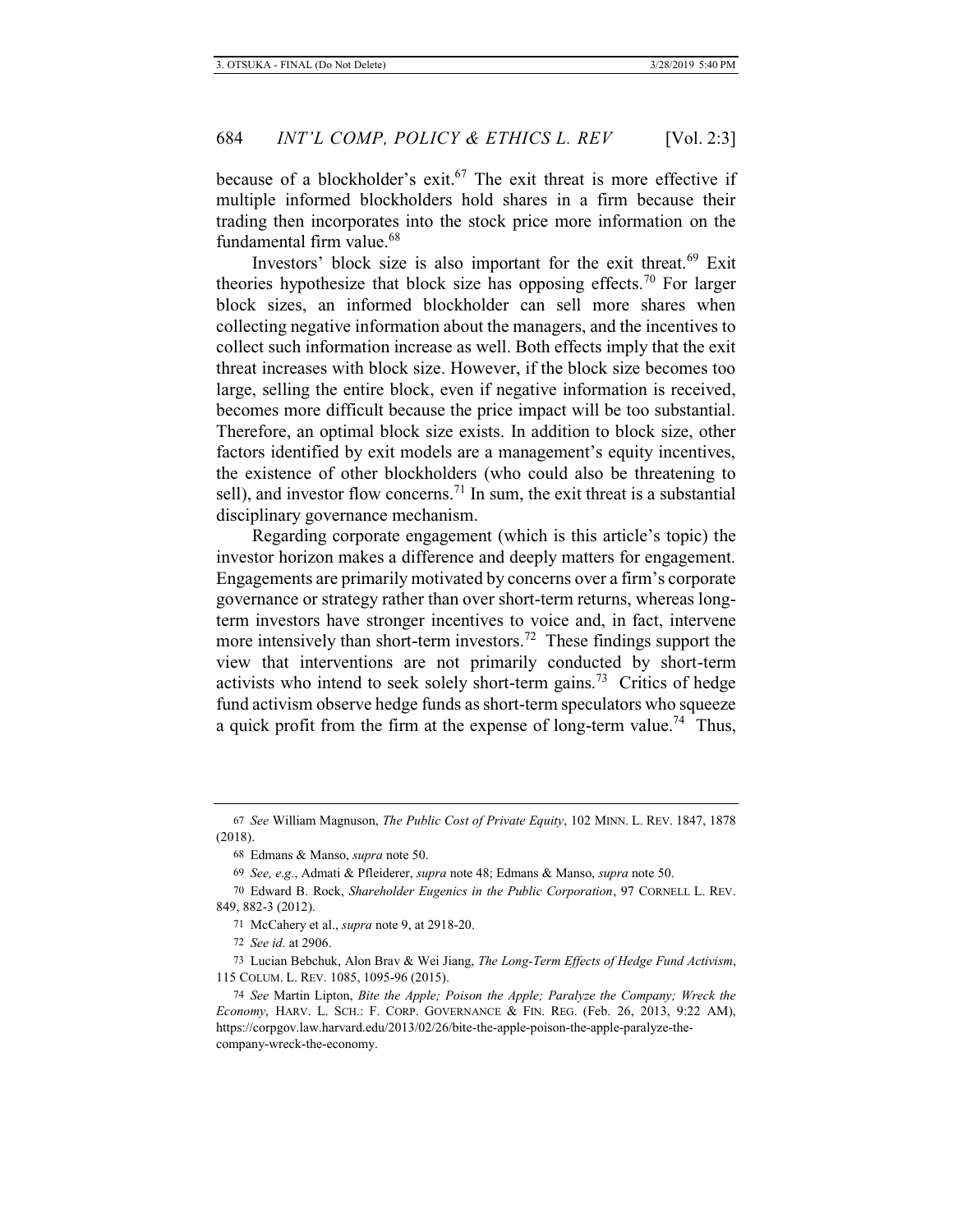the financial markets have been increasingly dominated by activist shortterm investors in search of quick returns.

Some commentators observed that firms with large passive investors might also have stronger incentives to engage because they find it more difficult to use exit as a governance mechanism.<sup>76</sup> Moreover, long-term investors use voice more intensively, possibly because their long-term horizon provides them with stronger incentives to monitor. This finding is inconsistent with the view that activism is primarily used by shortterm-oriented investors but supports the other argument.<sup>77</sup>

#### IV. EMPOWERMENT OR ENGAGEMENT

### *A. The Perspective of Shareholder Empowerment*

Shareholder activism refers to "any action(s) of any shareholder or shareholder group with the purpose of bringing about change within a public company *without trying to gain control*."78 Shareholder activism exists in a "market for corporate influence."<sup>79</sup> Shareholder activists attempt to influence corporate decision-making without spending the resources necessary to gain control.<sup>80</sup> Two methods exist to enhance shareholder activism. First, shareholders will be empowered by statutory rules. Second, the structure through which shareholders—institutional investors—purport to influence corporate management will be directly or indirectly supported or enhanced by a soft law or similar.

## 1. Theoretical Dispute on Shareholder Empowerment

Corporate law provides numerous statutory default rules that, among others, provide the board of directors with final decision-making

<sup>75</sup> *See* Rebecca Darr & Judith Samuelson, *Overcoming Short-Termism: A Call for a More Responsible Approach to Investment and Business Management*, ASPEN INST. 2-3 (Sept. 9, 2009), https://assets.aspeninstitute.org/content/uploads/files/content/docs/bsp/overcome\_short\_state0909 .pdf.

<sup>76</sup> *See, e.g.*, Dorothy S. Lund, *The Case Against Passive Shareholder Voting*, 43 IOWA J. CORP. L. 493, 510-11 (2018).

<sup>77</sup> *See* Darr & Samuelson, *supra* note 75, at 4.

<sup>78</sup> Paul Rose & Bernard S. Sharfman, *Shareholder Activism as a Corrective Mechanism in Corporate Governance*, 2014 BYU L. REV. 1015, 1017 (2015).

<sup>79</sup> Brian R. Cheffins & John Armour, *The Past, Present, and Future of Shareholder Activism by Hedge Funds*, 37 J. CORP. L. 51, 58 (2011).

<sup>80</sup> Gillan & Starks, *supra* note 19, at 55 ("Shareholder activists are often viewed as investors who, dissatisfied with some aspect of a company's management or operations, try to bring about change within the company without a change in control.").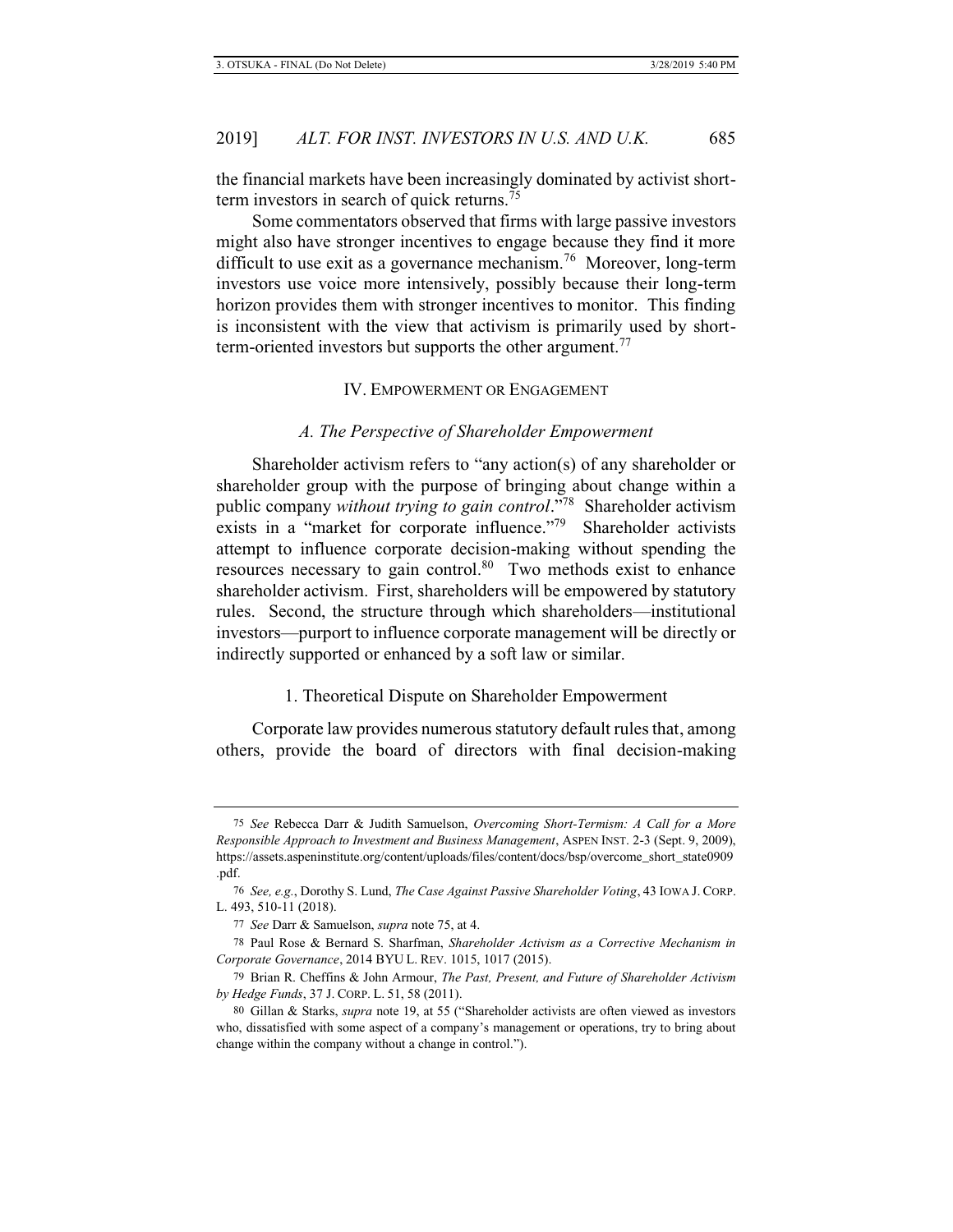authority at a corporation.<sup>81</sup> Under statutory corporate laws, the board of directors is the default center of authority for corporate decision making,<sup>82</sup> and the power to control corporate assets is vested in directors.<sup>83</sup> Corporate law concentrates decision-making authority in the board and executive officers because it recognizes that a centralized, hierarchical authority is essential for the successful management of a public company that can become extremely large.<sup>84</sup> Given that all board decisions are subject to fiduciary duties, board actions taken to oppress offensive shareholder activism may be a breach of directors' duties of care and loyalty.<sup>85</sup> However, corporate law does not provide a clear path for shareholder activists who want to correct boards' inefficiencies.<sup>86</sup>

#### 2. Shareholder Empowerment

It is often argued that shareholders should be permitted to "set the rules" by allowing them to initiate fundamental decisions, such as charter amendments or reincorporations.<sup>87</sup> Shareholders currently cannot initiate charter amendments or reincorporations without a proposal by the board of directors.88 Doubt about managerial compensation practices has led to the advocacy of "say on pay" in the form of an annual shareholder vote on compensation packages.<sup>89</sup> The Dodd-Frank Act now requires such a

<sup>81</sup> Rose & Sharfman, *supra* note 78, at 1022 ("Corporate law provides a public company's board the exclusive authority to manage and execute the various forms of explicit and implicit contracts that encompass a firm's contractual makeup.").

<sup>82</sup> *See, e.g.*, DEL. CODE ANN. tit. 8, § 141(a) (2018) ("The business and affairs of every corporation organized under this chapter shall be managed by or under the direction of a board of directors, except as may be otherwise provided in this chapter or in its certificate of incorporation.").

<sup>83</sup> *See, e.g.*, *id.* § 141(c)(1).

<sup>84</sup> Clark, *supra* note 14, at 801-16 (arguing that "facilitation of cooperation" allows for efficiently completing large tasks).

<sup>85</sup> Bernard S. Sharfman, *A Theory of Shareholder Activism and Its Place in Corporate Law*, 82 TENN. L. REV. 791, 821 (2015).

<sup>86</sup> *See, e.g.*, Rose & Sharfman, *supra* note 78, at 1028 (citing DEL. CODE ANN. tit. 8, § 109 (2018)); *see also* 17 C.F.R. § 240.14a-8(i) (2018).

<sup>87</sup> Lucian A. Bebchuk, *The Case for Increasing Shareholder Power*, 118 HARV. L. REV. 833, 865-75 (2005) (providing data about precatory resolutions by activist shareholders to dismantle staggered boards).

<sup>88</sup> *See* DEL. CODE ANN. tit. 8, § 242(b)(1) (2018); REVISED MODEL BUS. CORP. ACT § 10.03 (AM. BAR ASS'N 2016) (both requiring a board resolution prior to a stockholder vote for an amendment of the certificate).

<sup>89</sup> *See* Jeffrey N. Gordon, *"Say on Pay": Cautionary Notes on the U.K. Experience and the Case for Shareholder Opt-in*, 46 HARV. J. ON LEGIS. 323 (2008).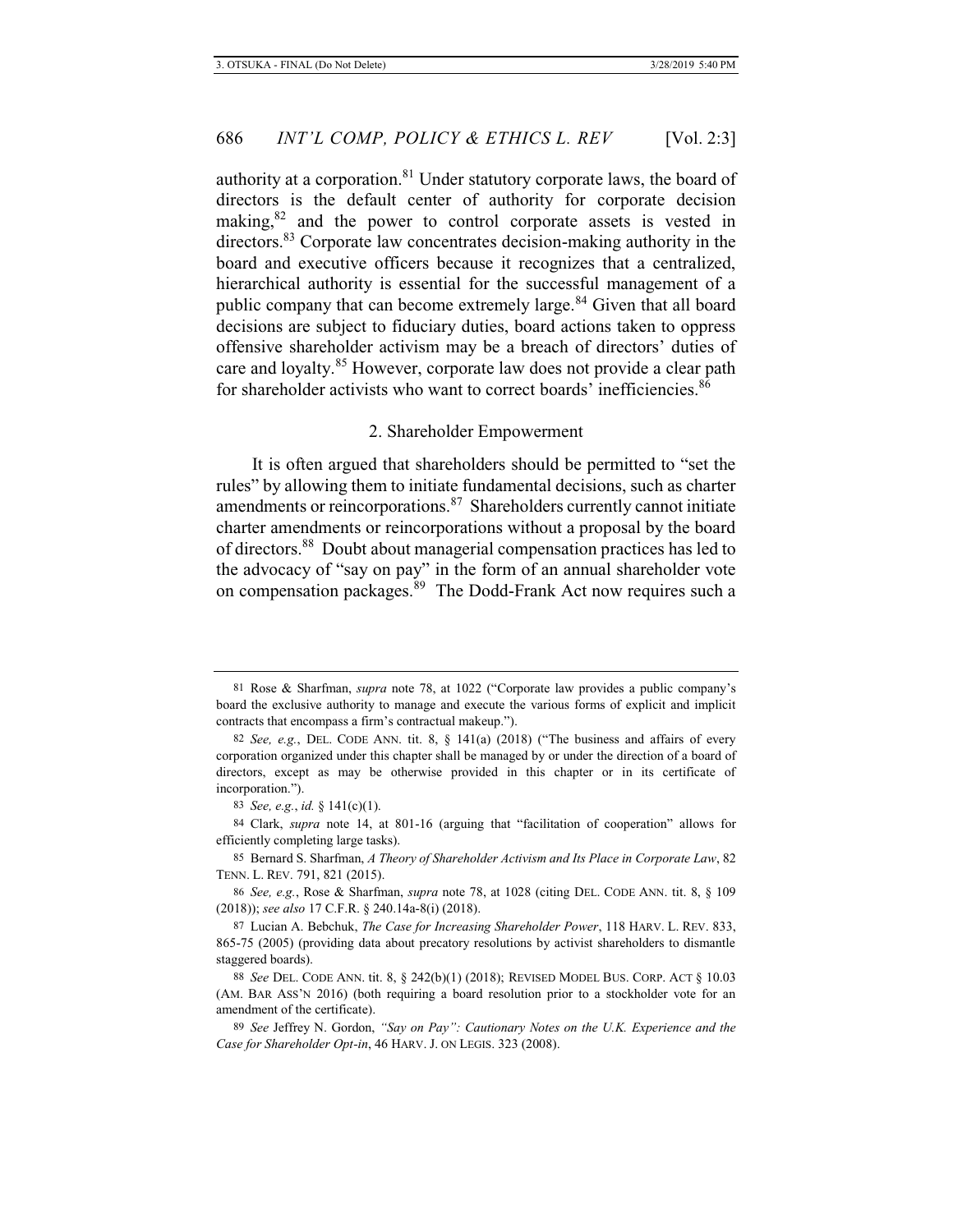vote every three years.<sup>90</sup> Advocates of such reforms argue that greater shareholder empowerment would induce management to act in the interests of shareholders and, as a result, reduce agency costs. Some commentators suggest that a tradeoff exists between reducing managerial agency costs resulting from shareholder empowerment and shareholders' severe informational disadvantage.<sup>91</sup> Given that shareholders do not have firm contractual rights but are left with residual cash flows in the firm, their position is most strongly at risk. Hence, they have the strongest incentive to monitor managers to maximize the total firm value, which consists of a firmed contractual amount and an infirmed residual amount.<sup>92</sup> Assuming that shareholder wealth maximization is the proper goal of corporate law, shareholder empowerment may be a solution to solving accountability issues, minimizing agency costs, and optimizing incentives for directors and executive officers.<sup>93</sup> Thus, the more pragmatic reason for shareholder empowerment is the relative ease of holding directors accountable to the clear objective of shareholder primacy.<sup>94</sup>

## 3. Objections to Shareholder Empowerment

As previously noted, shareholder empowerment might be indeed beneficial; however, in fact, the board of directors enjoys significant authority while control by shareholders is tightly curtailed.<sup> $95$ </sup> Some objections have been made within the shareholder primacy framework: centralized management under the direction of a board of directors has a cost advantage over shareholder decision making because corporate decisions are complex, and a relatively small group of people with good information, capabilities, and incentives to manage the firm can

<sup>90</sup> Dodd-Frank Wall Street Reform and Consumer Protection Act § 951, 15 U.S.C. § 78n-1 (2012) (introducing a new Section 14A of the Securities Exchange Act).

<sup>91</sup> William W. Bratton & Michael L. Wachter, *The Case Against Shareholder Empowerment*, 158 U. PA. L. REV. 653, 691-705 (2010).

<sup>92</sup> Armen A. Alchian & Harold Demsetz, *Production, Information Cost, and Economic Organization*, 62 AM. ECON. REV. 777, 781-83 (1972).

<sup>93</sup> Martin Gelter, *Taming or Protecting the Modern Corporation? Shareholder-Stakeholder Debates in a Comparative Light*, 7 N.Y.U. J.L. & BUS. 641 (2011).

<sup>94</sup> *See* Lucian A. Bebchuk, *The Myth of the Shareholder Franchise*, 93 VA. L. REV. 675, 731 (2007) (arguing that looser accountability also hurts stakeholders with managers' loss of accountability to shareholders).

<sup>95</sup> *See* DEL. CODE ANN. tit. 8, § 141(a) (2018) ("The business and affairs of every corporation organized under this chapter shall be managed by or under the direction of a board of directors  $\ldots$ .").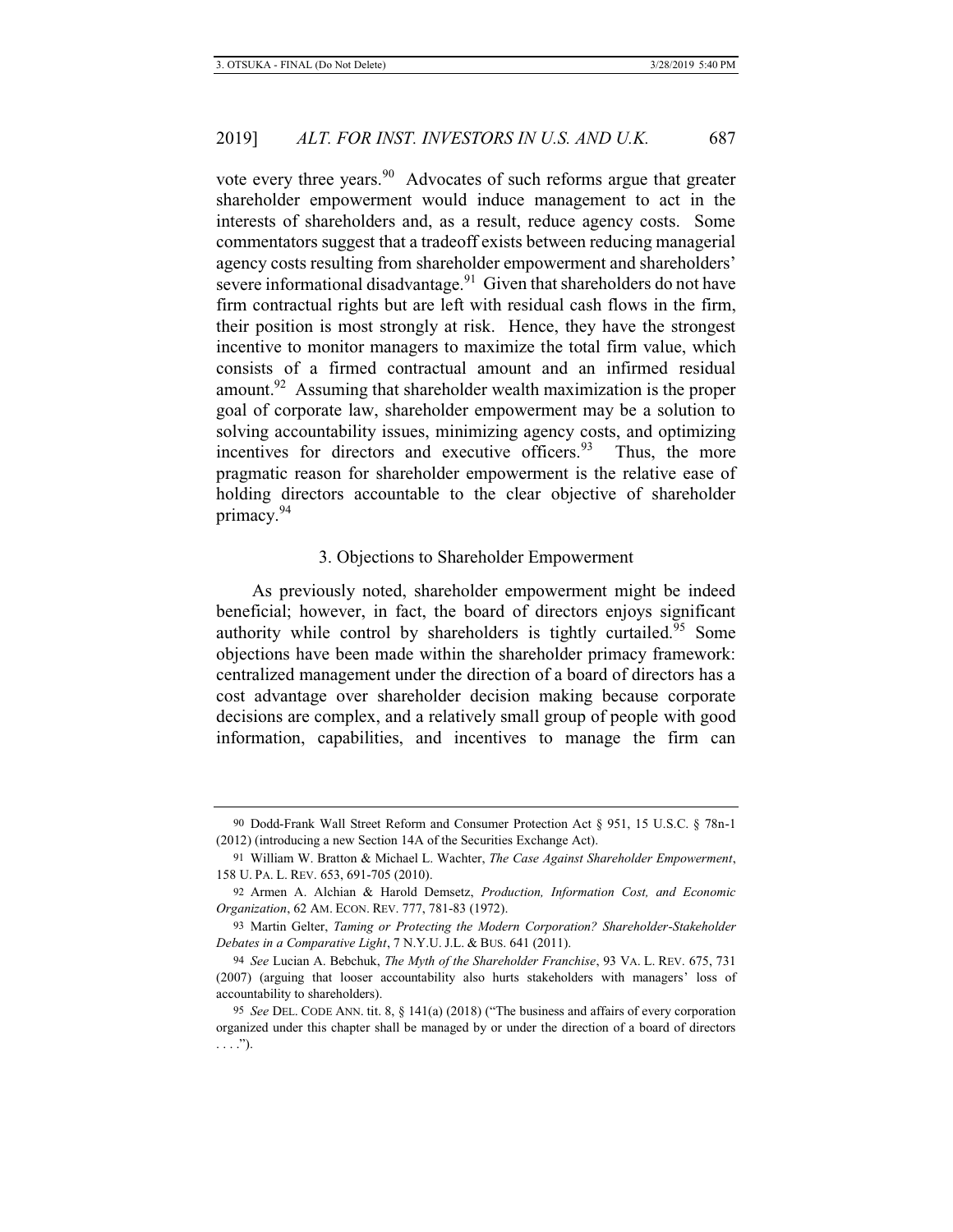effectively make such complex decisions, whereas direct control by firms' owners is usually only workable in small enterprises.<sup>96</sup>

Some commentators pointed out that the interests of different groups of shareholders may strongly diverge, which is likely to create friction and inhibit decision making in corporations.<sup>97</sup> Short-term and long-term shareholders often have their own strongly divergent goals, which are particularly relevant given the increasing importance of activist shortterm investors, such as hedge funds. If and when capital markets are not perfectly efficient and do not accurately reflect long-term firm value, some shareholders may be tempted to seek short-term profits by making decisions that are contrary to the firm's long-term interests, thus undermining sustainable development.<sup>98</sup> Diversified or undiversified shareholders are likely to have different risk preferences, and the interests of shareholders that have hedged their risks may be decoupled from the financial welfare of the corporation.<sup>99</sup> Generally, as a result, the emphasis on shareholder value has been criticized as producing managers with a short-term focus who are no longer able to take into account long-term firm development.<sup>100</sup> Some scholars argued that shareholders have good reasons to bind their hands, leave it to a group of experts with superior information, good capabilities, and incentives to avoid the mutual holdup of decision-making and generally yield better results than disputing among potentially diversified shareholders.<sup>101</sup>

### 4. Director Primacy

Proponents of the director primacy model argue that boards must be mostly free of shareholder interference to serve shareholder interests.<sup>102</sup> Bainbridge argued that shareholders alone, as opposed to other stakeholders, are the appropriate beneficiaries of director fiduciary

<sup>96</sup> *See* Daniel P. Forbes & Frances J. Milliken, *Cognition and Corporate Governance: Understanding Boards of Directors as Strategic Decision-Making Groups*, 24 ACAD. MGMT. REV. 489, 492 (1999) ("Boards of directors can be characterized as large, elite, and episodic decisionmaking groups that face complex tasks pertaining to strategic-issue processing.").

<sup>97</sup> Iman Anabtawi, *Some Skepticism About Increasing Shareholder Power*, 53 UCLA L. REV. 561, 577-93 (2006).

<sup>98</sup> *Id*. at 579–83.

<sup>99</sup> *Id*. at 583–85, 590–92.

<sup>100</sup> Lawrence E. Mitchell, *A Critical Look at Corporate Governance*, 45 VAND. L. REV. 1263, 1283 (1992).

<sup>101</sup> *E.g.*, John Armour, Henry Hansmann & Reinier Kraakman, *What Is Corporate Law?*, *in* THE ANATOMY OF CORPORATE LAW 1, 13 (Reinier Kraakman et al. eds., 2d ed. 2009); Lynn A. Stout, *The Mythical Benefits of Shareholder Control*, 93 VA. L. REV. 789, 792-93 (2007).

<sup>102</sup> *See* Peter C. Kostant, *Team Production and the Progressive Corporate Law Agenda*, 35 U.C. DAVIS L. REV. 667, 693-94 (2002).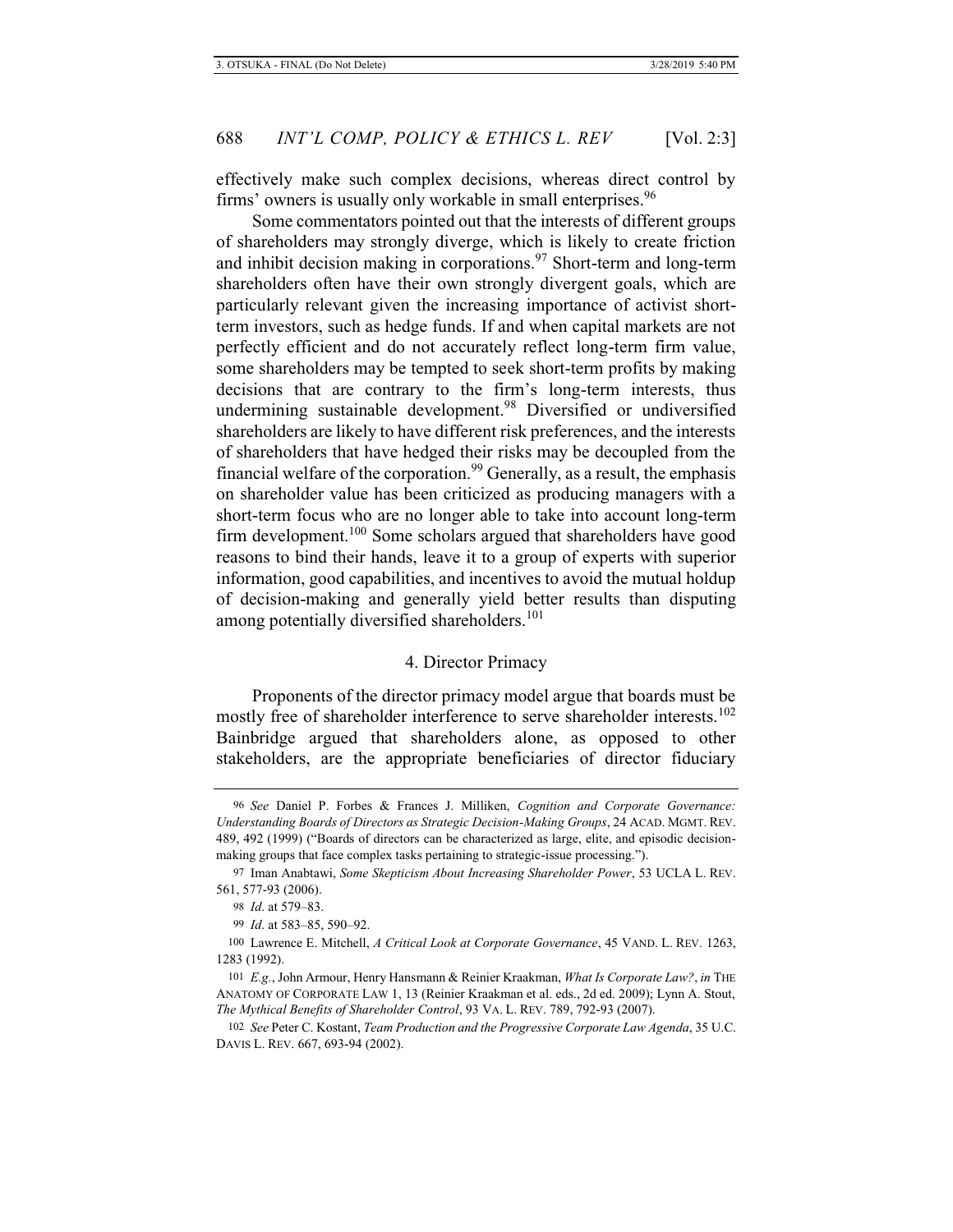duties.<sup>103</sup> According to the director primacy model, directors are ultimately responsible for shareholder wealth maximization, rather than promoting stakeholder interests, $104$  and the interests of shareholders should prevail over those of other constituencies.<sup>105</sup> In addition, directors (rather than managers, shareholders, and stakeholders) are responsible for the overall control of the corporation.106 He argued that the powers of the board of directors are original and undelegated, and that neither shareholders nor courts should weaken the board's decision-making authority.<sup>107</sup>

Bainbridge also described that a core tension exists between the board's authority and the responsible exercise of such authority; shareholder voting rights are one of the significant mechanisms that hold directors accountable.<sup>108</sup> An increase in shareholders' right to review board decisions might weaken the core of corporate governance, and shifting the decision-making power to shareholders is undesirable in itself in accordance with director primacy.<sup>109</sup>

Irrespective of which side one takes in this debate, it is difficult to deny that both have a point: the benefits of reducing the agency cost produced by unaccountable management must be weighed against the cost of shareholder involvement. Thus, a tradeoff seems to exist between managerial discretion on one side and accountability to shareholders on the other. $110$ 

### 5. My Proposal

I previously proposed that any corporate governance reform must focus primarily on promoting the long-term welfare of the corporation, balancing constituencies' interests, and ensuring accountability (or transparency).<sup>111</sup> In light of this goal, I have examined a proposal for corporate governance reforms, that is, the "enlightened shareholder

<sup>103</sup> Stephen M. Bainbridge, *Abolishing Veil Piercing*, 26 J. CORP. L. 479, 485 (2001).

<sup>104</sup> *Id*. at 572.

<sup>105</sup> *Id.* at 577-85.

<sup>106</sup> *Id.* at 550*.*

<sup>107</sup> STEPHEN M. BAINBRIDGE, THE NEW CORPORATE GOVERNANCE IN THEORY AND PRACTICE 11-12 (2008).

<sup>108</sup> Stephen M. Bainbridge, *Director Primacy: The Means and Ends of Corporate Governance*, 97 NW. UNIV. L. REV. 547, 555-60 (2003).

<sup>109</sup> *Id.* at 557-59.

<sup>110</sup> *See, e.g.*, Brett H. McDonnell, *Professor Bainbridge and the Arrowian Moment: A Review of the New Corporate Governance in Theory and Practice*, 34 DEL. J. CORP. L. 139, 161 (2009).

<sup>111</sup> *See* Akio Otsuka, *Reforms of Corporate Governance: Competing Models and Emerging Trends in the United Kingdom and the European Union*, 14 S.C. J. INT'L. L. & BUS. 71 (2017).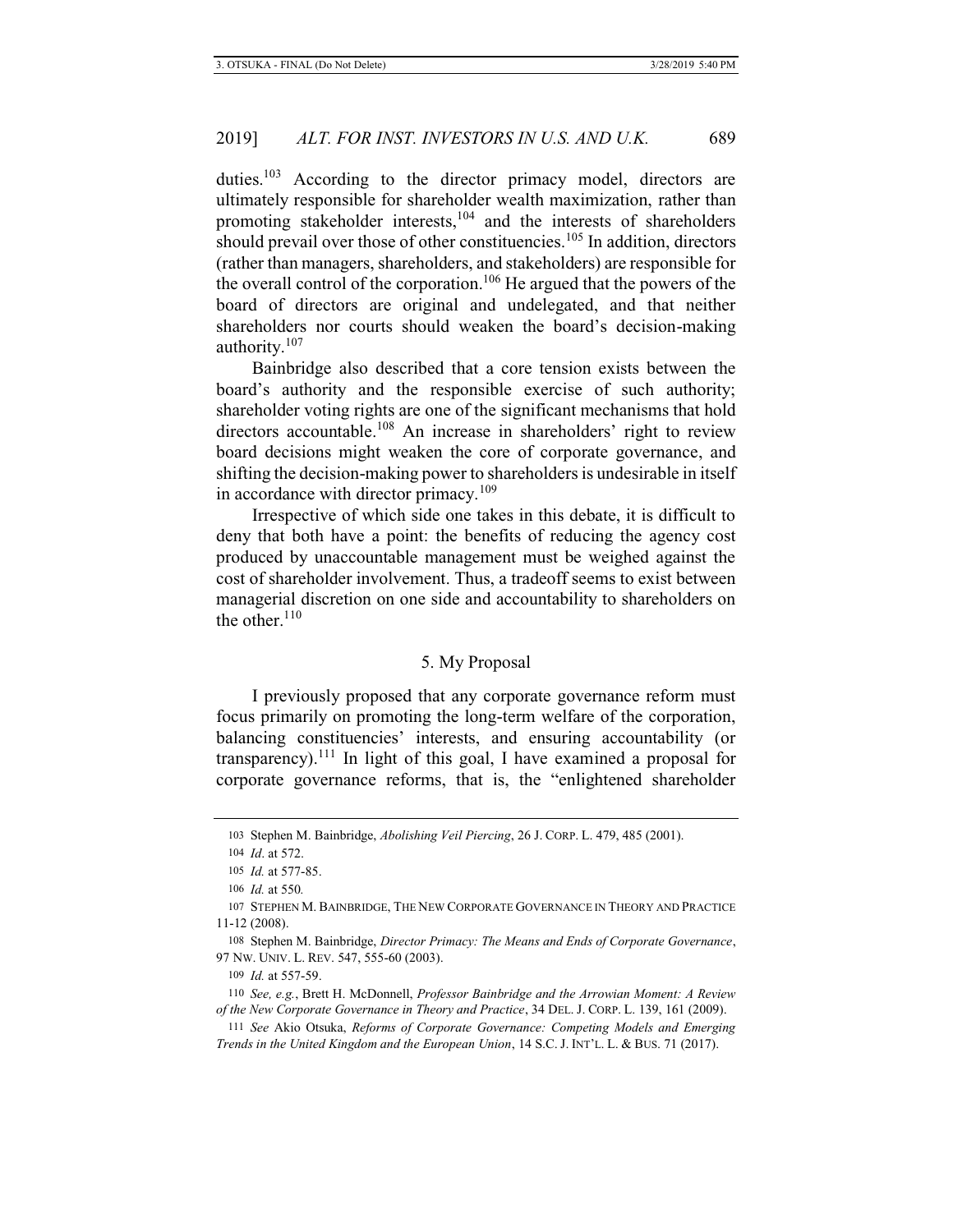value" ("ESV") approach and directors' reporting, which are currently accepted in the U.K. The core of the ESV principle is embodied in Section 172 of the U.K. Companies Act 2006. The Act attempts to reconcile shareholder primacy with other long-term and stakeholder concerns.<sup>112</sup> This legal duty requires directors to promote the long-term success of the corporation for the benefit of shareholders as a whole; however, in doing so, directors must consider the list of stakeholder interests described in Section 172(1) of the Act.<sup>113</sup> The "enlightened shareholder" is the yardstick for a hypothetical shareholder interested in the long-term wellbeing and performance of the corporation and its social and environmental impact,<sup>114</sup> referred to as the ESV approach<sup>115</sup> of corporate governance, which merges elements of the shareholder primacy and the stakeholder model. The Company Law Review ("CLR"), which worked on the Act, accepted the concept of the ESV as a fundamental principle in corporate governance.<sup>116</sup> However, I argue that directors are still responsible for the overall control over the corporation subject to the ESV approach.

According to some commentators, key differences between the dominant institutional investors in the U.K. (i.e., pension funds) and the U.S. (i.e., mutual funds), as well as the two countries' regulatory environments, make stakeholder-oriented corporate reform less likely in the U.S.117 However, I do not believe that these differences are crucial to introducing the ESV approach to the  $U.S.<sup>118</sup>$ 

## *B. U.S. and U.K. Shareholder Empowerment*

# 1. General View

In both countries, institutional investors have traditionally been viewed as passive, with a policy of selling portfolio companies when

<sup>112</sup> *See also* Paul L. Davies, Cassel Professor of Commercial Law, London School of Economics and Political Science, W.E. Hearn Lecture at the University of Melbourne Law School: Enlightened Shareholder Value and the New Responsibilities of Directors (Oct. 4, 2005).

<sup>113</sup> *See* Companies Act 2006, c. 46, § 172 (Eng.).

<sup>114</sup> *See* Andrew Keay, *Moving towards Stakeholderism? Constituency Statutes, Enlightened Shareholder Value, and More: Much Ado About Little*, 22 EUR. BUS. L. REV. 1, 40 (2011).

<sup>115</sup> *See id*.; Daniel Attenborough, *The Company Law Reform Bill: An Analysis of Directors' Duties and the Objective of the Company*, 27 COMPANY L. 162, 165 (2006).

<sup>116</sup> *See* Andrew Keay, *Tackling the Issue of the Corporate Objective: An Analysis of the United Kingdom's "Enlightened Shareholder Value Approach*, 29 SYDNEY L. REV. 577, 579 (2007).

<sup>117</sup> Virginia Harper Ho, *"Enlightened Shareholder Value": Corporate Governance Beyond the Shareholder-Stakeholder Divide*, 36 IOWA J. CORP. L. 59, 79-80 (2010).

<sup>118</sup> Otsuka, *supra* note 111, at 101.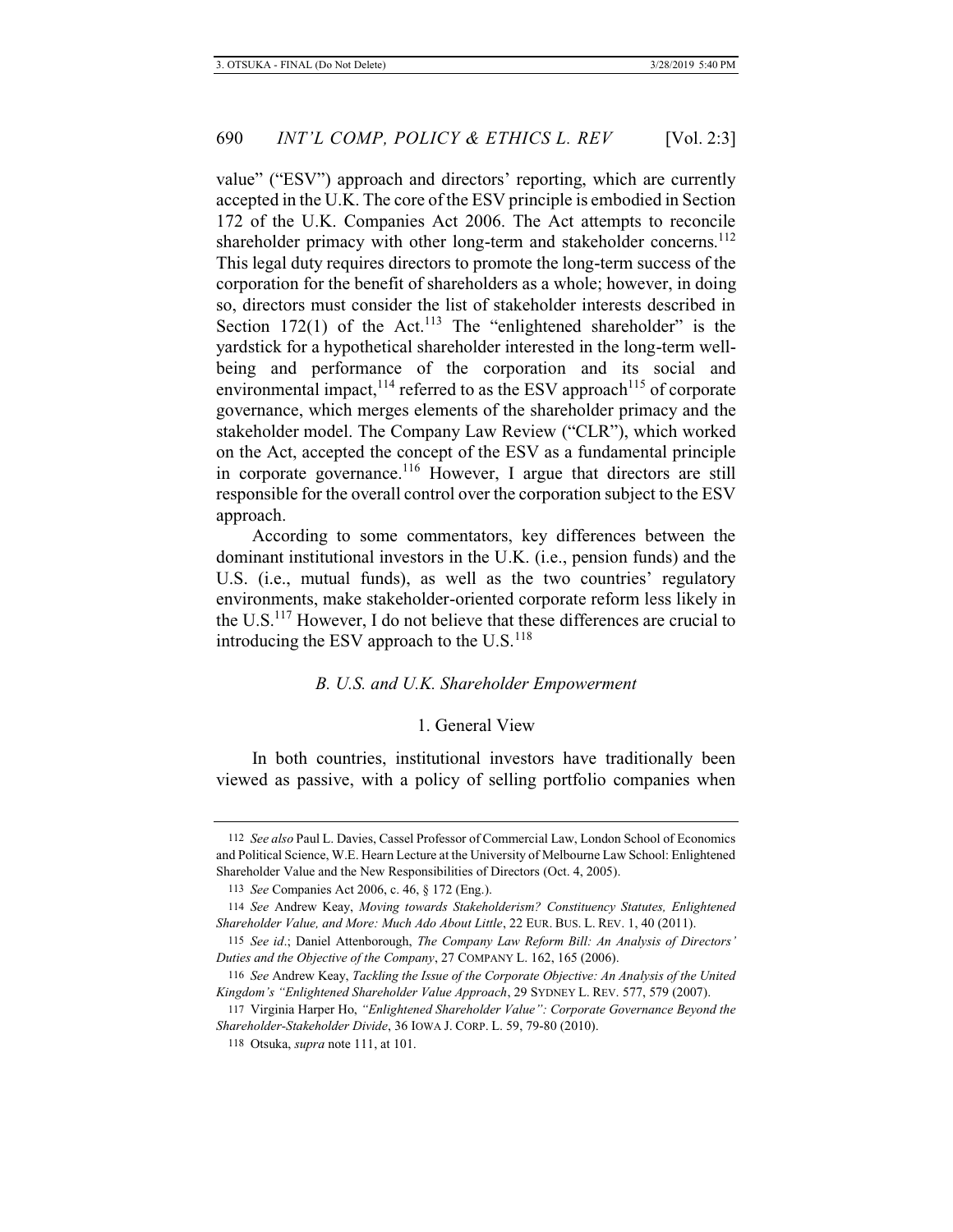dissatisfied with their performance.<sup>119</sup> In 1950, U.S. institutions owned less than 10% of the equity in U.S. markets.<sup>120</sup> This number rose to higher than  $50\%$  in the early 1990s.<sup>121</sup> Similarly, U.K. pension funds and insurance companies owned 16% of U.K. shares in 1963 but 52% by 1990.<sup>122</sup> Shareholder empowerment in the U.S. and the U.K. is one of the most important issues in corporate governance today for monitoring managers and improving firm value.<sup>123</sup> One vital difference may relate to the probability of shareholder lawsuits against the board of directors. Some scholars indicated that the probability of a director of a U.K. public company being sued for breach of duty is virtually zero.<sup>124</sup> In the U.S., however, although the probability is still low, the board of directors must recognize the possibility, which influences its actions.<sup>125</sup>

## 2. United States

The equity market has become increasingly conscious of the prominent role of U.S. institutions in corporate governance. With their large positions in the securities market, it has become difficult and costly for institutions to exercise the Wall Street Rule. For instance, the investment objectives of certain institutions, such as index funds, might prohibit selling equities simply because a firm is underperforming. Further, U.S. policymakers encourage institutions to take a more active governance role, particularly in the area of proxy voting. For example, in 1988, the U.S. Department of Labor required pension funds to vote in accordance with the fiduciary duties of the Employee Retirement Income

<sup>119</sup> *See* Marc Goergen & Luc Renneboog, *Strong Managers and Passive Institutional Investors in the UK*, *in* THE CONTROL OF CORPORATE EUROPE 259, 262 (Fabrizio Barca & Marco Becht eds., 2d ed. 2002).

<sup>120</sup> Starks, *supra* note 1.

<sup>121</sup> *Id.*

<sup>122</sup> OFFICE FOR NAT'L STATISTICS, *supra* note 1, at 9.

<sup>123</sup> For historical perspective of U.S. shareholder activism, see generally 25 FOR 25: OBSERVATIONS ON THE PAST, PRESENT, AND FUTURE OF CORPORATE GOVERNANCE (Institutional Shareholder Services 2011), https://www.issgovernance.com/file/files/ISS\_25for25.pdf [hereinafter 25 FOR 25]; Gillan & Starks, *supra* note 19 (discussing the role of activism in corporate governance).

<sup>124</sup> Bernard Black, Brian Cheffins & Michael Klausner, *Outside Director Liability*, 58 STAN L. REV. 1055, 1093 (2006); John Armour, Bernard Black, Brian Cheffins & Richard Nolan, *Private Enforcement of Corporate Law: An Empirical Comparison of the United Kingdom and the United States*, 6 J. EMPIRICAL LEGAL STUD. 687, 690 (2009).

<sup>125</sup> Armour et al., *supra* note 124, at 692; Black et al., *supra* note 124, at 1092-93.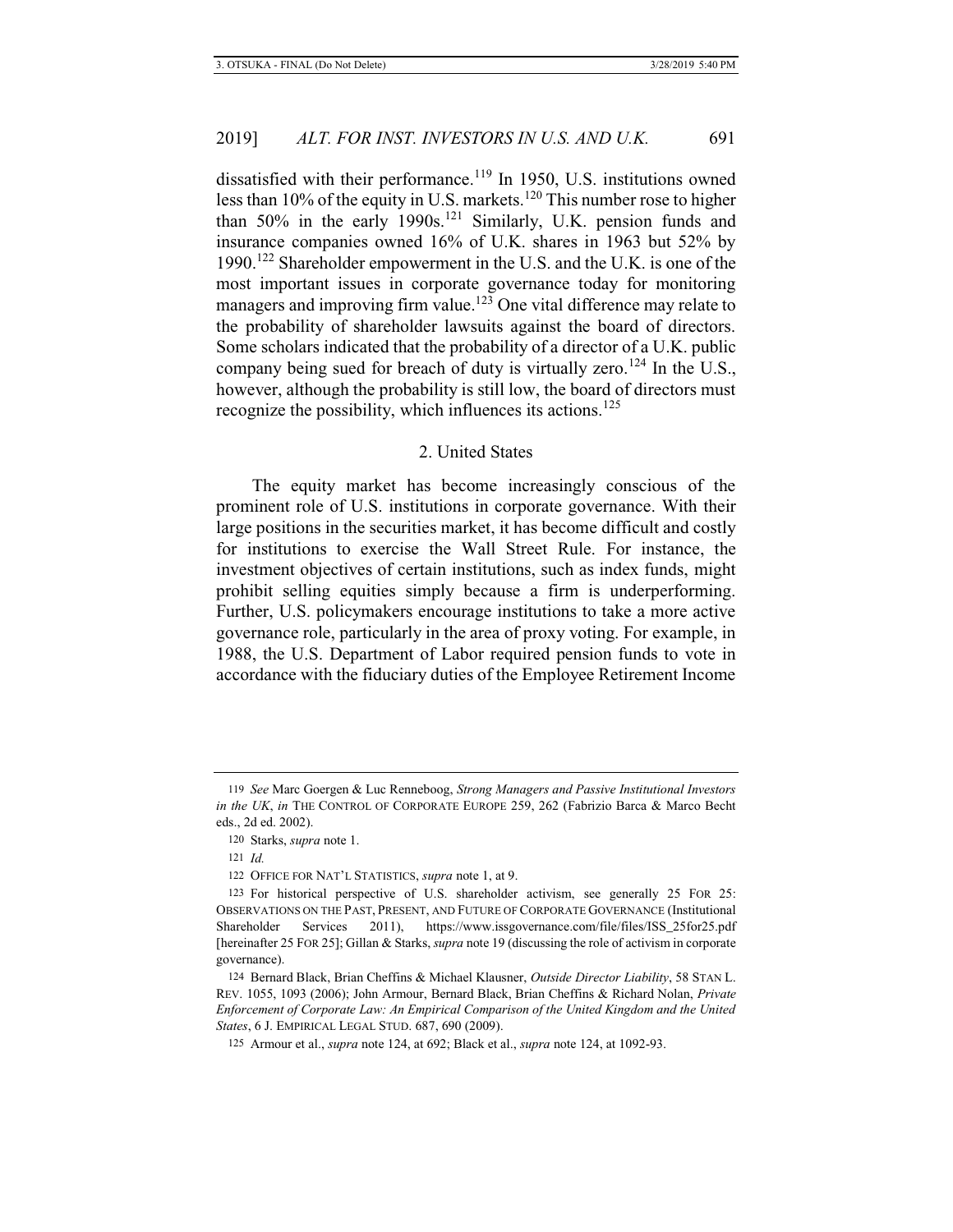Security Act ("ERISA").<sup>126</sup> In 2003, the SEC mandated that mutual funds disclose proxy votes and voting policies.<sup>127</sup>

Shareholder proposals and board nominations are a substantial part of this empowerment and have become part of the policy debate and reform.128 In the U.S., state laws govern shareholder rights and, as a result, the holding of shareholder meetings and what shareholders are allowed to vote on at these meetings.<sup>129</sup> State laws also generally permit shareholders with ownership between 5% and 10% to call a special meeting or use written consent to propose their actions.<sup>130</sup> However, corporations frequently use charter and bylaw provisions to limit this shareholder ability. Another significant feature in shareholder proposals is that U.S. laws specify a minimum of shares that must be presented in person or by proxy at a shareholder meeting to constitute a quorum.<sup>131</sup>

SEC Rule 14a-8, the so-called "Shareholder Proposal Rule," is a central tool for enhancing "shareholder democracy."<sup>132</sup> In brief, the Rule permits a qualifying shareholder<sup>133</sup> of a public corporation registered with the SEC to place proposals on the corporation's proxy statement and have those proposals voted on at the annual shareholder meeting, forcing the

128 For arguments in favor of shareholder empowerment, see, e.g., Bebchuk, *supra* note 94; Lucian A. Bebchuk, *The Myth of the Shareholder Franchise*, 93 VA. L. REV. 675 (2007). For arguments against shareholder empowerment, see, e.g., Bainbridge, *supra* note 103; Stephen M. Bainbridge, *Director Primacy and Shareholder Disempowerment*, 119 HARV. L. REV. 1735 (2006); Lynn A. Stout, *The Mythical Benefits of Shareholder Control*, 93 VA. L. REV. 789 (2007); Leo E. Strine, Jr., *Toward a True Corporate Republic: A Traditionalist Response to Bebchuk's Solution for Improving Corporate America*, 119 HARV. L. REV. 1759 (2006).

129 Shareholder Proposals, 72 Fed. Reg. 43,466, 43,467 (Aug. 3, 2007) (to be codified at 17 C.F.R. pt. 240).

130 *See* DEL. CODE ANN. tit. 8, § 228 (2018). Section 228 of the Delaware General Corporation Law provides that, absent a contrary provision in the certificate of incorporation, any action that may be taken at a shareholder meeting may be taken by a written consent of at least the minimum number of votes that would be necessary to take such action at the meeting in which all shares entitled to vote were present and voting. *See id.*

131 Deborah A. DeMott, *The Figure in the Landscape: A Comparative Sketch of Directors' Selfinterested Transactions*, 62 LAW & CONTEMP. PROBS. 243, 249 (1999).

132 *See*, *e.g.*, Frank D. Emerson & Franklin D. Latcham, T*he SEC Proxy Proposal Rule: The Corporate Gadfly*, 19 U. CHI. L. REV. 807 (1952); Patrick J. Ryan, *Rule 14a-8, Institutional Shareholder Proposals, and Corporate Democracy*, 23 GA. L.REV. 97 (1988); Dalia Tsuk Mitchell, *Shareholders as Proxies: The Contours of Shareholder Democracy*, 63 WASH. & LEE L. REV. 1503 (2006).

133 17 C.F.R. § 240.14a-8(b) (2018) (rule detailing that a shareholder is eligible to submit a proxy proposal if the shareholder has continuously held at least two thousand dollars in market value or at least one percent of the corporation's voting securities).

<sup>126</sup> Ralph V. Whitworth, *The Corporate Governance Movement: 25 Years Past and Hence*, *in* 25 FOR 25, *supra* note 123, at 3.

<sup>127</sup> Angela Morgan, Annette Poulsen, Jack Wolf & Tina Yang, *Mutual Funds as Monitors: Evidence from Mutual Fund Voting*, 17 J. CORP. FIN. 914, 915 (2011).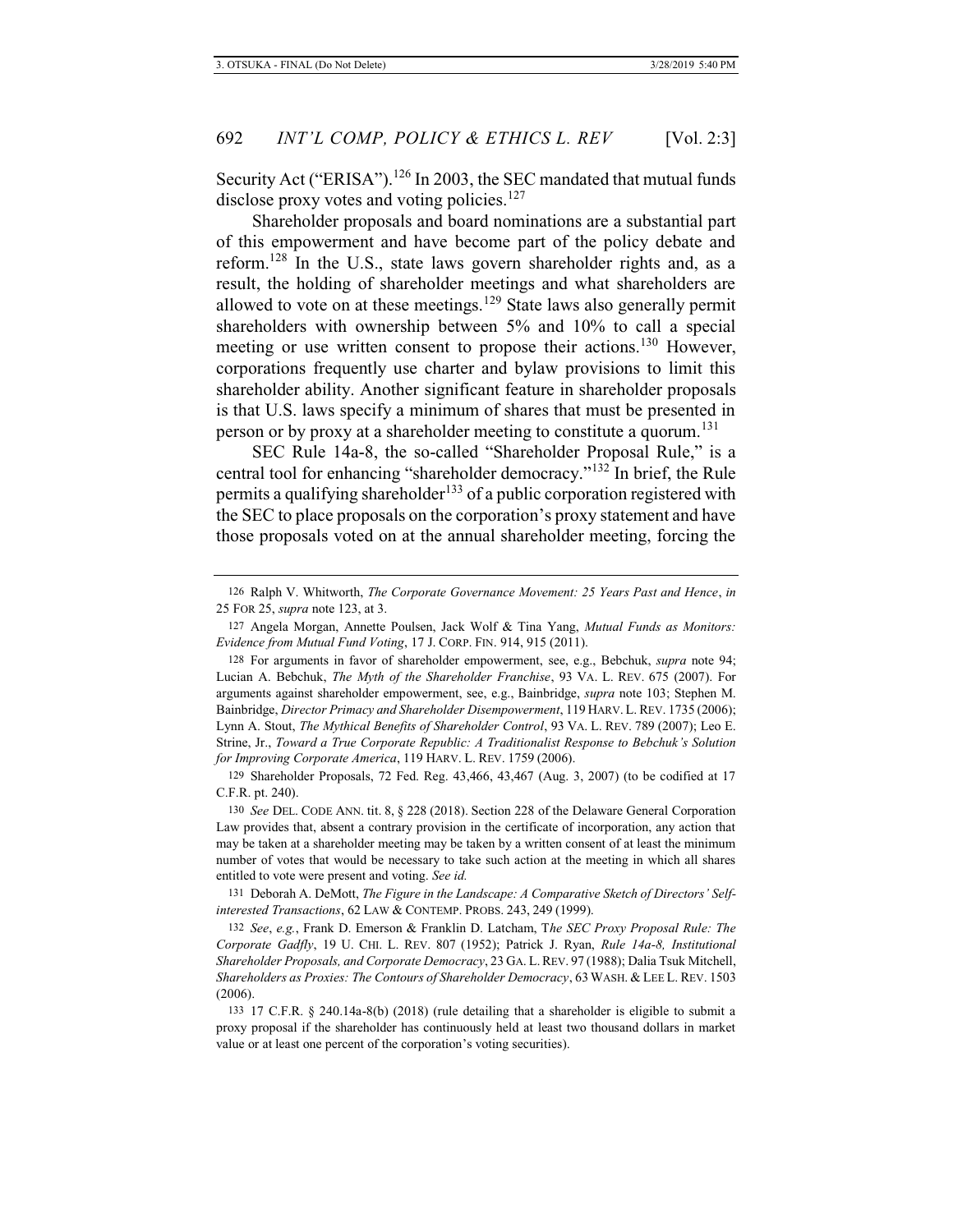corporation to include a resolution and supporting statement in the proxy materials for its annual shareholder meeting.<sup>134</sup> Thus, a shareholder may submit a proposed course of action to other shareholders for a vote through the process governed by SEC Rule  $14a-8$ ,  $135$  However, 13 substantive bases for exclusion exist (e.g., matters relating to board election, the company's ordinary business operation, or personal grievance).<sup>136</sup> To submit proposals regarding substantive matters, shareholders must distribute their proxy materials and solicit votes at their expense, which proposals are binding and referred to as proxy fights.<sup>137</sup> To the contrary, shareholder proposals solicited using corporate proxy materials at corporate expense are precatory, and firms are not obligated to adopt the proposal even if passed by shareholders.<sup>138</sup>

## 3. United Kingdom

In the U.K., a series of corporate governance reports, including Cadbury (1992), Greenbury (1995), Hampel (1998), and Myners (2001) emphasized the governance role of institutions and the importance of voting.<sup>139</sup> The U.S. and U.K. own similar governance systems that have quite different rules regarding submitting a shareholder proposal or calling a shareholder meeting. This difference in the role of the board likely causes differing proxy rules.

In the UK, the  $2006$  Companies Act<sup>140</sup> governs proxy rules.<sup>141</sup> A General Meeting is called where the Board is obliged to call a General Meeting as a result of a requisition from shareholders. Shareholders representing at least 5% of the paid-up share capital can require the company to call a General Meeting.142 Every notice of a General Meeting must contain, among others, a statement that every shareholder has a right to appoint a proxy under section 324 of the Act, and any statements provided by shareholders which the company is obliged to circulate

<sup>134</sup> For a more detailed overview of Rule 14a-8 and its various requirements, see STEPHEN M. BAINBRIDGE, CORPORATE LAW 294-302 (3d ed. 2015).

<sup>135 17</sup> C.F.R. § 240.14a-8 (2018).

<sup>136</sup> Shareholder Proposals, 17 C.F.R. § 240.14a-8 (2018).

<sup>137</sup> Bebchuk, *supra* note 87, at 838, 846.

<sup>138</sup> Roberta Romano, *Less is More: Making Institutional Investor Activism a Valuable Mechanism of Corporate Governance*, 18 YALE J. ON REG. 174, 221-22 (2001)

<sup>139</sup> *See* Chris Mallin, *Financial Institutions and Their Relations with Corporate Boards*, 7 CORP. GOVERNANCE: INT'L REV. 248, 248-55 (1999) (arguing the role of UK institutional investors and their relations with corporate boards).

<sup>140</sup> *Id.*

<sup>141</sup> *Id.* § 307.

<sup>142</sup> Companies Act 2006, c. 46, § 303 (Eng.).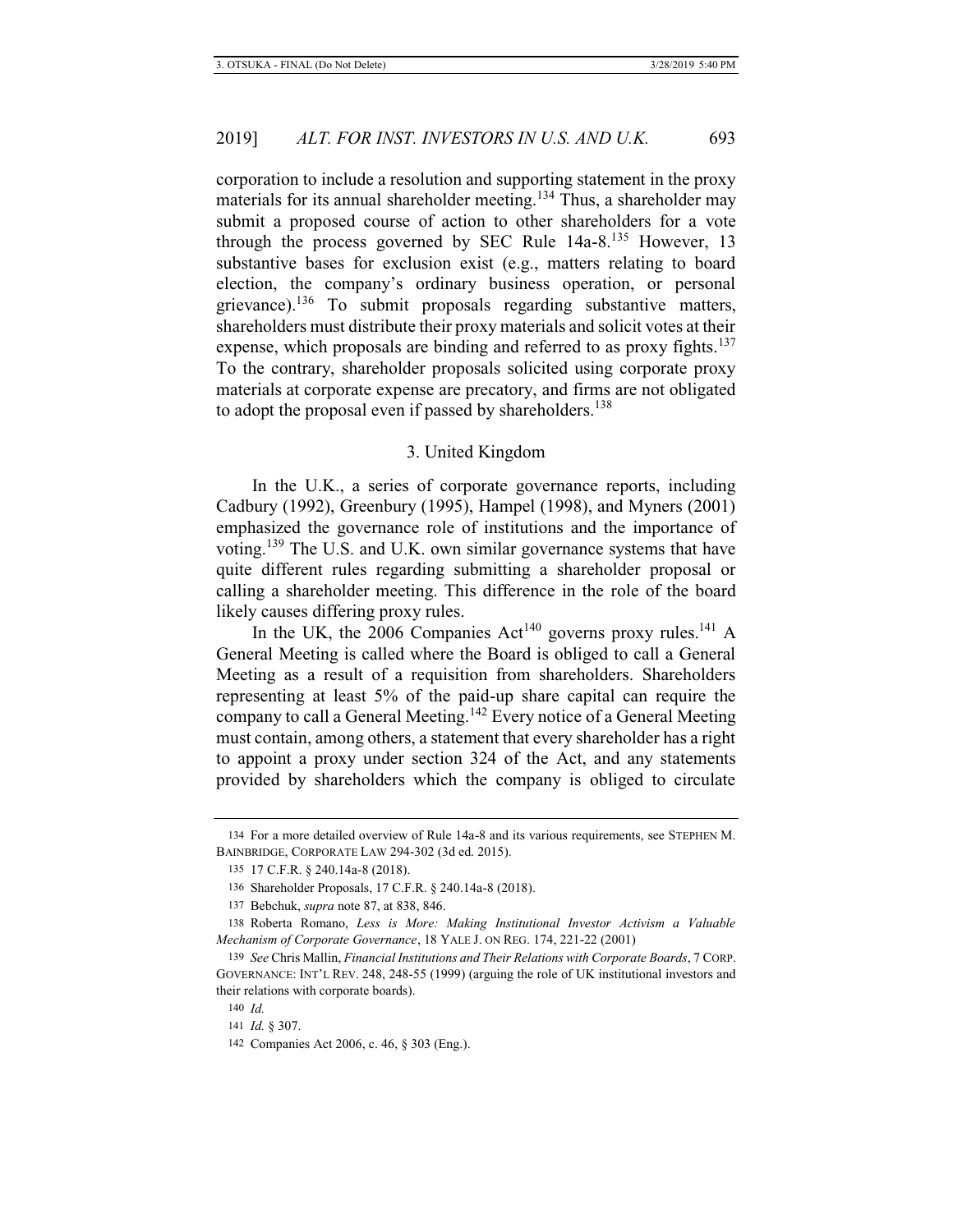pursuant to sections  $314$  to  $317$  of the Act.<sup>143</sup> The Act makes some material changes to the proxy rules, including making firms, not shareholders, the bearer of the circulation costs.<sup>144</sup>

Special resolutions, generally required to amend the articles of association, require a  $75\%$  supermajority vote for approval.<sup>145</sup> In addition, UK investors may use ordinary shareholder resolutions—requiring a simple majority vote—to elect and remove directors.<sup>146</sup> Historically, shareholder meetings in the UK have low voter turnout, averaging about 20% in 1990 of eligible shareholders.147 The 1998 Hampel Report explicitly noted that institutional shareholders have a responsibility to vote, and recent evidence indicated that the UK voting level has increased to  $50\%$ <sup>148</sup> In comparison, in the U.S., where institutional voting is compulsory, voter turnout can easily reach 70–80%.<sup>149</sup>

To summarize, although UK proposal rules are more onerous on sponsors in terms of ownership requirements and solicitation costs, they confer UK shareholders with greater power because proposals are binding, and shareholders have the statutory right to call special meetings and to remove and elect directors through a simple majority vote. Many commentators, however, have expressed concern that institutional investors may be ill-suited to assume such power in view of their predominantly short-term business models.<sup>150</sup>

<sup>143</sup> *See, e.g.*, *id.* § 314(1) ("The members of a company may require the company to circulate, to members of the company entitled to receive notice of a general meeting, a statement of not more than 1,000 words with respect to—(a) a matter referred to in a proposed resolution to be dealt with at that meeting, or (b) other business to be dealt with at that meeting.").

<sup>144</sup> *See id.* § 316(1) ("The expenses of the company in complying with section 315 need not be paid by the members who requested the circulation of the statement; if— $(a)$  the meeting to which the requests relate is an annual general meeting of a public company, and (b) requests sufficient to require the company to circulate the statement are received before the end of the financial year preceding the meeting.").

<sup>145</sup> *Id.* § 283.

<sup>146</sup> *Id.* §§ 160, 168.

<sup>147</sup> *See* Chris Mallin, *Institutional Investors and Voting Practices: An International Comparison*, 9 CORP. GOVERNANCE: INT'L REV. 118, 124 (2001) (comparing the voting systems in several countries, including the United Kingdom, the United States, Australia, and Germany).

<sup>148</sup> *See id.* at 119, 124.

<sup>149</sup> Jennifer E. Bethel & Stuart L. Gillan, *The Impact of the Institutional and Regulatory Environment on Shareholder Voting*, 31 FIN. MGMT. 29, 40 (2002) (analyzing the institutional and regulatory environment governing shareholder voting).

<sup>150</sup> *See* Coffee, *supra* note 45, at 1281 (asserting that monitoring by financial institutions could be limited to only improving their positions rather than those of shareholders).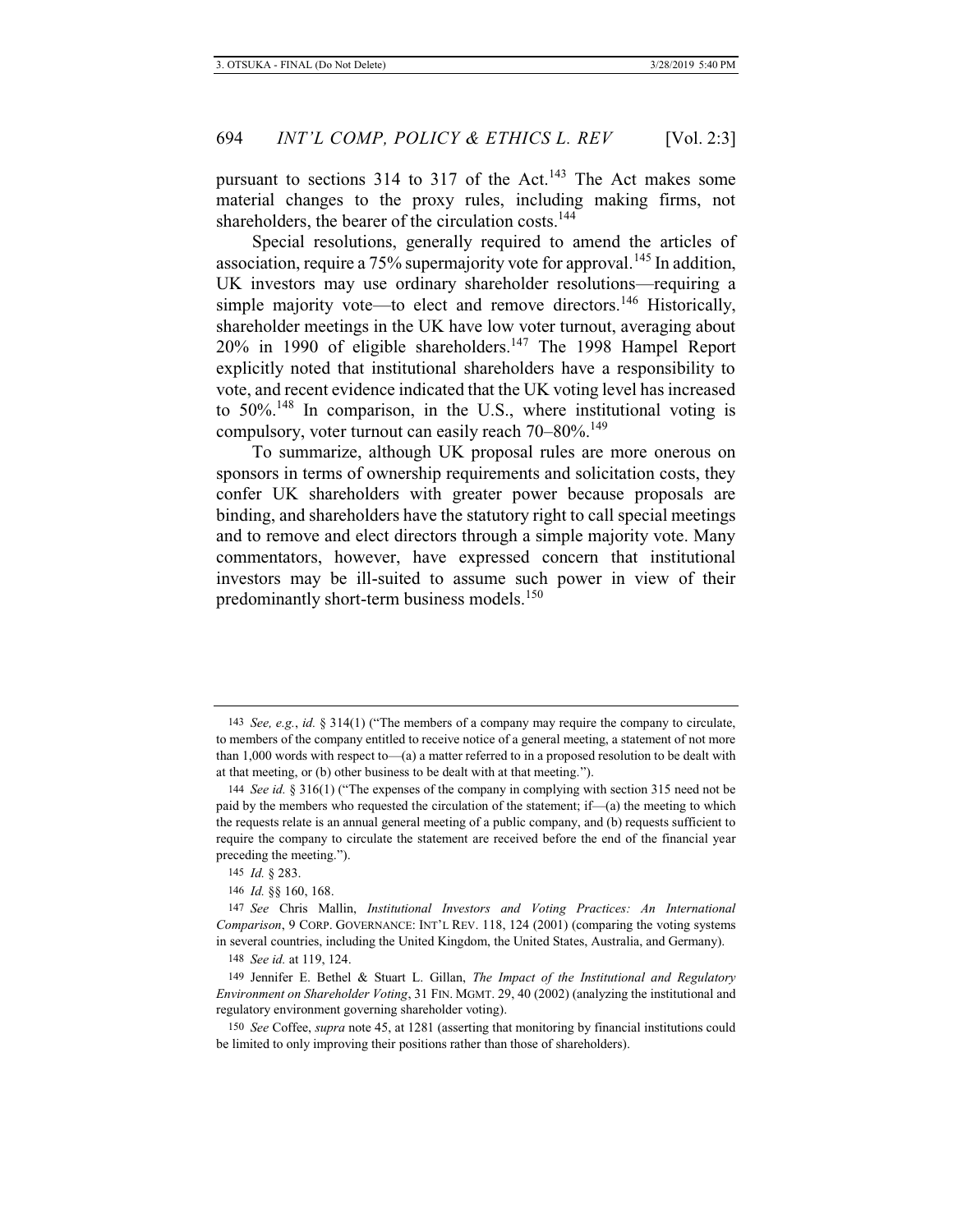#### *C. Engagement*

#### 1. General

In the U.S., activist shareholders are arguably the capital market's endogenous response to the agency gap that results from the emergence of institutional intermediaries.151 Typically, activist shareholders first acquire non-controlling stakes in corporations and then attempt to influence corporations' business strategies. Within this framework, activist shareholders are expected to play a certain monitoring role and exercise the substantial governance rights vested in institutional investors.152 In this way, activist shareholders perform a form of stewardship function.<sup>153</sup>

## 2. Benefits of Engagement

As posited by Lisa M. Fairfax, "[s]hareholders' increased voice in corporate affairs makes their engagement a priority for several reasons."154 Shareholder engagement provides corporations with the opportunity to explain their policies and strategies in a manner that could prevent misunderstandings.155 Enhanced shareholder engagement enables corporations to educate their shareholders<sup>156</sup> and enables them to make more informed decisions.<sup>157</sup> When shareholders have a voice over a range of corporate governance decisions, this educational role is crucial. In the next stage, shareholder engagement may enable corporations to gain support for their policies and support the directors and officers who execute those policies.<sup>158</sup> When shareholders have an increased ability to

156 *See id.* at 115; Ira M. Millstein, Holly J. Gregory & Rebecca C. Grapsas, *Ten Thoughts for Ordering Governance Relationships in 2010*, WEIL, GOTSHAL & MANGES LLP 2 (May 2010), https://www.weil.com/~/media/files/pdfs/alert\_ordering\_governance\_relationships\_in\_2010.pdf.

<sup>151</sup> *See*, e.g., Gilson & Gordon, *supra* note 4, at 867 (arguing that activist hedge funds offer a response to the shortfall in monitoring institutional intermediaries).

<sup>152</sup> *See id.* (framing the role of activist shareholders—this approach stands in contrast to the raider-like takeover attempts of the 1980s).

<sup>153</sup> *See id.* (describing how activists can perform a stewardship function).

<sup>154</sup> Lisa M. Fairfax, *Mandating Board-Shareholder Engagement?*, 2013 U. ILL. L. REV. 821, 832 (2013).

<sup>155</sup> *See* LISA M. FAIRFAX, SHAREHOLDER DEMOCRACY: A PRIMER ON SHAREHOLDER ACTIVISM AND PARTICIPATION 124 (2011).

<sup>157</sup> *See* Fairfax, *supra* note 155, at 123; *see also* Millstein et al., *supra* note 156, at 2.

<sup>158</sup> *See* LATHAM & WATKINS LLP, DANGEROUS TALK? WHEN/HOW SHOULD DIRECTORS COMMUNICATE WITH SHAREHOLDERS? 2,

http://www.directorsforum.org/resources/pdf/cdf\_dangerous\_talk\_program\_outline\_3-

<sup>18.</sup>pdf?ID=3.362 [https://www.yumpu.com/en/document/read/52351925/1-dangerous-talk-whenhow-should-directors-communicate-with-/4].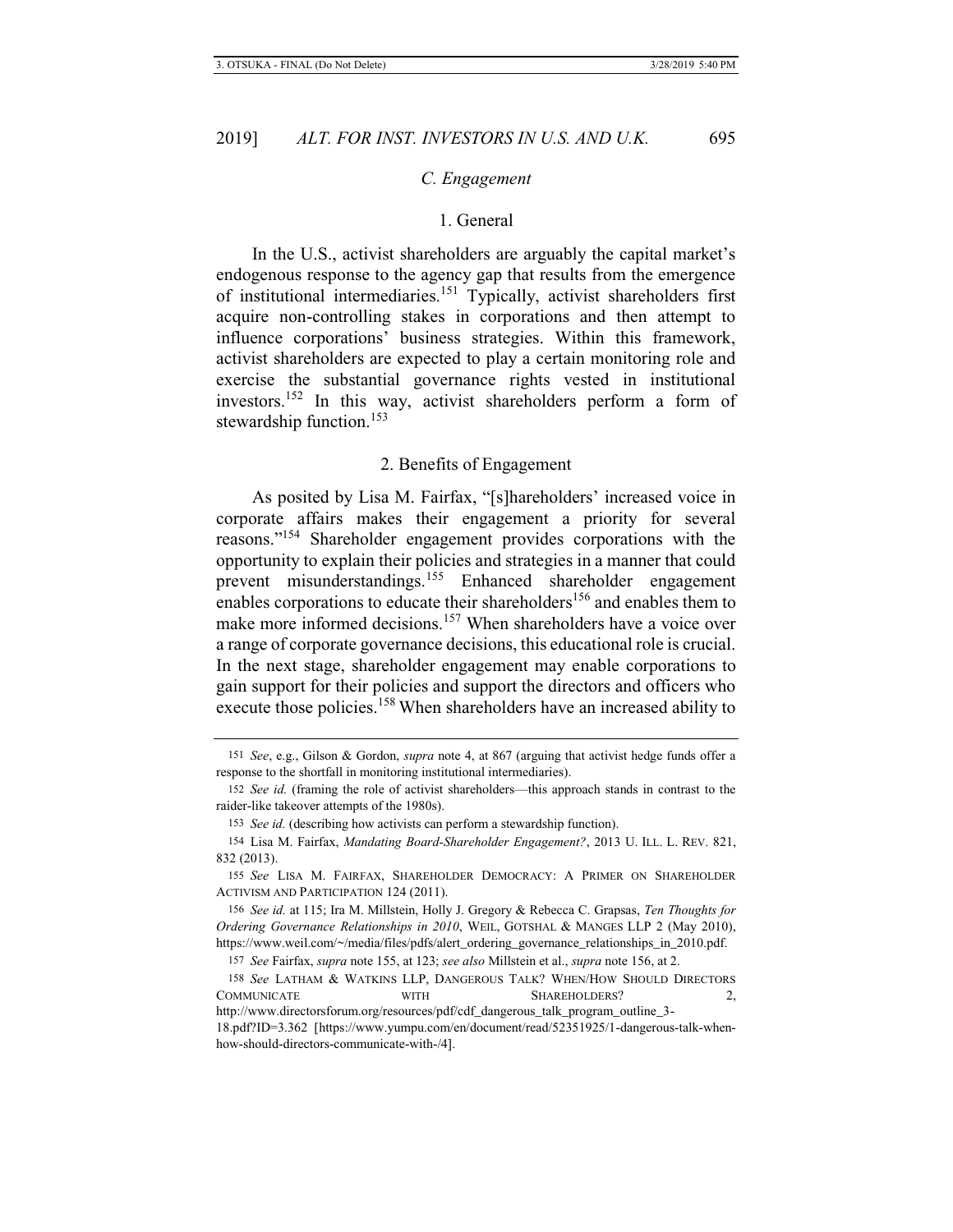reject corporate pay packages and unseat directors, such support is clearly important. According to recent proxy data, one crucial difference between corporations that have won shareholder support for their policies and those that have failed is corporations' willingness to engage directly with shareholders.<sup>159</sup>As a result, shareholder engagement may enable corporations to avoid costly confrontations with shareholders. Some governance experts argued that much of shareholder activism could be avoided with effective shareholder engagement.<sup>160</sup>

# 3. UK Brief History Leading to the Stewardship Code

The conclusions and recommendations of the Cadbury Report (1992) and the Hampel Report (1998) provided the foundation and starting point for most subsequent reports on institutional investor engagement and even for the current Stewardship Code.<sup>161</sup>

The ideals of institutional investor engagement continued to gain support in the UK in the early 2000s with the releases of the Myners Report, the Higgs Report, and guidance from the Institutional Shareholders' Committee.<sup>162</sup> After the global financial crisis of 2008– 2009, the debate became active again. UK regulatory authorities accused institutional investors of apathetic monitoring, commonly referring to institutional investors as being "asleep."163 Indeed, many commentators argued that institutional investors were part of the problem, not only by failing to intervene but also by actively pushing company management

<sup>159</sup> *See* Jeremy L. Goldstein, *Say on Pay 2012*, HARV. L. SCH. F. ON CORPORATE GOVERNANCE & FIN. REG. (July 14, 2012), http://blogs.law.harvard.edu/corpgov/2012/ 07/14/say-on-pay-2012.

<sup>160</sup> *See* LATHAM & WATKINS LLP, *supra* note 158, at 2-3 (quoting Millstein as asserting "almost every hot button governance issue can be addressed through constructive communication between boards and management with shareholders.").

<sup>161</sup> *See* Konstantinos Sergakis, *The UK Stewardship Code: Bridging the Gap Between Companies and Institutional Investors*, 47 REVUE JURIDIQUE THÉMIS 109, 121 (2013).

<sup>162</sup> *See generally* INSTITUTIONAL SHAREHOLDERS' COMMITTEE, THE RESPONSIBILITIES OF INSTITUTIONAL SHAREHOLDERS AND AGENTS – STATEMENT OF PRINCIPLES (2007), http://institutionalshareholderscommittee.org.uk/sitebuildercontent/sitebuilderfiles/ISCStatemento fPrinciplesJun07.pdf

<sup>[</sup>https://web.archive.org/web/20081002162504/http://institutionalshareholderscommittee.org.uk/si tebuildercontent/sitebuilderfiles/ISCStatementofPrinciplesJun07.pdf] (outlining the responsibilities of institutional shareholders).

<sup>163</sup> *See, e.g.*, Jennifer Hughes, *FSA Chief Lambasts Uncritical Investors*, FIN. TIMES (Mar. 11, 2009), https://www.ft.com/content/9edc7548-0e8d-11de-b099-0000779fd2ac (quoting the chief executive of the Financial Services Authority accusing institutional shareholders of not adequately monitoring).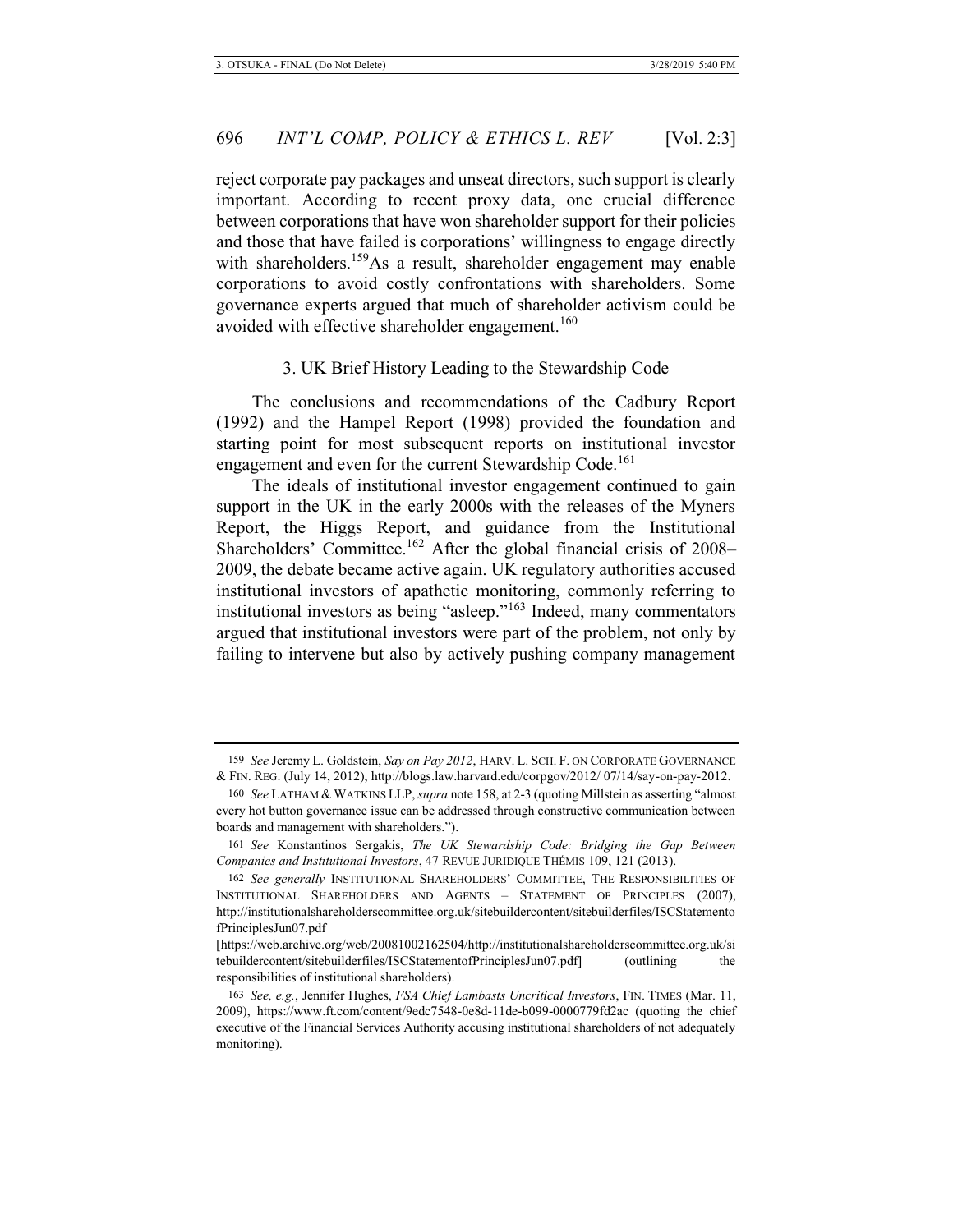for short-term returns at the expense of heightened risk and exposure.<sup>164</sup> In the Walker Review, Sir David Walker concluded that institutional investor apathy and "acquiescence" in risky management decisions were not a key cause of the financial crisis but likely exacerbated it.<sup>165</sup>

In July 2010, the Financial Reporting Council ("FRC") issued the Stewardship Code to encourage genuine active engagement by institutional investors through greater transparency and disclosure.<sup>166</sup> According to the revised Stewardship Code in 2012, institutional investor stewardship of portfolio companies is intended to foster long-term company success "in such a way that the ultimate providers of capital also prosper" for the benefit of the economy as a whole.<sup>167</sup> It follows that "[f]or investors, stewardship is more than just voting. Activities may include monitoring and engaging with companies on matters such as strategy, performance, risk, capital structure, and corporate governance, including culture and remuneration."<sup>168</sup>

# *D. Several Impediments to Engagement*

A number of arguments have been made regarding the reason investors do not engage more actively with their portfolio companies. Nevertheless, investors still face several engagement impediments, principally because of free-rider problems, legal concerns, liquidity concerns, conflicts of interest, and a business model fundamentally incompatible with activism.

## 1. Free-Rider Problem and Legal and Liquidity Concerns

Large investors face disincentives in becoming activists because of a "free rider" problem.<sup>169</sup> As previously argued by "voice theory," they would incur large costs from interventions that would be borne solely by

treasury.gov.uk/d/walker\_review\_261109.pdf.

<sup>164</sup> *See, e.g.*, Natasha Burns, Simi Kedia & Marc Lipson, *Institutional Ownership and Monitoring: Evidence from Financial Misreporting*, 16 J. CORP. FIN. 443, 444 (2010) (arguing institutions can be influenced by investor reactions and focus on short-term performance).

<sup>165</sup> DAVID WALKER, A REVIEW OF CORPORATE GOVERNANCE IN UK BANKS AND OTHER FINANCIAL INDUSTRY ENTITIES: FINAL RECOMMENDATIONS 72 (2009), https://webarchive.nationalarchives.gov.uk/+/www.hm-

<sup>166</sup> *See* Stewardship Code, *supra* note 6, at 10 ("Transparency is an important feature of effective stewardship.").

<sup>167</sup> *Id.* at 1.

<sup>168</sup> *Id.*

<sup>169</sup> *See* Sanford Grossman & Oliver Hart, *Takeover Bids, the Free-Rider Problem, and the Theory of the Corporation*, 11 BELL J. OF ECON. 42 (1980); Andrei Shleifer & Robert Vishny, *Large Shareholders and Corporate Control*, 94 J. POLITICAL ECON. 461 (1986).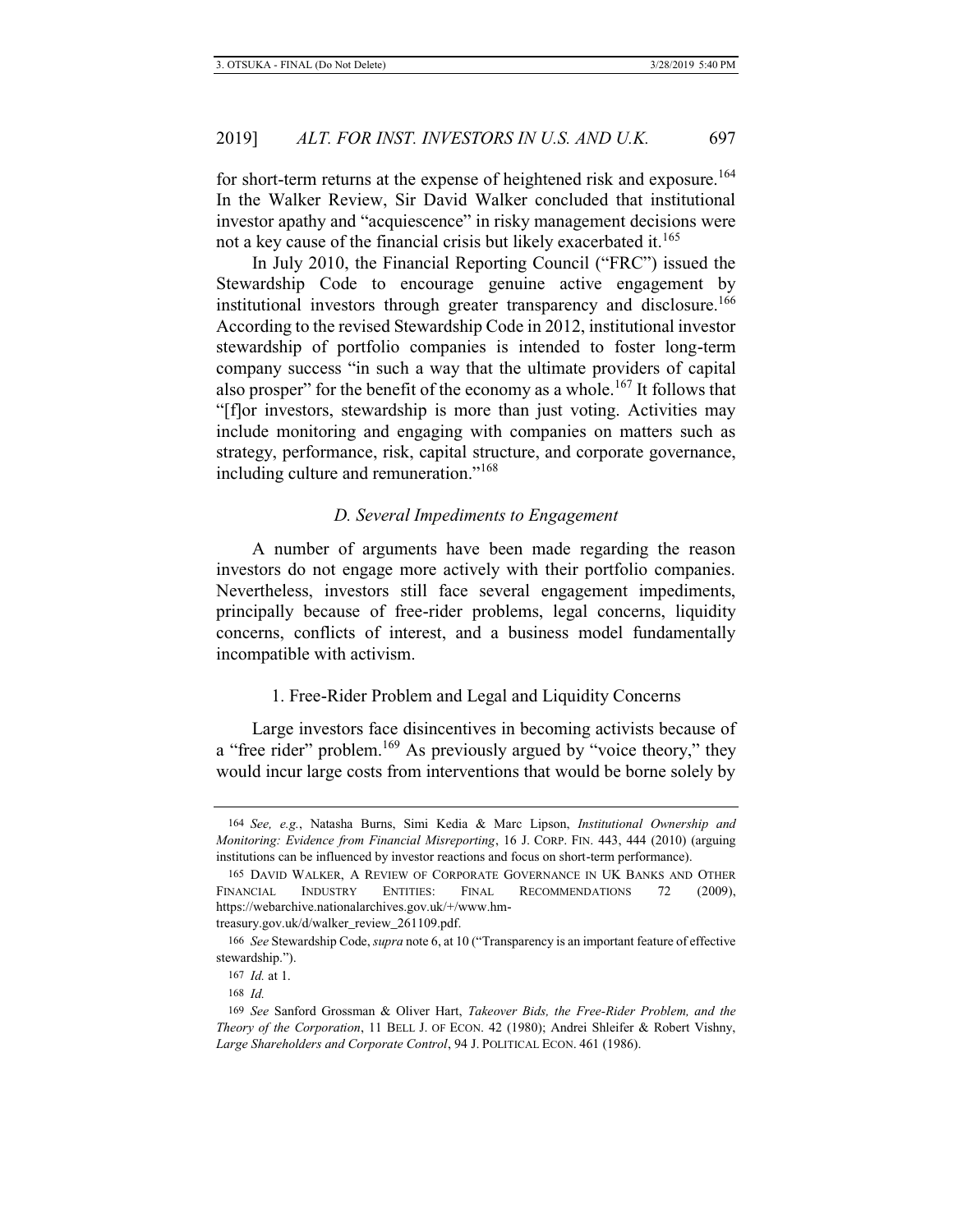the activist shareholder; however, any benefits from the activities would be spread and enjoyed among all shareholders. That is, many rational institutions will make investment decisions not to maximize absolute returns but rather to maximize returns relative to market indicators. If an investor improves corporate performance by monitoring the target company, it increases returns to all other investors. Thus, the free-rider benefits at no cost from the fund's monitoring activity.<sup>170</sup>

In addition, investors might not intervene if they fear that they will breach legal rules. For instance, in accordance with diversification requirements for mutual funds or pension funds, investors may not take a stake that is sufficiently large to incentivize engagement. That is, to qualify for substantial tax benefits under subchapter M of the Internal Revenue Code and "diversified" status under the Investment Company Act, mutual funds must maintain high levels of diversification.<sup>171</sup> Regarding pension funds, regulatory constraints require diversification as well.<sup>172</sup> Compliance with regulatory constraints reduces overall incentives and the ability to monitor corporate boards.<sup>173</sup> In addition, rules on "acting in concert" can discourage engagement because such rules imply a legal risk when investors coordinate engagement.<sup>174</sup> That is, shareholders are concerned with incurring potential liability by being held to have "acted in concert" by engaging in any wide-scale shareholder communication and, thereby, not filing the required Schedule 13D to the

<sup>170</sup> Fisch, *supra* note 34, at 1021-22.

<sup>171 15</sup> U.S.C. § 80a-5(b)(1) (2012) (to be a "diversified company" under the Act, 75% of a mutual fund's assets must comply with the limitation that (a) the fund may own no more than 10% of the outstanding securities of a portfolio company and (b) the stock of one portfolio company may not constitute more than 5% of the value of the fund's assets).

<sup>172</sup> For instance, by reason of the Employee Retirement Income Security Act of 1974 (ERISA), private pension funds are required to be diversified. *See* 29 U.S.C. § 1104 (2012); *see also* Mark Roe, *A Political Theory of American Corporate Finance*, 91 COLUM. L. REV. 10, 19-21, 24-25 (1991) (summarizing the various diversification limits imposed on U.S. mutual funds and private pension funds). Similar requirements are imposed for EU mutual funds by the Undertakings for Collective Investments in Transferable Securities Directive (UCITS Directive). *See, e.g.*, Directive 2009/65/EC, of the European Parliament and of the Council of 13 July 2009 on the Coordination of Laws, Regulations and Administrative Provisions Relating to Undertakings for Collective Investment in Transferable Securities (UCITS), 2009 O.J. (L 302) 32, 63 (prohibiting mutual funds from investing more than 5% of their assets in shares of the same issuer).

<sup>173</sup> *See* Marcel Kahan & Edward B. Rock, *Hedge Funds in Corporate Governance and Corporate Control*, 155 U. PA. L. REV. 1021, 1049 (2007).

<sup>174</sup> *See* 15 U.S.C. § 78m(d) (2012). Section 13(d) of the Act requires persons acquiring more than five percent of a company's equity securities to file certain disclosures and expose themselves to certain potential liabilities for failure to provide such disclosure filings. *See id.* Additionally, Section 13(d) of the Act also provides that two or more persons who "act as a partnership, limited partnership, syndicate or other group . . . shall be deemed a 'person' for the purposes of [Section 13(d) of the Act]"). *See id.* § 78m(d)(3).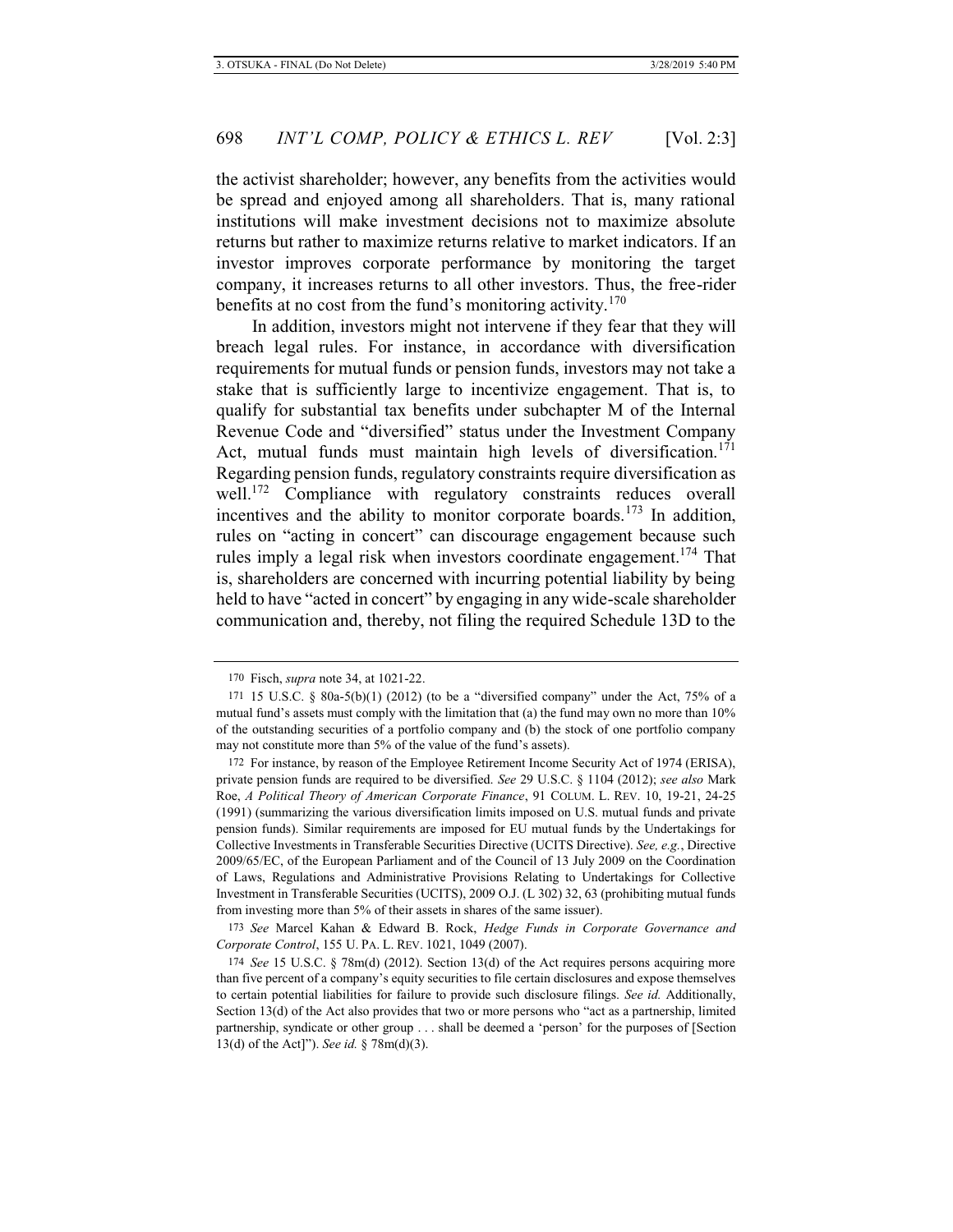extent that such a "group" owns in aggregate more than five percent of the company's equity.<sup>175</sup> Finally, disclosure regulations (e.g., the U.S. "Regulation Fair Disclosure") might discourage investors or managers from engagement.176 Mutual fund management must also disclose semiannually the quantities and values of the fund's securities.<sup>177</sup>

Research shows that investors who are more concerned about liquidity use voice less intensively, as previously argued.<sup>178</sup> This statement is consistent with Coffee, who argued that market liquidity encourages investors to "cut and run" rather than intervene.<sup>179</sup> Similar arguments come from exit theories, which indicate that market liquidity increases the trustworthiness of the exit threat, reducing the necessity for governance through direct intervention.180 Investors first attempt to engage firms behind the scenes through direct interventions and then take public measures (e.g., shareholder proposals) only after the private interventions have failed.181 A number of arguments have been made regarding the reason investors do not engage more actively with their portfolio companies.

# 2. Institutional Investors Lack Incentive for Engagement

# *a. Mutual and Pension Funds*

The fundamental reason that mutual funds and pension funds are reluctant to engage in activism is their business model, which highlights the pursuit of relative returns.<sup>182</sup> Mutual and pension fund managers are judged against their performance relative to their peers.<sup>183</sup> A manager engaging in activism must bear all of the costs of the effort of such engagement while sharing the returns with its competitors who hold shares in the target company.<sup>184</sup> Consequently, such a manager's

<sup>175</sup> *See* Blake A. Bell, *Do Shareholder Activists Violate Federal Proxy Solicitation Laws Through Internet Message Boards?*, WALL STREET LAW., Sept. 1998, at 8.

<sup>176</sup> *See infra* Part VI.

<sup>177</sup> *See* 15 U.S.C. § 80a-29(e) (2012).

<sup>178</sup> McCahery et al., *supra* note 9.

<sup>179</sup> Coffee, *supra* note 45.

<sup>180</sup> *See, e.g.*, Edmans & Manso, *supra* note 50.

<sup>181</sup> McCahery et al., *supra* note 9.

<sup>182</sup> *See* JOHN KAY, THE KAY REVIEW OF UK EQUITY MARKETS AND LONG-TERM DECISION MAKING: FINAL REPORT 39-42 (2012), https://assets.publishing.service.gov.uk/government/uploads/system/uploads/attachment\_data/file/ 253454/bis-12-917-kay-review-of-equity-markets-final-report.pdf.

<sup>183</sup> *See id.* at 42.

<sup>184</sup> Gilson & Gordon, *supra* note 4, at 890-93.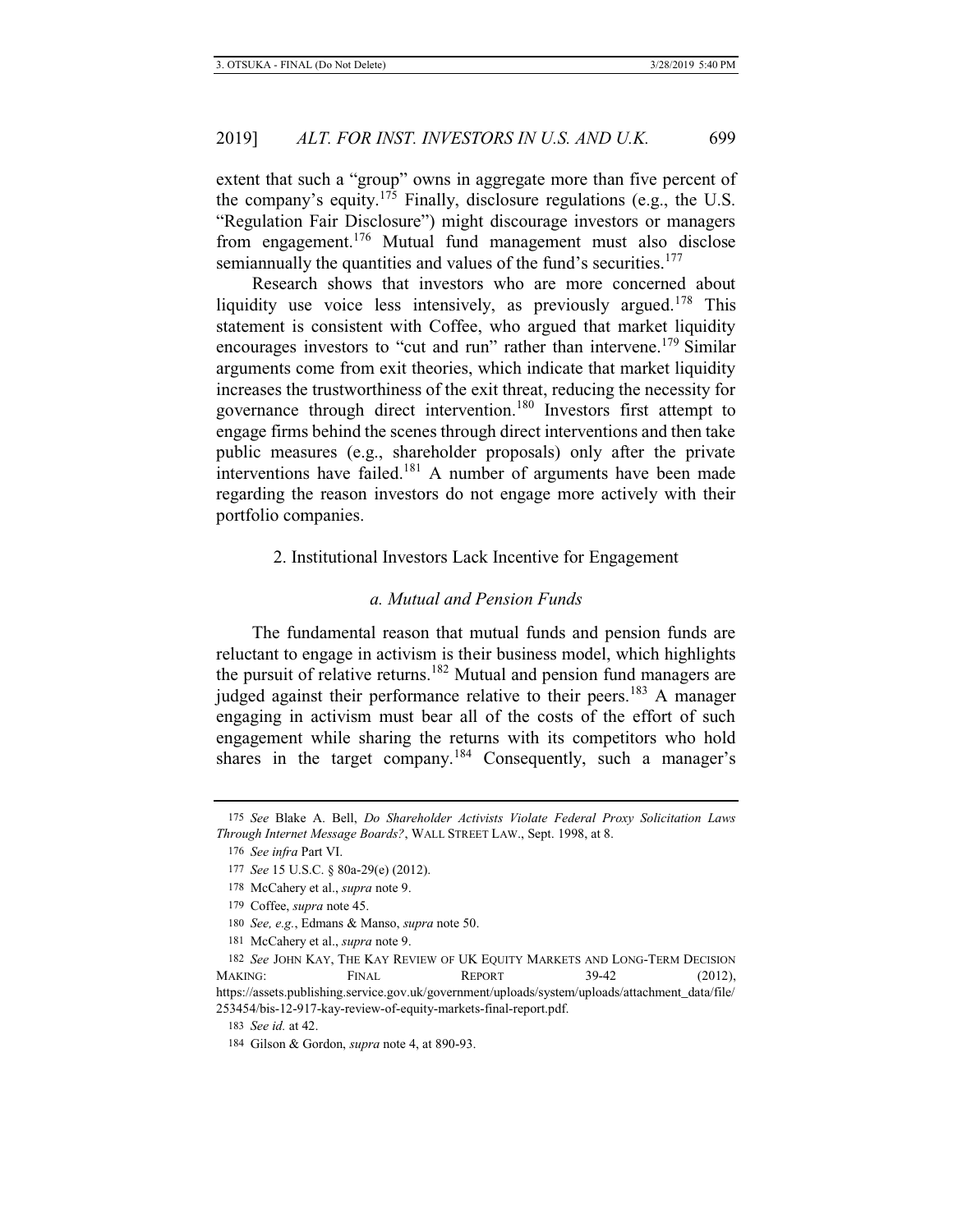performance relative to its competitors will decline. Thus, even though activism increases the value of the company and advantages beneficiaries, managers are hesitant to engage in activism.

Traditional institutional investors will realize little performance value from the proactive exercise of their governance rights because the exercise costs are purely too expensive.<sup>185</sup> Institutional investors are primarily concerned with comparatively better investment performance over relatively short periods while minimizing costs and risk.186 As stewards, institutional investors have consistently struggled to effectively monitor portfolio companies.

The short-term comparative performance criteria on which the vast majority of portfolio managers and funds are evaluated constraints institutional activism. The performance of managers and funds is often monitored on a quarterly basis relative to similar funds or an index.<sup>187</sup> This metric of evaluating investment performance does not easily match the long-term engagement even if it may potentially profit individual shareholders in the long run.<sup>188</sup> For example, a mutual fund may engage in analyzing its portfolio companies to identify poor performance and business strategies resulting from poor governance.<sup>189</sup> In fact, when this analysis reveals poor performance and governance, the fund manager has two choices: (1) attempt to intervene in the board's governance; or (2) sell its position.<sup>190</sup> However, the fund manager has no incentive to proactively engage portfolio companies and, therefore, does not develop the expertise to do so.<sup>191</sup> Thus, institutional investors specialize in delivering comparatively superior investment performance over short periods while minimizing costs and risk.<sup>192</sup>

<sup>185</sup> Coffee, *supra* note 45, at 1283 ("The primary explanation for institutional passivity is not overregulation, but the insufficiency of existing incentives to motivate institutional money managers to monitor.").

<sup>186</sup> *See* Gilson & Gordon, *supra* note 4, at 889.

<sup>187</sup> Simon C.Y. Wong, *Why Stewardship is Proving Elusive for Institutional Investors,* 7 J. INT'L BANKING & FIN. L. 406, 407 (2010).

<sup>188</sup> *See* Gilson & Gordon, *supra* note 4, at 890.

<sup>189</sup> *See id.*

<sup>190</sup> *See id.*; Coffee, *supra* note 45, at 1281 (highlighting this "trade-off" faced by institutional investors).

<sup>191</sup> *See* Gilson & Gordon, *supra* note 4, at 890.

<sup>192</sup> David William Roberts, *Agreement in Principle: A Compromise for Activist Shareholders from the UK Stewardship Code*, <sup>48 VAND. J. TRANSNAT'L L. 543</sup> (2015).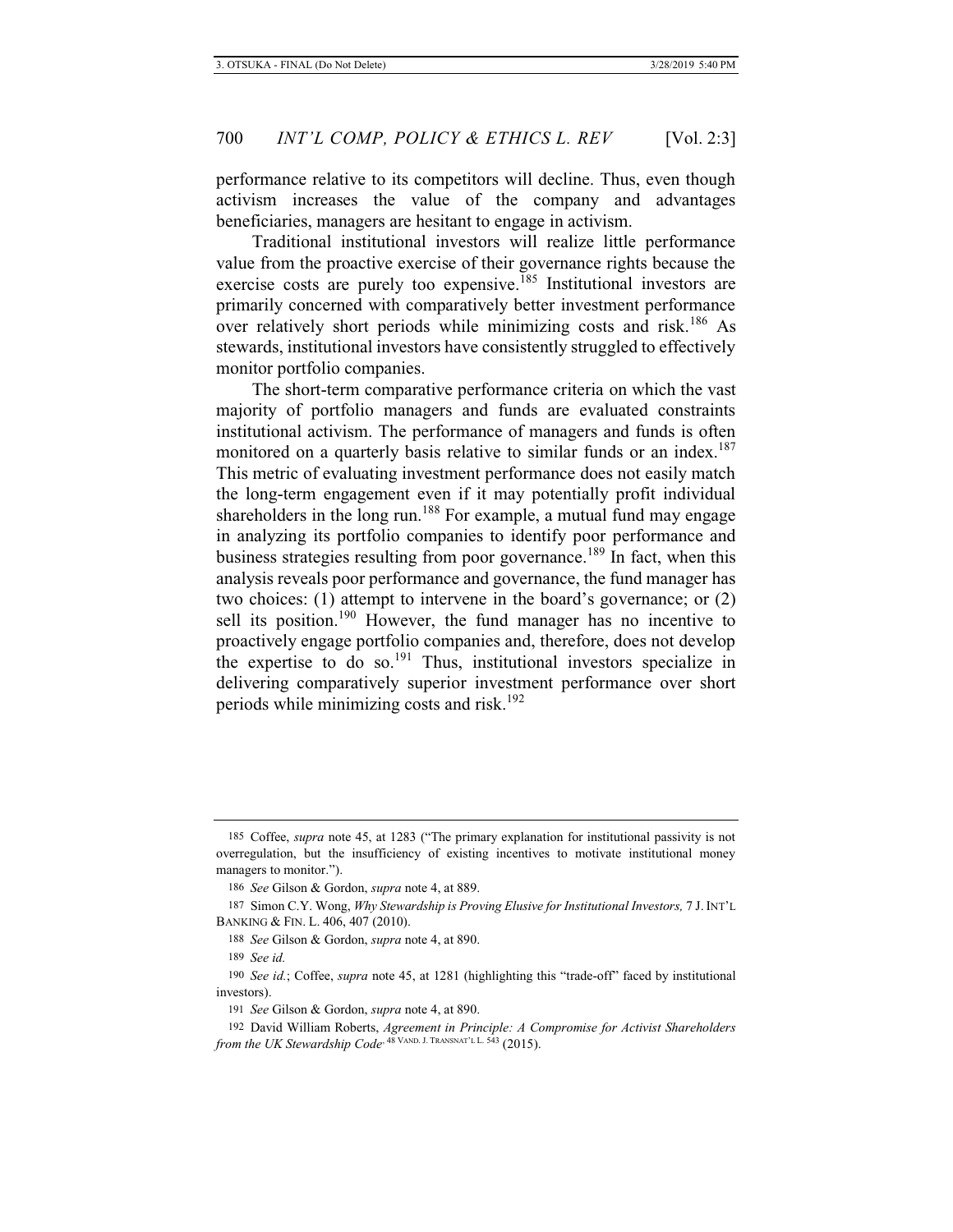# *b. Hedge funds*

As previously discussed, traditional institutional investors, such as mutual and pension funds, lack the incentive to engage and monitor portfolio companies. Conversely, today, hedge fund activism takes many forms to influence corporate management and strategy. These forms include exerting public pressure on company executives, running proxy contests to gain seats on the board of directors, and engaging in litigation.<sup>193</sup>

Given that hedge funds are largely unregulated, as noted above, they possess substantial economies of scale relative to similarly sized institutional owners.<sup>194</sup> Unlike mutual and pension funds, hedge funds need only comply with regulatory laws that generally apply to investors. These laws include disclosure requirements of Section 13(d) of the Securities Exchange  $Act^{195}$  and the short-swing profit rules under Section  $16(b)$ .<sup>196</sup> Under 13(f), hedge fund managers need only disclose on a quarterly basis holdings of "registered equity securities"—traded shares and options listed on an exchange.<sup>197</sup> In practice, most small and many medium-sized hedge funds can avoid making any disclosures as long as they keep a substantial portion of their holdings in nonregistered derivatives and debt instruments. As a result, hedge funds can use derivatives to accumulate large economic positions in the target companies without disclosure unless they exceed the five percent threshold under Section 13(d). Moreover, less than one hundred million dollars of holdings of "13(f) securities"<sup>198</sup> need not be disclosed.<sup>199</sup> Furthermore, unlike mutual and pension funds, hedge funds frequently use hard-to-quantify leverage and investment derivatives.<sup>200</sup> As a result, hedge funds can concentrate a significant portion of their assets in a single position, unlike a mutual fund with comparable net assets.<sup>201</sup>

197 17 C.F.R. § 240.13f-1 (2018).

<sup>193</sup> *See* Kahan & Rock, *supra* note 173, at 1029.

<sup>194</sup> *Id.* at 1062-63.

<sup>195</sup> *See* 15 U.S.C. § 78m(d) (2012) (requiring disclosure when an investor owns more than five percent of the equity securities of a public company).

<sup>196</sup> *See id.* § 78p.

<sup>198</sup> *Id.* § 240.13f-1(c).

<sup>199</sup> *See id.* § 240.13f-1(a)(1).

<sup>200</sup> *See* Kahan & Rock, *supra* note 173, at 1063.

<sup>201</sup> *See* 15 U.S.C. § 80a-5(b)(1) (2012).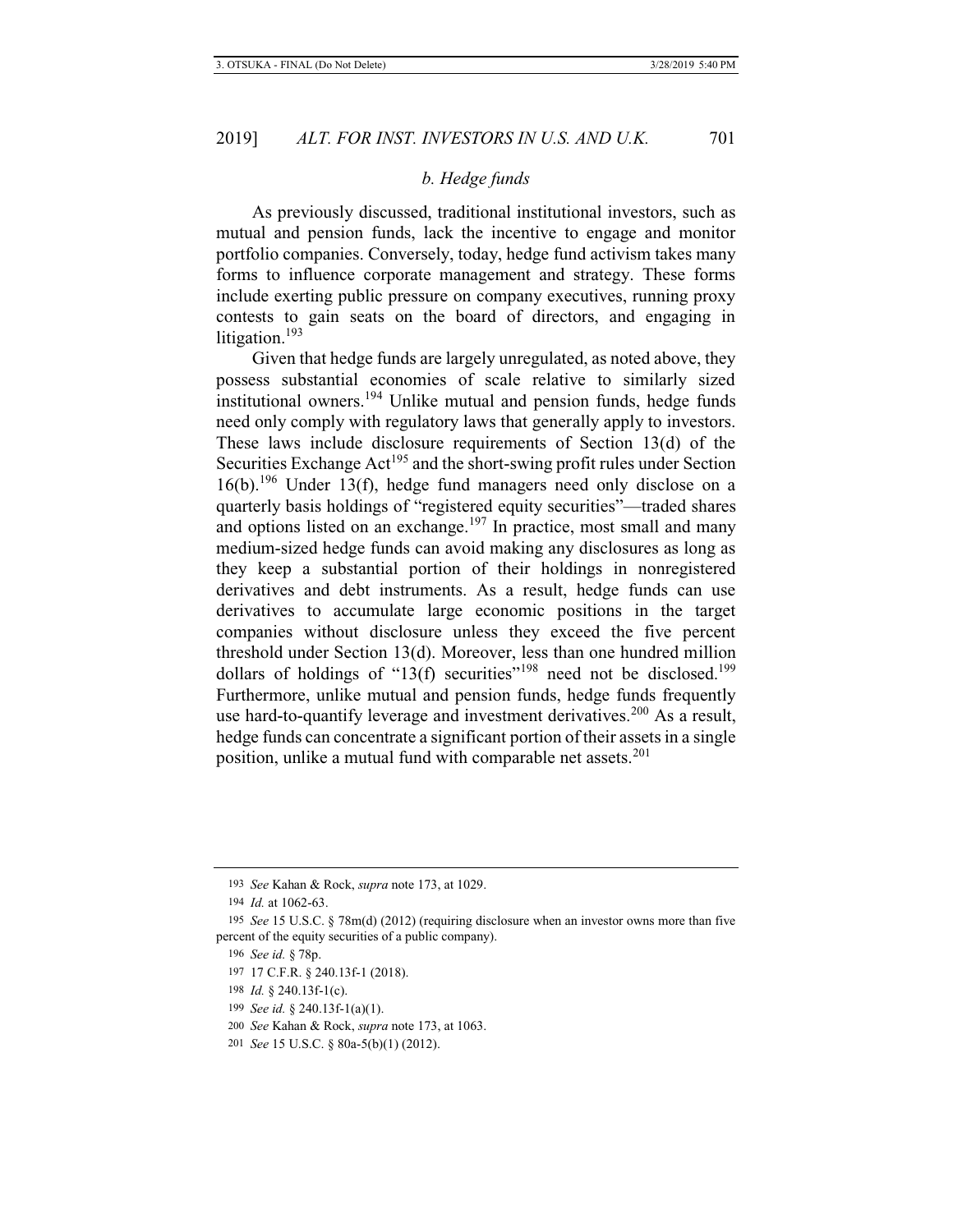# *c. Difference Between Traditional Institutional Investors and Hedge Funds*

The incentives for hedge funds to monitor portfolio companies are quite different from those of traditional institutional investors, making hedge funds a more capable corporate monitor.

On the one hand, activist investors actually use activism as their profit strategy by accumulating toehold positions in target companies that allow them to agitate for change and finally benefit from their activism.<sup>202</sup> Thus, activist hedge funds tend to target companies that are underperforming relative to their peers in the same industry and have low market value relative to book value.<sup>203</sup> On the other hand, institutional investors do not use activism as a profit-making strategy; they do not take positions in portfolio companies to profit from their activism.204 That is, institutional investors find themselves as a low-cost channel and an ineffective monitor for excessive diversification.<sup>205</sup>

However, contrary to the argument that activism is destructive to long-term value, certain empirical studies on hedge funds found that activists are able to create sustainable, long-term improvements in the company's share value and operational performance.<sup>206</sup> The reasons are as follows. Activist hedge funds are not controlling shareholders that are able to thrust their desired changes into the company's strategy or governance but are influential shareholders that engage in monitoring the target company and proposing value-enhancing changes to other shareholders.<sup>207</sup> The shareholders to which hedge funds propose such changes are traditional institutional investors, that is, mutual funds and pension funds with long-term investment horizons.<sup>208</sup> Although mutual funds and pensions are reluctant to engage in activism, they are increasingly adopting transparent voting policies and scrutinizing

<sup>202</sup> *See, e.g*., Gilson & Gordon, *supra* note 4, at 904; Kahan & Rock, *supra* note 173, at 1068. 203 *See* Bebchuk et al., *supra* note 73, at 1117.

<sup>204</sup> *See* Jeffrey Ubben & David Haarmeyer, *With Activism Comes Accountability*, INSTITUTIONAL INVESTOR (July 20, 2006), https://www.institutionalinvestor.com/article/b18bl42xm7z4xm/with-activism-comes-

accountability (contrasting activist investor returns with the performance of traditional money managers).

<sup>205</sup> *See, e.g.*, Wong, *supra* note 187, at 407.

<sup>206</sup> *See* Lucian A. Bebchuk, Alon Brav, Robert J. Jackson, Jr. & Wei Jiang, *Pre-Disclosure Accumulations by Activist Investors: Evidence and Policy*, 39 J. CORP. L. 1, 16 (2013).

<sup>207</sup> *Id.* at 12 (documenting that the average activist stake reaches 8.8% with a median of 6.3%).

<sup>208</sup> *See* John C. Coffee, Jr. & Darius Palia, *The Wolf at the Door: The Impact of Hedge Fund Activism on Corporate Governance*, 41 IOWA J. CORP. L. 545, 572 (2016).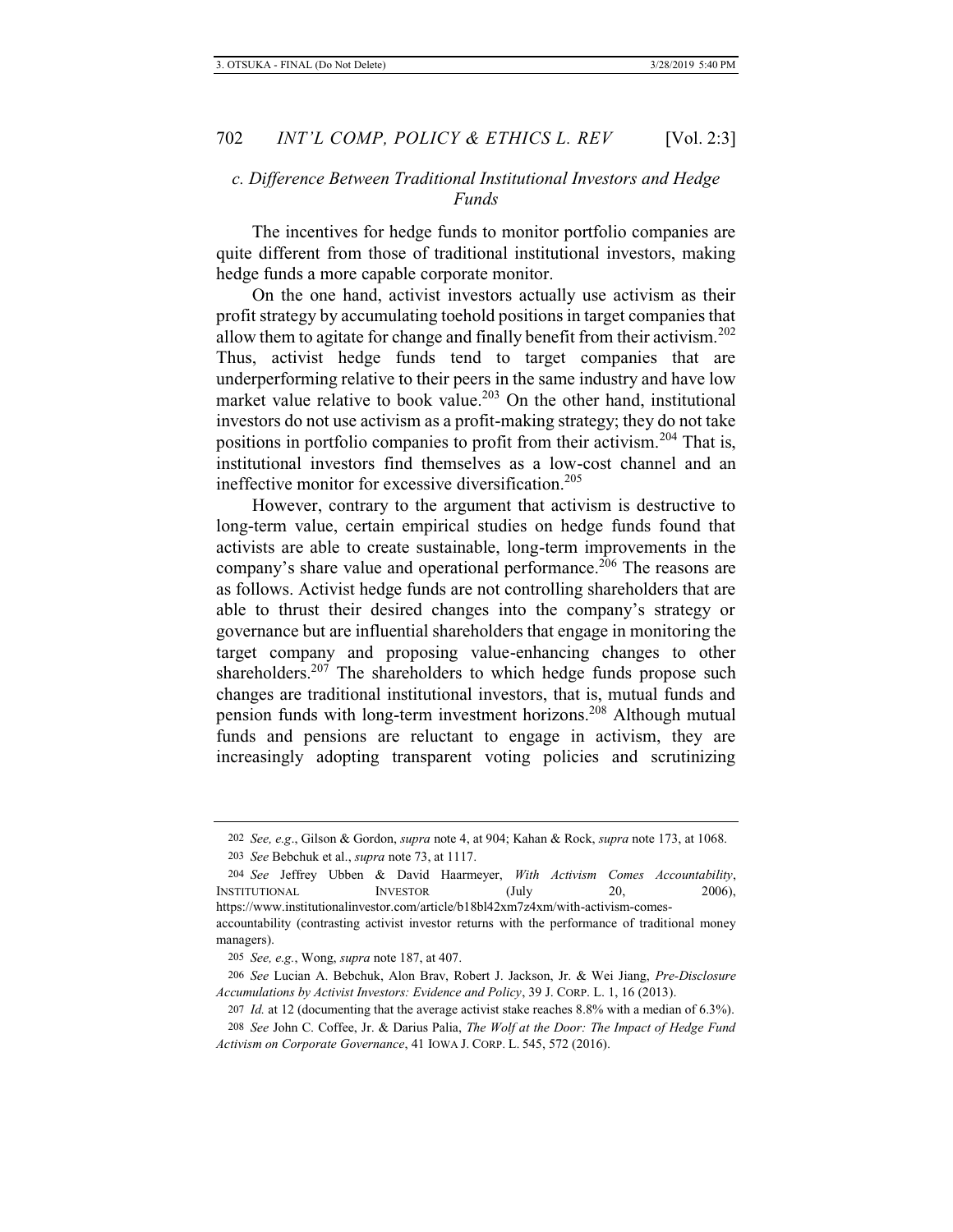proposals submitted for a vote.<sup>209</sup> Therefore, hedge funds are actually influential investors that may create sustainable, long-term improvements in companies.

## 3. Engagement in the UK Stewardship Code

After the global financial crisis of 2008–2009, in 2010, the UK became the first jurisdiction to adopt a stewardship code,<sup>210</sup> following a recommendation from the 2009 Walker Review on corporate governance in financial institutions. The UK introduced a "soft law" approach through the Stewardship Code, which is a set of best practice principles on a "comply or explain" basis.<sup>211</sup> The Code is aimed at encouraging institutional investors to actively engage in stewardship of their portfolio companies and ultimately seeks to foster the long-term success of companies through such active engagement.<sup>212</sup> The UK Stewardship Code encourages institutional investors to exercise their stewardship responsibilities through voting, monitoring, and engaging in "purposeful dialogue" with companies on matters including strategy; performance; risk; capital structure and corporate governance, including culture and renumeration.213

Later in 2018, the FRC is due to present a revised stewardship code for public consultation. Respondents to a recent FRC consultation supported modifying the UK Stewardship Code to include a duty for investors similar to that currently imposed on company directors under Section 172 of the UK Companies Act  $2006<sup>214</sup>$  Under this section, directors have a duty to promote the success of a company for the benefit of shareholders; however, in doing so, they must have regard for a number of other factors and stakeholders, including employees.<sup>215</sup>

<sup>209</sup> *See* Jessica Toonkel & Soyoung Kim, *Activist Investors Find Allies in Mutual, Pension Funds*, REUTERS (April 9, 2013, 7:11 AM), http://www.reuters.com/article/2013/04/09/us-fundsactivist-idUSBRE9380DU20130409.

<sup>210</sup> *See* Stewardship Code, *supra* note 6.

<sup>211</sup> *See id.* at 1 ("The UK Stewardship Code sets out the principles of effective stewardship by investors. In so doing, the Code assists institutional investors better to exercise their stewardship responsibilities, which in turn gives force to the 'comply or explain' system.").

<sup>212</sup> *See id.* at 1 ("Stewardship aims to promote the long term success of companies in such a way that the ultimate providers of capital also prosper. Effective stewardship benefits companies, investors and the economy as a whole.").

<sup>213</sup> *See id.* at 1, 6.

<sup>214</sup> *See* FIN. REPORTING COUNCIL, THE UK CORPORATE GOVERNANCE CODE (2018), https://www.frc.org.uk/getattachment/88bd8c45-50ea-4841-95b0-d2f4f48069a2/2018-UK-Corporate-Governance-Code-FINAL.PDF.

<sup>215</sup> *See* Companies Act 2006, c. 46, § 172 (Eng.).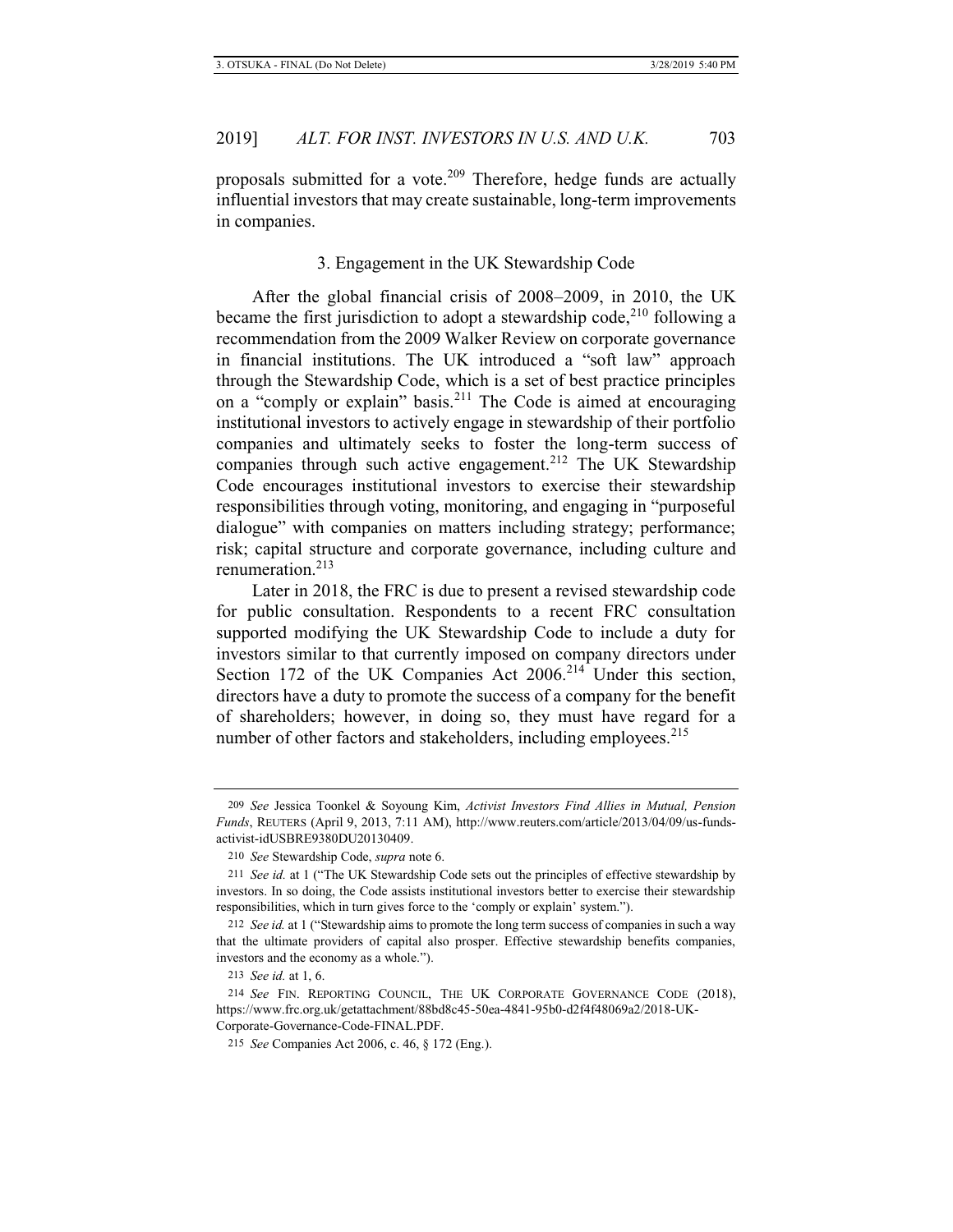Even though the SEC adopts any provision of the UK Stewardship Code, the provisions thereof as best practice are not binding because issuers and institutional investors are free to decide not to adopt them. Given that institutional investors in the U.S., unlike those in the UK, lack the incentive to engage corporate boards, the Code overall is ill-fit for the U.S..<sup>216</sup> As such, adoption of an entire best practices code, such as the Stewardship Code, which is aimed at institutional investors' monitoring and engaging portfolio companies, is unlikely to result in an effective system of corporate accountability. $217$ 

# IV. INSTITUTIONAL INVESTORS' CONFLICTS OF INTEREST AND FIDUCIARY **DUTIES**

## *A. Institutional Investor Conflicts*

Engagement might also be hindered by investors' conflicts of interest.<sup>218</sup> Banks and insurance companies are the least willing to oppose corporate managements because they fear that their firms will lose business—of either the specific firm whose management they have opposed or the corporate community generally if the investor is perceived as an "activist."219 Conflicts of interest are particularly severe for pension funds such that public pension funds are subject to political pressure and private pension fund managers seek to obtain and maintain business from their corporate clients.220 First, in a private pension plan, company management appoints a trustee who operates the plan, and then the trustee selects outside managers who actually invest its capital. Both are likely to desire to please those who have appointed them, $^{221}$  especially if the plan holds a significant stake of the company's stock. Such ties of the plan's managers to company managers could affect voting.<sup>222</sup> Moreover,

<sup>216</sup> Roberts, *supra* note 192, at 574.

<sup>217</sup> *Id.*

<sup>218</sup> *See* Black, *supra* note 8, at 595-608 (arguing that conflicts of interest may prevent significant monitoring by institutional investors).

<sup>219</sup> *See* Coffee, *supra* note 45, at 1321.

<sup>220</sup> For an excellent investigation of the conflicts of interests plaguing institutional investors, see Black, *supra* note 8, at 595-608.

<sup>221</sup> *See, e.g.*, Proxy Voting by Investment Advisers, 68 Fed Reg. 6585, (Feb. 7, 2003) (to be codified at 17 C.F.R. pt. 275) ("An adviser may have a number of conflicts that can affect how it votes proxies. For example, an adviser (or its affiliate) may manage a pension plan, administer employee benefit plans, or provide brokerage, underwriting, insurance, or banking services to a company whose management is soliciting proxies. Failure to vote in favor of management may harm the adviser's relationship with the company.").

<sup>222</sup> Paul H. Edelman, Randall S. Thomas, & Robert B. Thompson, *Shareholder Voting in an Age of Intermediary Capitalism*, 87 S. CAL. L. REV. 1359, 1401 (2014).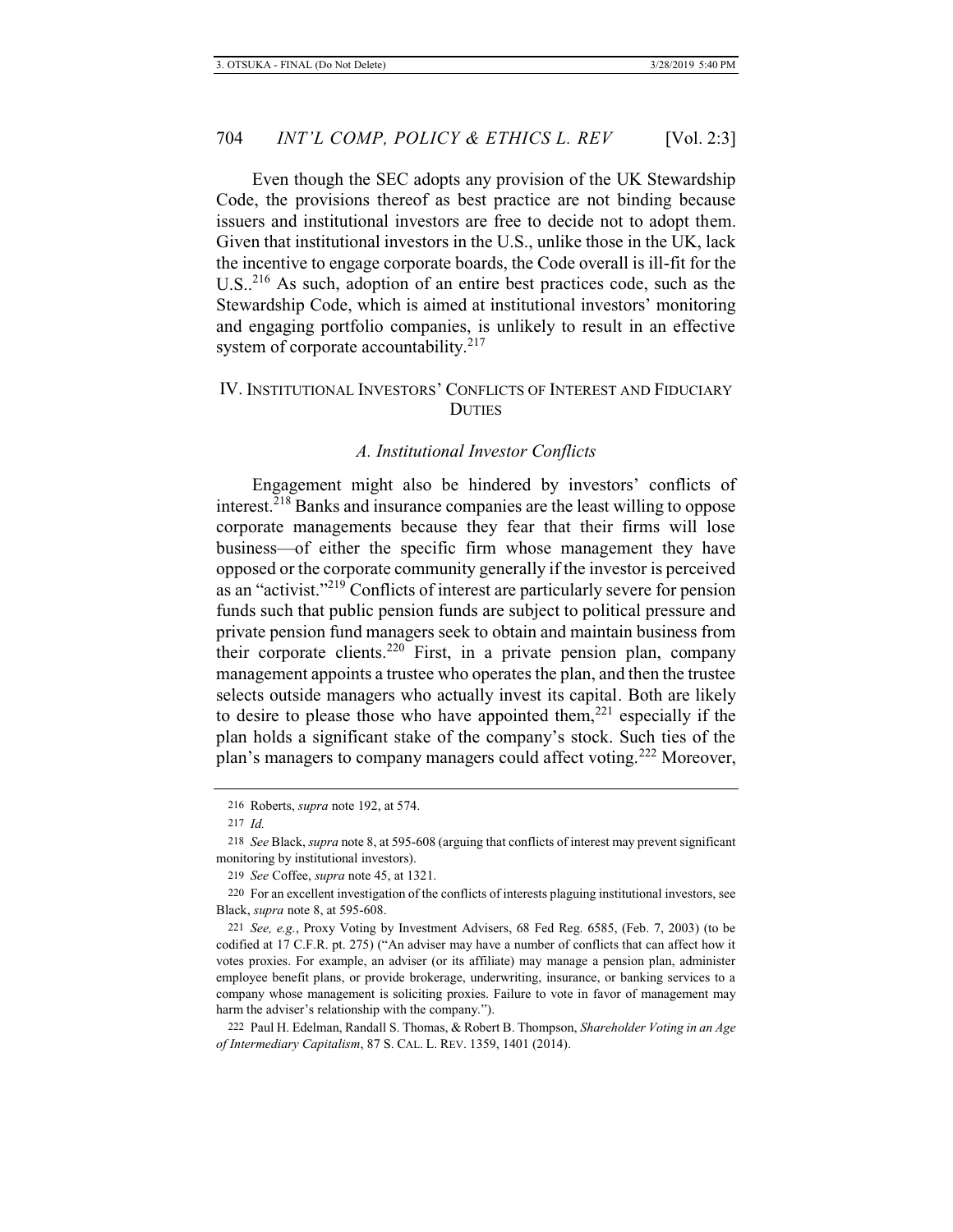private pension fund trustees are often corporate employees or agents who report to senior management and predictably share their attitudes toward institutional activism.223 If corporate management controls the allocation of investment funds among money managers, money managers seem likely to often decide not to watch the interests of their beneficiaries.<sup>224</sup> Second, most of the greatest conflicts of interest problems are attached to public pension fund managers who are pressured by numerous interest groups seeking to advance agendas inessential to the monetary interests of fund beneficiaries.<sup>225</sup> In addition, they must deal with state and local governments that pressure them to provide investment capital for local economic development.<sup>226</sup> In government pension plans, fund trustees are often elected officials or political appointees. For example, the New York City Comptroller, an elected official, controls NYCERS, a large pension plan for city employees.<sup>227</sup> The political ambitions of the trustees may lead them to cast votes to further their political aims at the expense of pension fund beneficiaries.<sup>228</sup> As a result, these public sector funds may be more involved in broader public policy issues, such as supporting social investments.<sup>229</sup>

Furthermore, mutual funds' conflicts come from employers' choices about the options to provide employees in their tax-favored retirement plans.230 Employers can choose from a variety of fund and fund managers and are unwilling to cast votes that might cause employers to cut off their access to employees' retirement money.<sup>231</sup>

<sup>223</sup> *See generally* John H. Langbein & Daniel Fischel, *ERISA's Fundamental Contradiction: The Exclusive Benefit Rule*, 55 U. CHI. L. REV. 1105, 1126-28 (1988).

<sup>224</sup> Robert G. Vanecko, *Regulations 14A and 13D and the Role of Institutional Investors in Corporate Governance*, 87 NW. U.L. REV. 376 (1992).

<sup>225</sup> *See* Edward B. Rock, *The Logic and (Uncertain) Significance of Institutional Shareholder Activism*, 79 GEO. L.J. 445, 471 n.84 (1991) (describing how CalPERS was recently challenged to hire more minority and female-owned money managers).

<sup>226</sup> *Id.* at 471-72 (describing pressure on public pension funds in New York to aid in the bailout of New York City).

<sup>227</sup> *See* Jill Fisch, *Securities Intermediaries and the Separation of Ownership from Control*, 33 SEATTLE U. L. REV. 877, 883 (2010) (the plans for California employees and teachers also have or have had elected officials in management roles).

<sup>228</sup> *Id.* at 882-83.

<sup>229</sup> *Id.*

<sup>230</sup> Jill E. Fisch, *Rethinking the Regulation of Securities Intermediaries*, 158 U. PA. L. REV. 1961, 2003-04 (2010) (describing alternatives chosen by plan providers).

<sup>231</sup> *See* Kahan & Rock, *supra* note 173, at 1055-56, 1056 n.170.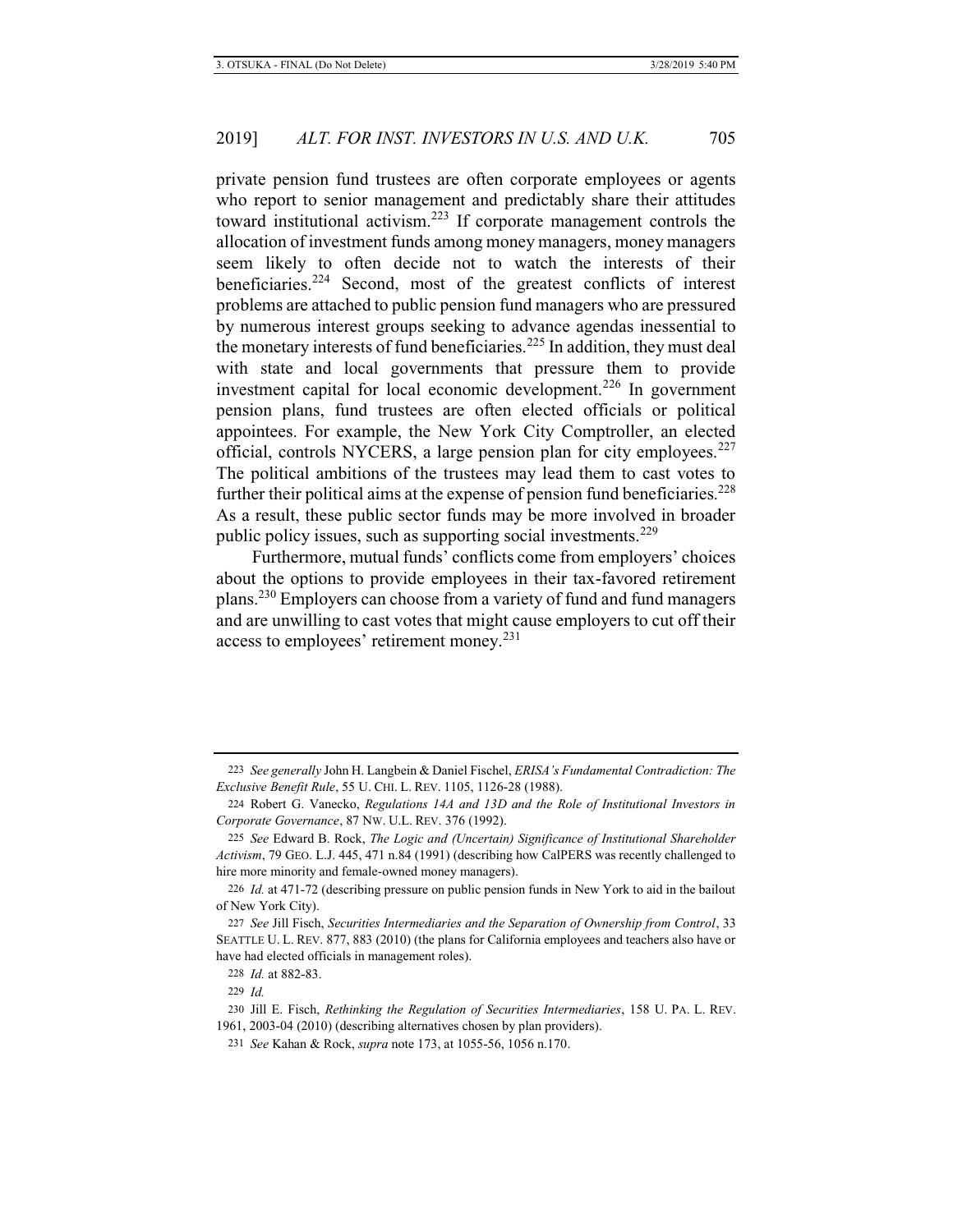## *B. Institutional Investors' Fiduciary Duties*

For private pension plans, as previously described, the trustee appointed by company management, and the outside managers appointed by the trustee are both likely to desire to please not fund beneficiaries but those who appointed them.<sup>232</sup> Conflicts of interest and fiduciary duty issues arise. Under the Restatement (Third) of Trusts (the "Restatement"), fiduciary duties imposed on institutional investors under the law of trusts<sup>233</sup> demand that a trustee act "as a prudent investor would."<sup>234</sup> "This standard requires the exercise of reasonable care, skill, and caution, and is to be applied to investments not in isolation but in the context of the trust portfolio and as a part of an overall investment strategy, which should incorporate risk and return objectives reasonably suitable to the trust."<sup>235</sup> In addition, trustees' fiduciary duties require loyalty and impartiality to beneficiaries, diversification of investments, and prudence in delegating responsibilities and paying attention to reasonable costs.236 The Restatement discusses social investing but does not offer clear guidance on whether it is consistent with trustees' fiduciary duties. $237$  The Prudent Investor Rule, as described in the Restatement, incorporates modern portfolio theory by focusing on the portfolio as a whole.<sup>238</sup> When applied in practice, this theory requires broad investment diversification.<sup>239</sup> For private pensions, ERISA governs private defined benefit pension plans<sup>240</sup> and imposes fiduciary duties on the investment of their assets.<sup>241</sup> Under ERISA, fiduciaries that build on the common law of trusts, must: (1) act for the exclusive benefit of beneficiaries; (2) defray reasonable expenses; (3) act in accordance with the prudent fiduciary standard; (4) diversify investments; and (5) follow plan documents and the law.242 In addition, fiduciaries must act in the best

238 TRUSTS § 90(a).

239 *Id.* § 90 cmt. g.

240 *See* Anne M. Tucker, *Retirement Revolution: Unmitigated Risks in the Defined Contribution Society*, 51 HOUSTON L. REV 153, 164-65 (2013).

<sup>232</sup> *Id.*

<sup>233</sup> *See* RESTATEMENT (THIRD) OF TRUSTS § 90 cmt. a (AM. LAW INST. 2007).

<sup>234</sup> *Id.* § 90.

<sup>235</sup> *Id.* § 90(a).

<sup>236</sup> *Id.* § 90(b)-(c).

<sup>237</sup> *See* David Hess, *Public Pensions and the Promise of Shareholder Activism for the Next Frontier of Corporate Governance: Sustainable Economic Development*, 2 VA. L. & BUS. REV. 221, 248 (2007); TRUSTS § 90 cmt. c.

<sup>241</sup> *See generally id*. at 163-76 (discussing the distinctions between defined benefit and defined contribution plans).

<sup>242</sup> *See* 29 U.S.C. § 1104 (2012).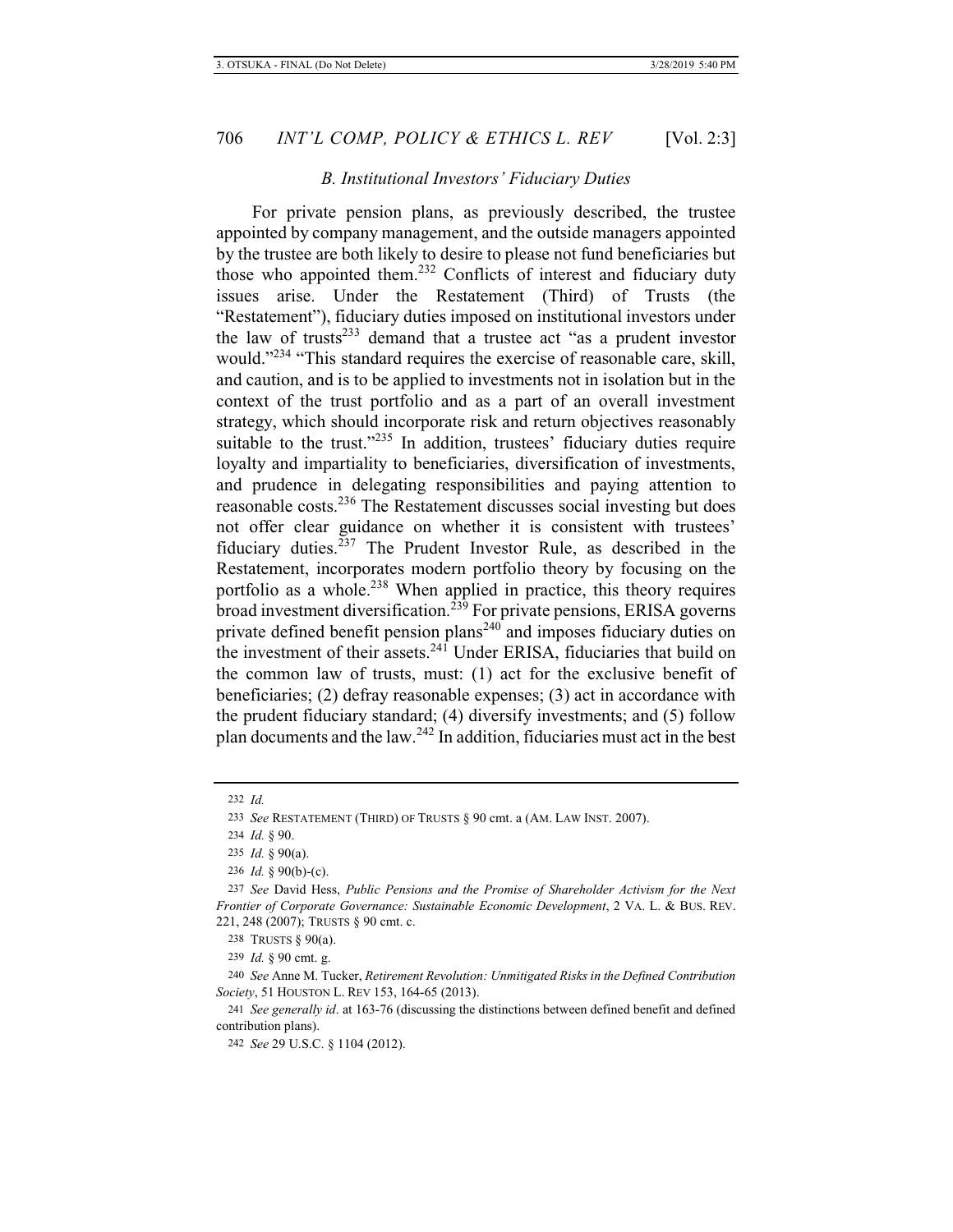interest of beneficiaries without undisclosed and unmitigated conflicts of interest or self-dealing.<sup>243</sup> ERISA regulations alter the common law prudent investor standard by imposing a higher standard for the duty of loyalty which disallows conflict of interest transactions,<sup>244</sup> even if otherwise profitable.245 Moreover, the duty of care under ERISA requires specialized skills, drawing the scope of reasonableness from those "acting in a like capacity and familiar with such matters would use in the conduct of an enterprise of a like character and with like aims."<sup>246</sup> The reporter's notes on Section 90 of the Restatement discussing and distinguishing ERISA acknowledge "an interpretation [of ERISA] that impose a standard of skill in investment management different from that imposed by general trust law."<sup>247</sup>

## V. REGULATION FAIR DISCLOSURE

According to existing research, many corporate officers and directors view Regulation Fair Disclosure ("Reg FD") as a significant impediment to more vigorous shareholder communication.<sup>248</sup> To keep confidence in securities markets and prevent the use of inside information for trading purposes, the SEC promulgated Reg FD in October 2000, which essentially prohibits public companies from making selective

247 TRUSTS § 90.

<sup>243</sup> *Id.*

<sup>244</sup> *ERISA Fiduciary Advisor*, DEP'T OF LABOR, https://webapps.dol.gov/elaws/ebsa/fiduciary/q4d.htm (last visited Jan. 30, 2019) (parties that are prohibited from doing business with the plan are also called parties-in-interest, which includes the employer, the union, plan fiduciaries, service providers, and statutorily defined owners, officers, and relatives of parties-in-interest); *see also* Christopher Geczy, Jessica S. Jeffers, David K. Musto & Anne M. Tucker, *Institutional Investing When Shareholders Are Not Supreme*, 5 HARV. BUS. L. REV. 73, 81-82 (2015).

<sup>245</sup> *See* RESTATEMENT (THIRD) OF TRUSTS § 90 note (AM. LAW INST. 2007) ("Heavy emphasis in the regulations on the duty of loyalty and prohibited transactions (even for otherwise prudent, profitable investments is understandable in this context.").

<sup>246 29</sup> U.S.C. § 1104 (2012). *Compare id.* ("a fiduciary shall discharge his duties with respect to a plan solely in the interest of the participants and beneficiaries . . . with the care, skill, prudence, and diligence under the circumstances then prevailing that a prudent man acting in a like capacity and familiar with such matters would use in the conduct of an enterprise of a like character and with like aims") *with* TRUSTS § 90(a) ("This [prudent person] standard requires the exercise of reasonable care, skill, and caution, and is to be applied to investments not in isolation but in the context of the trust portfolio and as a part of an overall investment strategy, which should incorporate risk and return objectives reasonably suitable to the trust.").

<sup>248</sup> *See* STEPHEN DAVIS & STEPHEN ALOGNA, TALKING GOVERNANCE: BOARD-SHAREHOLDER COMMUNICATIONS ON EXECUTIVE COMPENSATION 5 (2008), https://millstein.law.columbia.edu/sites/default/files/content/docs/2008%2012%2008%20talking %20governance%20v2%20(4).pdf.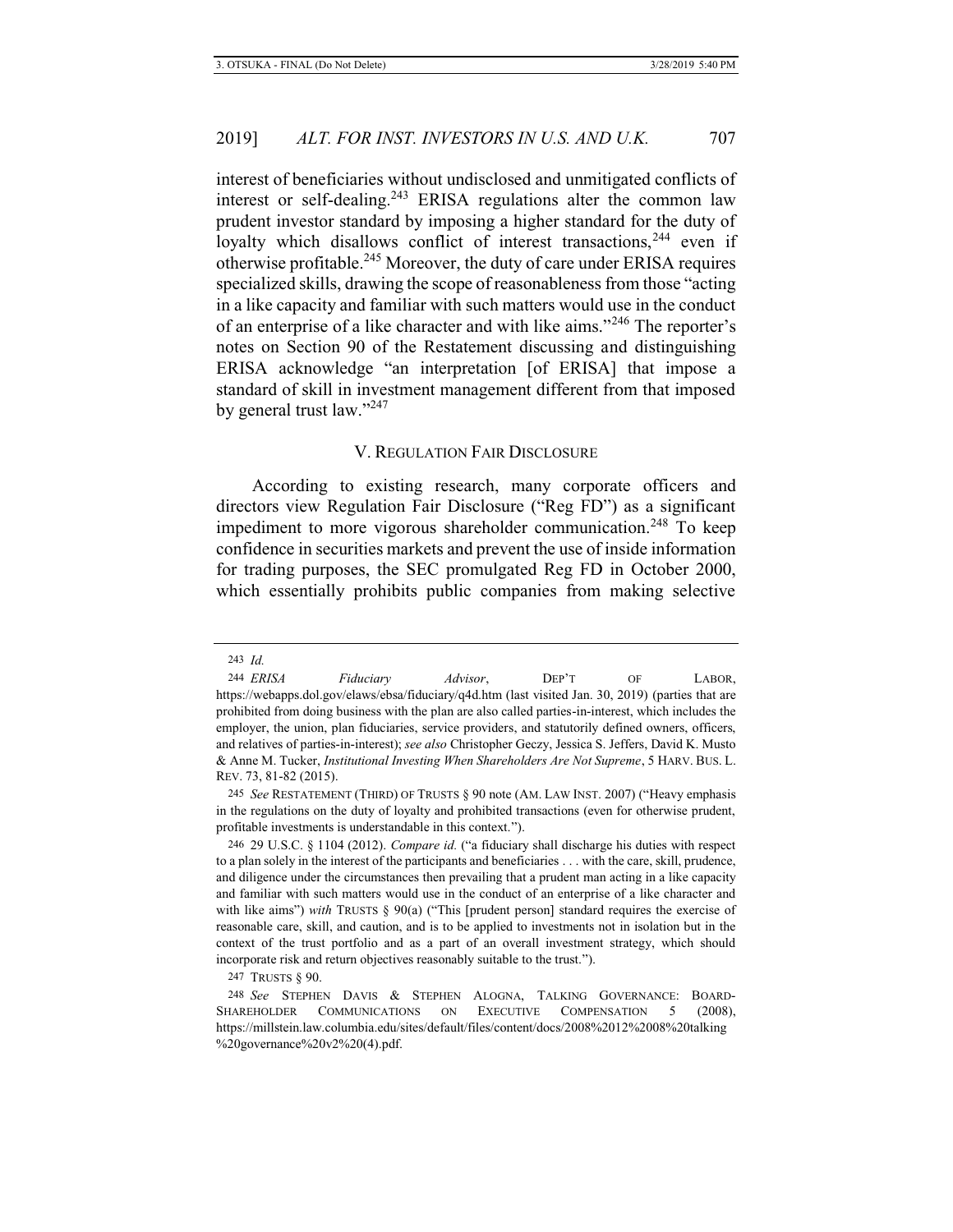disclosures.<sup>249</sup> Reg FD was designed to promote the full and fair disclosure of vital issues and, thus, to prohibit corporations from selectively disclosing information in a manner that could result in insider trading.250 Issuers must make that public disclosure simultaneously with the selective disclosure in the case of intentional disclosure and promptly in the case of inadvertent disclosure.<sup>251</sup> Under Reg FD, when a public company or someone acting on its behalf discloses material nonpublic information to market professionals or its shareholders, who may trade on the information, the company must publicly disclose such information.252 Therefore, companies must be aware of Reg FD in all of their communications with selective shareholders or communications during meetings that are closed to the public. Certain studies showed that concern over potential violations of Reg FD reduces corporations' willingness to enhance their engagement with shareholders.<sup>253</sup> "Reg FD's restriction on the free flow of accurate information is both problematic and unnecessary in light of the current state of insider trading law."<sup>254</sup>

In 2010, the SEC issued interpretive guidance on Reg FD aimed at reducing such concerns.<sup>255</sup> The SEC emphasized that Reg FD does not prohibit corporate directors and officers from engaging in private meetings with shareholders.<sup>256</sup> The SEC further argued that corporations can discuss material nonpublic information with shareholders as long as such shareholders expressly agree to keep the information confidential.<sup>257</sup> Finally, even if corporations inadvertently disclose material nonpublic information, they can avoid violating Reg FD by promptly disclosing the information to the public.<sup>258</sup> In total, the SEC has attempted to make clear

<sup>249 17</sup> C.F.R. § 243.100 (2018); *see also* TRUSTS § 90 note ("The possibly higher standard of skill [in ERISA] results from reference to a prudent person 'acting in a like capacity' and 'familiar with such matters'—language that has been interpreted to create not a standard of a 'prudent expert' but one of prudence fitting the particular trust.").

<sup>250</sup> Selective Disclosure and Insider Trading, 65 Fed. Reg. 51,716 (Aug. 24, 2000) (to be codified at 17 C.F.R. pt. 240, 243, and 249).

<sup>251</sup> *See* 17 C.F.R. § 243.100 (2018).

<sup>252</sup> *See* Selective Disclosure and Insider Trading, 65 Fed. Reg. at 51,716.

<sup>253</sup> *See id.*

<sup>254</sup> Susan B. Heyman, *Rethinking Regulation Fair Disclosure and Corporate Free Speech*, 36 CARDOZO L. REV. 1099, 1101 (2015).

<sup>255</sup> *See Compliance and Disclosure Interpretations: Regulation FD*, U.S. SEC. EXCH. COMM'N, https://www.sec.gov/divisions/corpfin/guidance/regfd-interp.htm (last updated June 4, 2010).

<sup>256</sup> *See id.*

<sup>257</sup> *See id.*

<sup>258</sup> *See id.*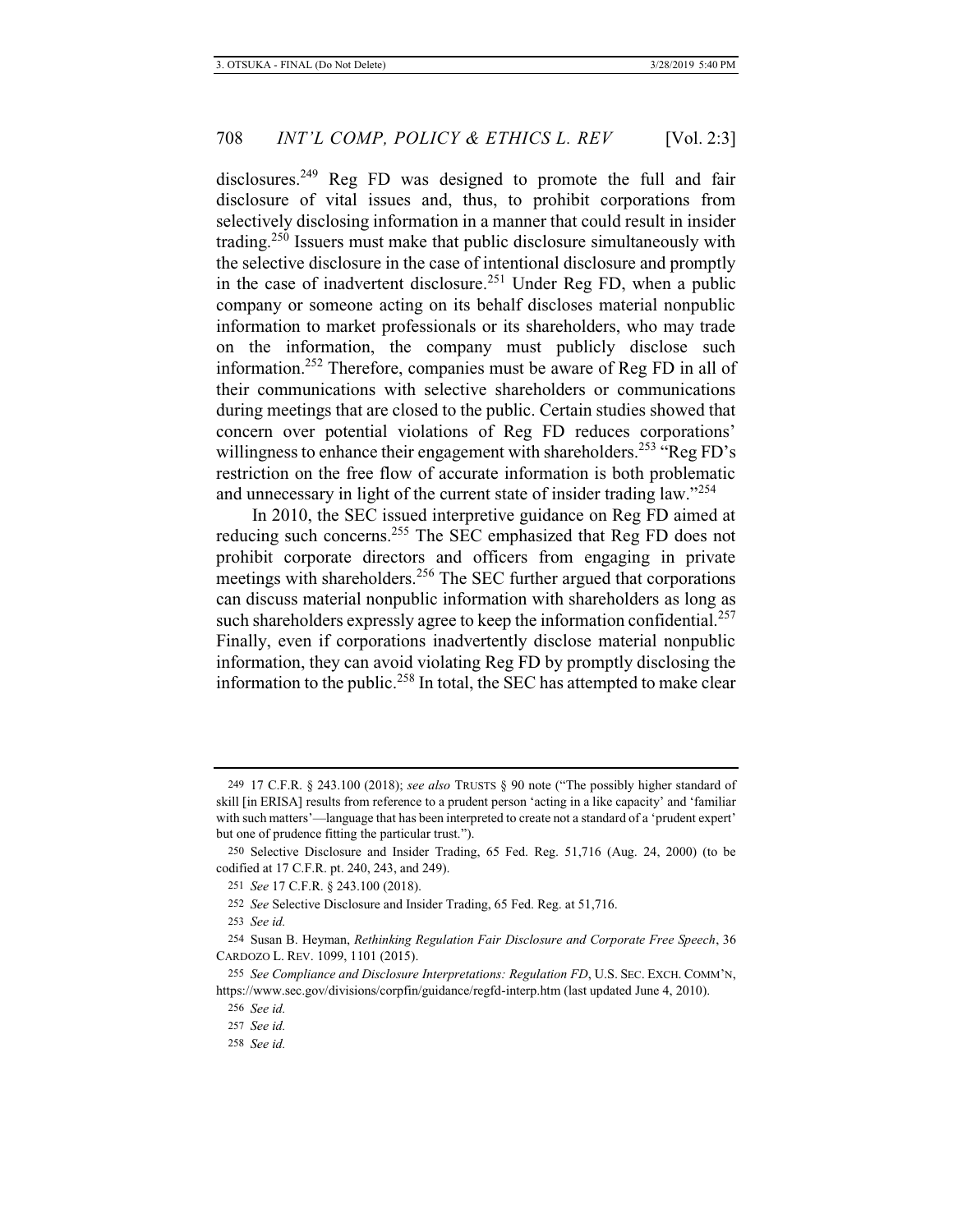that, with appropriate planning, Reg FD should not discourage corporate dialogue with shareholders.<sup>259</sup>

"Only the SEC can bring an action under Reg FD, and there is no private right of enforcement.<sup>"260</sup> Studies revealed less than ten Reg FD enforcement actions and no enforcement action or investigation related to companies that have had or are planning to have private meetings with shareholders.<sup>261</sup> Thus, the SEC through guidance and its enforcement practice has attempted to make clear its intent not to use Reg FD to discourage shareholder communication with boards, potentially reducing concerns about the impact of the regulation.<sup>262</sup> "Moreover, companies seeking to engage with shareholders have adopted many of the procedures recommended by the SEC, which in turn has enabled them to avoid potential legal liability [when engaging in] constructive conversations with their shareholders."<sup>263</sup>

## VI. PROXY ADVISORY

Proxy voting entails costs, as noted above, particularly because many investors have to cast votes on several thousand securities. Institutional investors exert substantial voting power, as also previously described, but lack the appropriate incentives to cast informed ballots with respect to their portfolio companies. Then, many institutional investors employ the services of proxy advisors to assist them in exercising their voting rights.<sup>264</sup> In some cases, institutional investors may even subcontract their voting decisions to proxy advisors.<sup>265</sup> As a result, the proxy advisory industry has grown substantially during the past

<sup>259</sup> Fairfax, *supra* note 154.

<sup>260</sup> *See* Selective Disclosure and Insider Trading, 65 Fed. Reg. 51,716, 51,726 (Aug. 24, 2000) (to be codified at 17 C.F.R. pt. 240, 243, and 249); *see also* Fairfax, *supra* note 154, at 836.

<sup>261</sup> *See* DAVIS & ALOGNA, *supra* note 248, at 10.

<sup>262</sup> Fairfax, *supra* note 154.

<sup>263</sup> *See id.* at 836.

<sup>264</sup> U.S. GOV'T ACCOUNTABILITY OFFICE, GAO-07-765, CORPORATE SHAREHOLDER MEETINGS: ISSUES RELATING TO FIRMS THAT ADVISE INSTITUTIONAL INVESTORS ON PROXY VOTING 7 (2007), http://www.gao.gov/new.items/d07765.pdf (exploring competition and potential conflicts of interest in the proxy advisor market at 13 describing ISS's client base as consisting of an estimated 1,700 institutional investors).

<sup>265</sup> *Proxy Research Services Policy Options*, RISKMETRICS GROUP, http://www.riskmetrics.com/proxy\_advisory/options

<sup>[</sup>https://web.archive.org/web/20110131150011/http://www.riskmetrics.com/proxy\_advisory/optio ns] (detailing the choice of ISS guidelines that subscribers can use and incorporate into "RiskMetrics' turnkey voting agency services").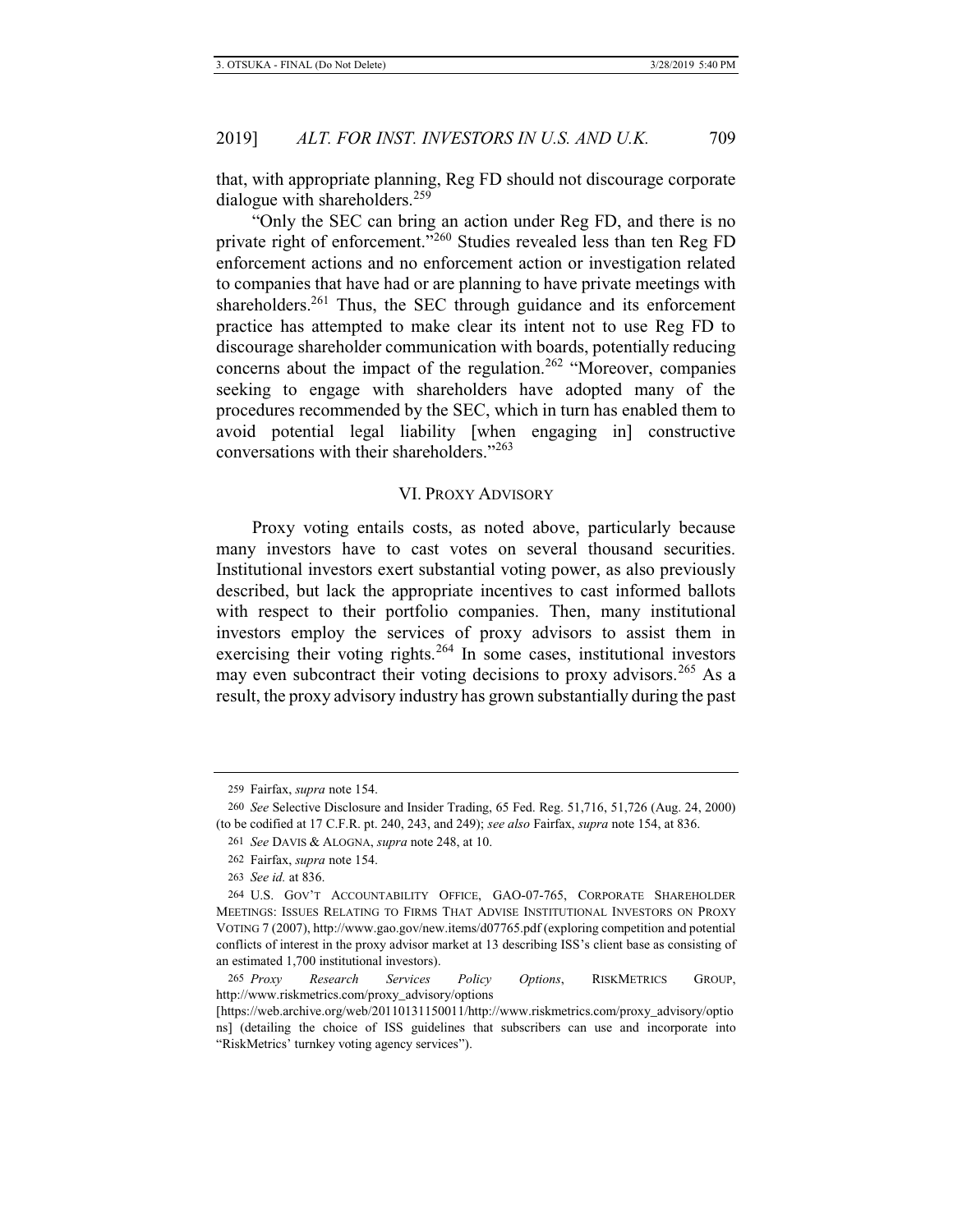decade.<sup>266</sup> In contrast, the expanded fiduciary duties that the SEC implemented in 2003 require institutional investors to vote in the "best interest" of their clients. $267$  The SEC "could provide that the mere hiring of a proxy advisory firm is insufficient to satisfy fiduciary obligations, and further that institutional investors must exercise some level of due diligence when subscribing to a proxy advisory firm's voting recommendations."<sup>268</sup>

The SEC published in 2010 the Concept Release on the U.S. Proxy System,<sup>269</sup> which raised two issues on the current operation of proxy advisory firms that could impair shareholder voting: first, a lack of "adequate accountability for informational accuracy in the development and application of voting standards" and, second, conflicts of interests that are "insufficiently disclosed and managed."270 These issues include the quality of their voting advice and their conflicts of interest. The proxy advisors' recommendation criteria entail a lack of transparency, which makes assessing the quality of voting recommendations difficult, whereas proxy advisors may have incentives to conduct only low-cost analyses.<sup>271</sup> Regarding the second issue, for example, Institutional Shareholder Services ("ISS") serves as a consultant, advising firms on how they can improve their corporate governance and simultaneously recommending how investors in these firms should vote.<sup>272</sup> Some commentators argue that this dual role may give rise to recommendations that are affected by conflicts of interest.<sup>273</sup>

## VII. CONCLUSION

Any single shareholder, including any institutional investor, does not pursue the totally same value in a corporation, which might create a conflict of interests in a corporation pursued by many different shareholders. Many different shareholders set their "corporate value" in

<sup>266</sup> *See* Sagiv Edelman, *Proxy Advisory Firms: A Guide for Regulatory Reform*, 62 EMORY L.J. 1369, 1375 (2013).

<sup>267</sup> *See* 17 C.F.R. § 275.206(4)-6 (2018); *see also* Stephen Choi, Jill E. Fisch & Marcel Kahan, *Director Elections and the Role of Proxy Advisors*, 82 S. CAL. L. REV. 649, 653 (2009).

<sup>268</sup> Edelman, *supra* note 266, at 1407.

<sup>269</sup> Concept Release on the U.S. Proxy System, 75 Fed. Reg. 42,982 (July 22, 2010).

<sup>270</sup> *Id.* at 43,011.

<sup>271</sup> *See* David Larcker, Allan L. McCall & Gaizka Ormazabal, *Outsourcing Shareholder Voting to Proxy Advisory Firms*, 58 J. L. & ECON. 173, 201–02 (2015).

<sup>272</sup> *See, e.g.*, Robert J. Rhee, *Intrafirm Monitoring of Executive Compensation*, 69 VAND. L. REV. 695, 719 (2016).

<sup>273</sup> *See* David Yermack, *Shareholder Voting and Corporate Governance*, 2 ANN. REV. of FIN. ECON. 103, 110 (2010).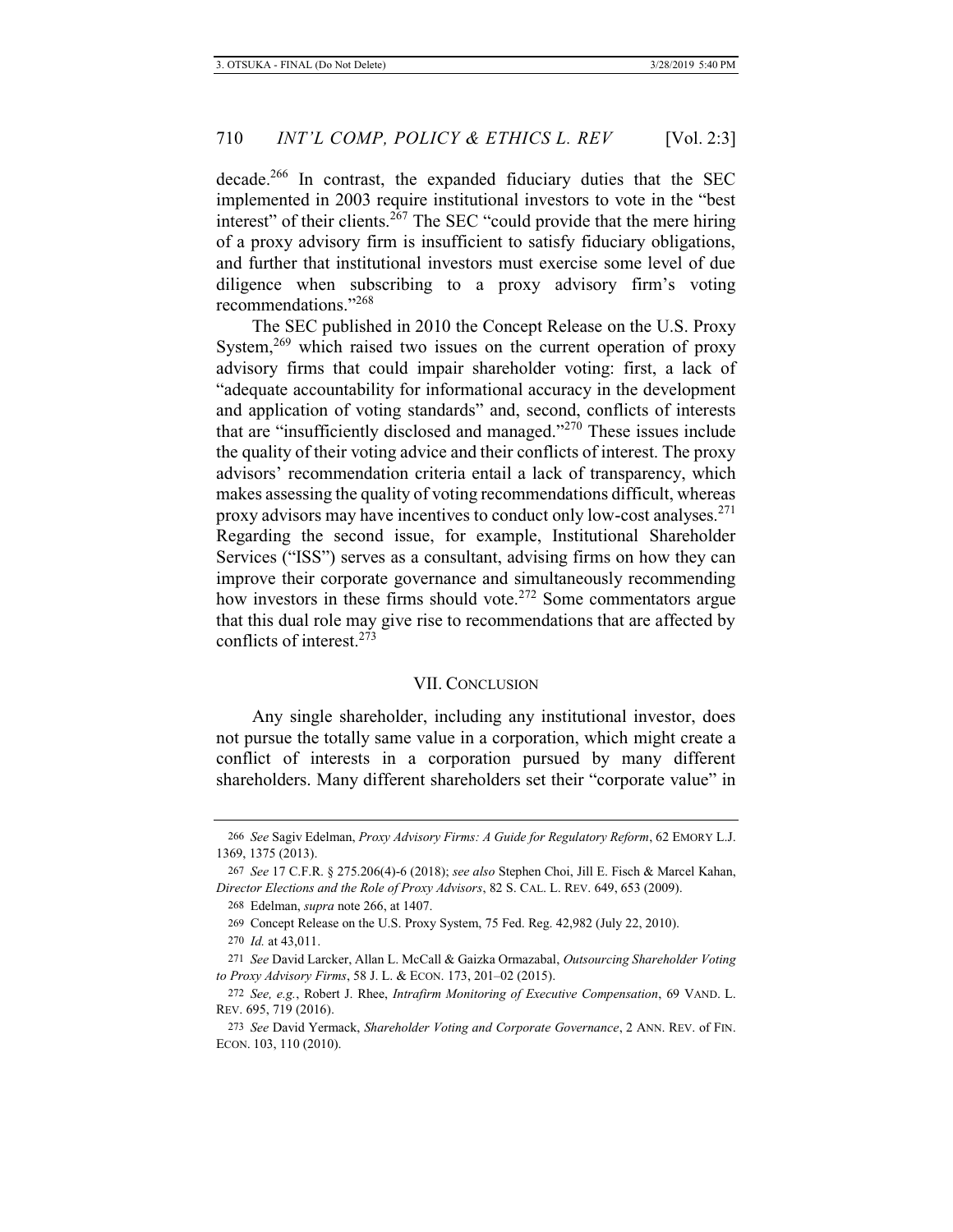the corporation, including the issue of whether the corporate value equals the long-term success of the corporation. In addition, given increasing importance of institutional shareholders' engagement, dialogue between boards and shareholders is increasingly common in both the U.S. and the UK.<sup>274</sup> Such dialogue is essential to encourage institutional investors to fulfill their stewardship functions. However, institutional investors, who are deemed as appropriate monitors, face several engagement impediments, principally because of free-rider problems, legal concerns, liquidity concerns, conflicts of interest, and business models. Moreover, traditional institutional investors lack incentive and expertise for monitoring and engagement. Are there no appropriate shareholders that are qualified to or actually engage the corporation? As for this question, activist hedge funds may be influential shareholders that engage in monitoring the target company and proposing value-enhancing changes to other shareholders, including traditional institutional investors with long termism. This type of collective engagement may be workable. Access to institutional investors' policies for collective engagement would empower activist hedge funds to gauge the likelihood of the success of their activism. Ultimately, activist hedge funds will be enabled to continue to serve their vital role as governance intermediaries in the market for corporate governance.

In January 2017, the Investor Stewardship Group ("ISG"), a coalition of some of the largest US-based and international asset owners and managers,275 released its *Framework for U.S. Stewardship and Governance*. <sup>276</sup> ISG's Corporate Governance Principle No. 3.3 deals with director–shareholder dialogue, stating, "the appropriate independent directors should be available to engage in dialogue with shareholders on matters of significance, in order to understand shareholders' views."277

<sup>274</sup> Giovanni Strampelli, *Knocking at the Boardroom Door: A Transatlantic Overview of Director-Institutional Investor Engagement in Law and Practice*, 12 VA. L. & BUS. REV. 187, 239 (2018).

<sup>275</sup> The ISG comprises sixteen founding international institutional investors, which together invest more than seventeen trillion dollars in U.S. equity markets. *See* Inv. Stewardship Grp., *Corporate Governance and Stewardship Principles*, HARV. L. SCH. F. ON CORP. GOV. & FIN. REG. (Feb. 7, 2017), https://corpgov.law.harvard.edu/2017/02/07/corporate-governance-andstewardship-principles.

<sup>276</sup> *See e.g.*, *The Principles: Stewardship Framework for Institutional Investors*, INV. STEWARDSHIP GRP. (Jan. 2017), https://isgframework.org/stewardship-principles [hereinafter ISG Stewardship Framework]; *Corporate Governance Principles for US Listed Companies*, INV. STEWARDSHIP GRP. (Jan. 31, 2017), https://isgframework.org/corporate-governance-principles [hereinafter ISG Corporate Governance Principles]; *see also* Abe M. Friedman, *Investor Coalition Publishes US Stewardship Code*, HARV. L. SCH. F. ON CORP. GOV. & FIN. REG. (Feb. 7, 2017), https://corpgov.law.harvard.edu/2017/02/09/investor-coalition-publishes-u-s-stewardship-code.

<sup>277</sup> ISG Corporate Governance Principles, *supra* note 276.